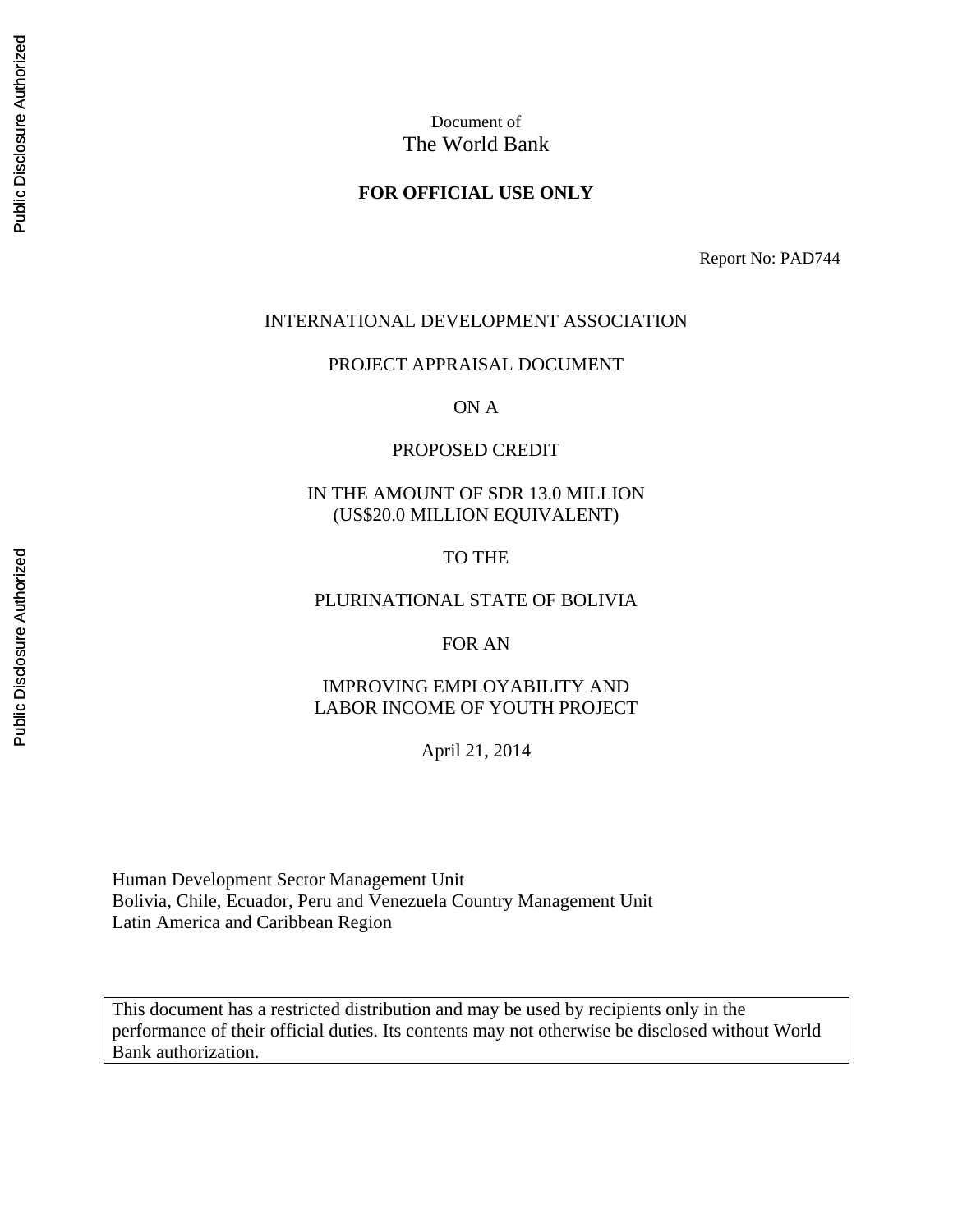# CURRENCY EQUIVALENTS

(Exchange Rate Effective March 28, 2014)

Currency Unit  $=$  Bolivian Pesos (Bs.) Bs.  $6.91 = US$1$  $US\$  1.544750 = SDR 1

# FISCAL YEAR

January 1 – December 31

# ABBREVIATIONS AND ACRONYMS

| Bs.           | <b>Bolivian Pesos</b>                                                           |
|---------------|---------------------------------------------------------------------------------|
| <b>CEAs</b>   | Centros de Educación Alternativa (Alternative Education Centers)                |
| <b>CPS</b>    | <b>Country Partnership Strategy</b>                                             |
| <b>CUT</b>    | Cuenta Unica del Tesoro (Treasury Single Account)                               |
| DA            | <b>Designated Account</b>                                                       |
| <b>DGE</b>    | Dirección General de Empleo (General Directorate of Employment)                 |
| <b>DPO</b>    | Departmental Project Office                                                     |
| <b>GOB</b>    | Government of Bolivia                                                           |
| <b>ICAP</b>   | <b>Training Institutes</b>                                                      |
| <b>ICY</b>    | Investment in Children and Youth Project                                        |
| <b>IDA</b>    | <b>International Development Association</b>                                    |
| <b>IDB</b>    | <b>Inter-American Development Bank</b>                                          |
| <b>IIA</b>    | <b>Inter-Institutional Agreement</b>                                            |
| <b>INE</b>    | Instituto Nacional de Estadísticas (National Statistics Institute)              |
| <b>IPF</b>    | <b>Investment Project Financing</b>                                             |
| <b>IFR</b>    | <b>Interim Financial Reports</b>                                                |
| <b>LAC</b>    | Latin America and Caribbean                                                     |
| <b>LFPR</b>   | Labor Force Participation Rate                                                  |
| <b>ME</b>     | Ministerio de Educación (Ministry of Education)                                 |
| <b>MEF</b>    | Ministry of Economy and Public Finance                                          |
| <b>MESTTA</b> | Micro-entrepreneur Skills Training and Technical Assistance Program             |
| <b>MTEPS</b>  | Ministerio de Trabajo, Empleo y Previsión Social (Ministry of Labor, Employment |
|               | and Social Security)                                                            |
| <b>MPED</b>   | Mi Primer Empleo Digno (First Employment Program)                               |
| <b>MPD</b>    | Ministerio de Planificación y Desarrollo (Ministry of Development Planning).    |
| <b>NCU</b>    | <b>National Coordination Unit</b>                                               |
| PAD           | <b>Project Appraisal Document</b>                                               |
| PAE           | Programa de Apoyo al Empleo (Employment Support Program)                        |
| <b>PDO</b>    | Project Development Objective                                                   |
| <b>PFM</b>    | <b>Country Public Financial Management Systems</b>                              |
| <b>SAFCO</b>  | Ley 1178 - Ley de Administración y Control Gubernamentales                      |
| <b>SIGMA</b>  | Sistema Integrado de Gestión y Modernización Administrativa                     |
| <b>SPE</b>    | Servicio Pluriunacional de Empleo (Public Employment Service)                   |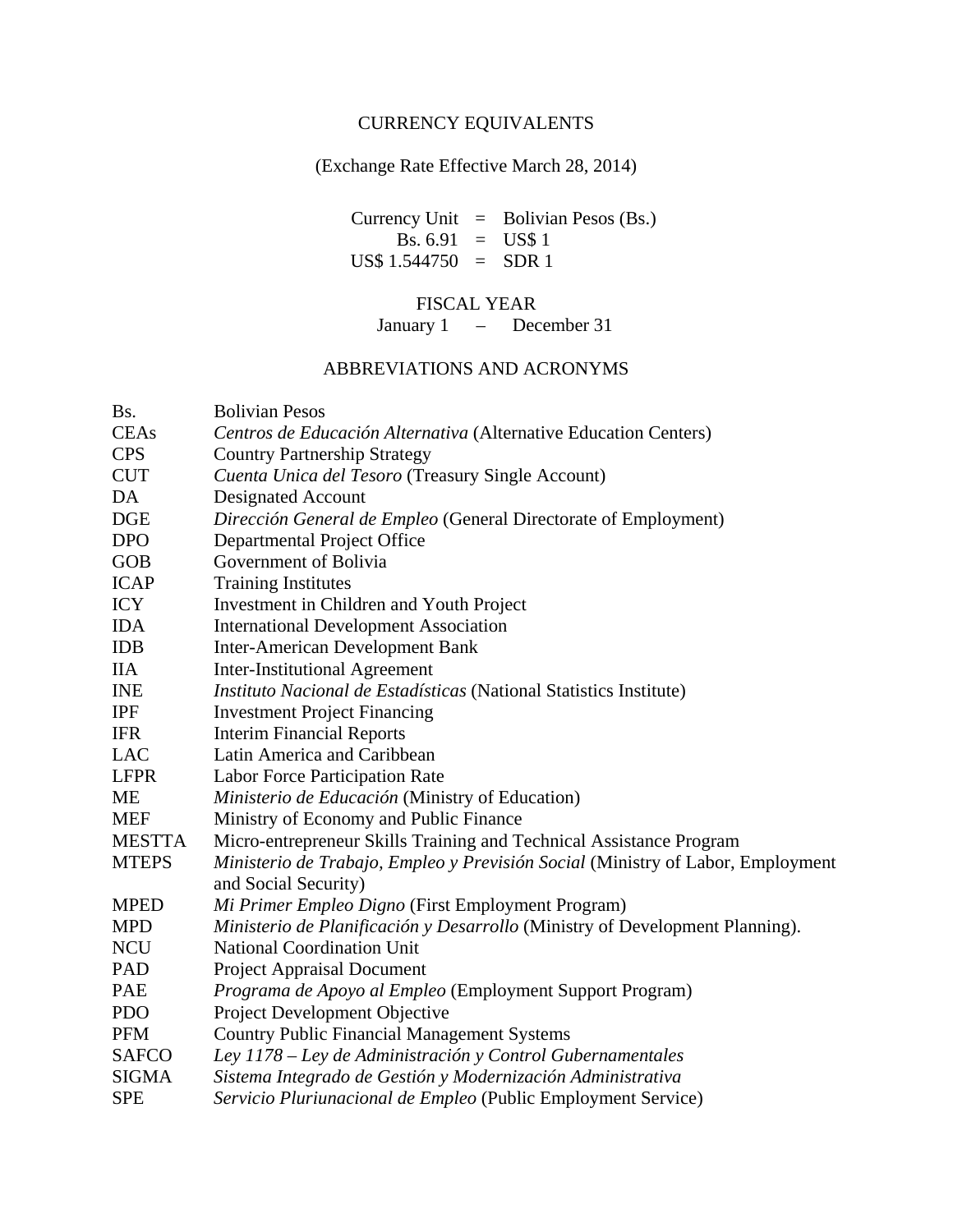| UDAPE        | Unidad de Análisis de Políticas Económicas y Sociales (Economic and Social     |
|--------------|--------------------------------------------------------------------------------|
|              | Policy Analysis Unit)                                                          |
| <b>VIPFE</b> | Vice-Ministerio de Inversión Pública y Financimiento Externo (Vice-Ministry of |
|              | Public Investment and External Finance)                                        |
| WDR          | World Development Report                                                       |
|              |                                                                                |

| <b>Regional Vice President:</b><br><b>Acting Country Director:</b> | Hasan A. Tuluy<br>Livia M. Benavides |
|--------------------------------------------------------------------|--------------------------------------|
| Acting Sector Director:                                            | Mansoora Rashid                      |
| Sector Manager:                                                    | Mansoora Rashid                      |
| Task Team Leader:                                                  | <b>Gaston Mariano Blanco</b>         |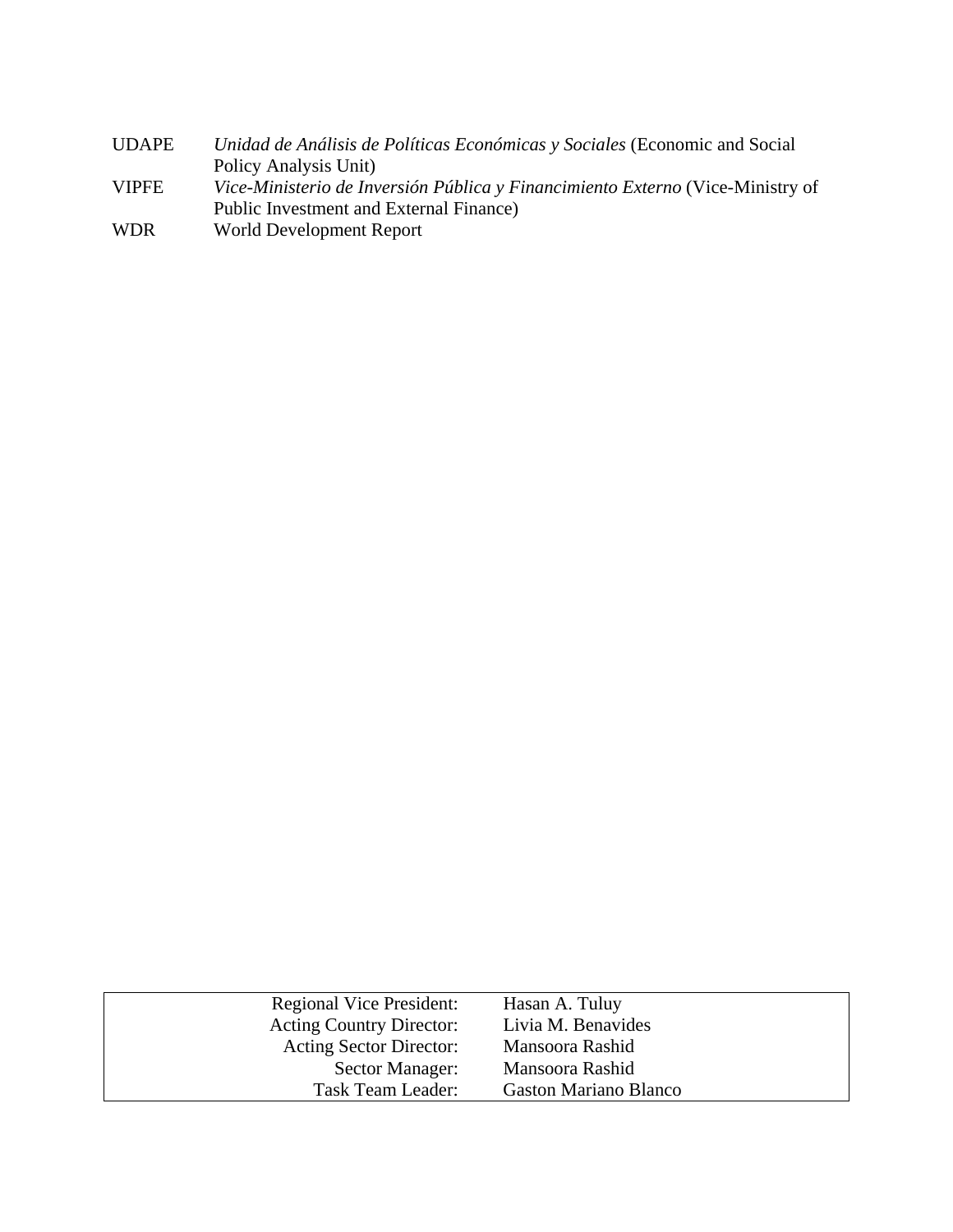# **BOLIVIA Improving Employability and Labor Income of Youth Project**

# **TABLE OF CONTENTS**

| I.          |  |
|-------------|--|
|             |  |
|             |  |
|             |  |
| II.         |  |
|             |  |
|             |  |
|             |  |
| III.        |  |
|             |  |
|             |  |
|             |  |
|             |  |
|             |  |
| IV.         |  |
|             |  |
|             |  |
|             |  |
| $V_{\cdot}$ |  |
|             |  |
|             |  |
| VI.         |  |
|             |  |
|             |  |
|             |  |
|             |  |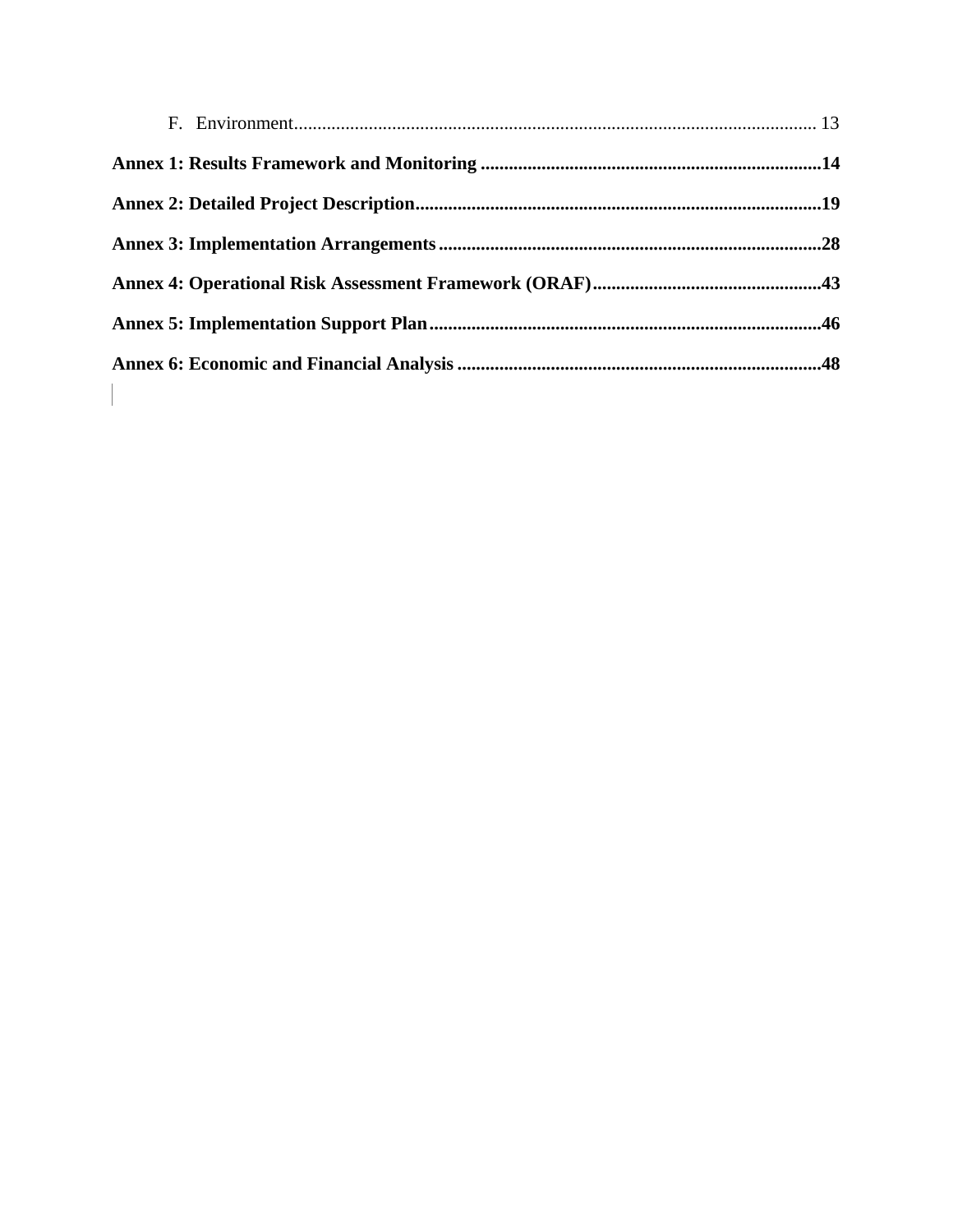# **PAD DATA SHEET**

### *Bolivia*

# *Improving Employability and Labor Income of Youth Project (P143995)* **PROJECT APPRAISAL DOCUMENT**

### *LATIN AMERICA AND CARIBBEAN*

### *LCSHS-DPT*

Report No.: PAD744

|                                                                       |                                   |                        |                                                   |             |                                         |  | <b>Basic Information</b>                      |                                                    |  |
|-----------------------------------------------------------------------|-----------------------------------|------------------------|---------------------------------------------------|-------------|-----------------------------------------|--|-----------------------------------------------|----------------------------------------------------|--|
| Project ID<br><b>EA</b> Category                                      |                                   |                        |                                                   |             |                                         |  | <b>Team Leader</b>                            |                                                    |  |
| P143995                                                               |                                   |                        |                                                   |             | C - Not Required                        |  | <b>Gaston Mariano Blanco</b>                  |                                                    |  |
| Lending Instrument                                                    |                                   |                        |                                                   |             | Fragile and/or Capacity Constraints [ ] |  |                                               |                                                    |  |
| <b>Investment Project Financing</b>                                   |                                   |                        |                                                   |             | Financial Intermediaries [ ]            |  |                                               |                                                    |  |
|                                                                       |                                   |                        |                                                   |             | Series of Projects [ ]                  |  |                                               |                                                    |  |
| <b>Project Implementation Start</b><br>Date                           |                                   |                        |                                                   |             |                                         |  | Project Implementation End Date               |                                                    |  |
| 01-Jan-2015                                                           |                                   |                        |                                                   | 31-Dec-2020 |                                         |  |                                               |                                                    |  |
| <b>Expected Effectiveness Date</b>                                    |                                   |                        |                                                   |             | <b>Expected Closing Date</b>            |  |                                               |                                                    |  |
| 01-Jan-2015                                                           |                                   |                        |                                                   | 31-Dec-2020 |                                         |  |                                               |                                                    |  |
| Joint IFC                                                             |                                   |                        |                                                   |             |                                         |  |                                               |                                                    |  |
| N <sub>o</sub>                                                        |                                   |                        |                                                   |             |                                         |  |                                               |                                                    |  |
| <b>Sector Manager</b>                                                 |                                   |                        | <b>Sector Director</b><br><b>Country Director</b> |             |                                         |  | <b>Regional Vice President</b>                |                                                    |  |
| Mansoora Rashid                                                       |                                   |                        | Mansoora Rashid                                   |             |                                         |  | Livia M. Benavides<br>Hasan A. Tuluy          |                                                    |  |
|                                                                       |                                   |                        |                                                   |             |                                         |  |                                               |                                                    |  |
| Borrower: Plurinational State of Bolivia                              |                                   |                        |                                                   |             |                                         |  |                                               |                                                    |  |
| Responsible Agency: Ministry of Labor, Employment and Social Security |                                   |                        |                                                   |             |                                         |  |                                               |                                                    |  |
| Contact:                                                              |                                   | Daniel Santalla Torrez |                                                   |             | Title:                                  |  |                                               | Minister of Labor, Employment and Social Prevision |  |
| Telephone<br>591-2240-8606<br>$No.$ :                                 |                                   |                        |                                                   | Email:      |                                         |  |                                               |                                                    |  |
|                                                                       |                                   |                        |                                                   |             |                                         |  |                                               |                                                    |  |
|                                                                       |                                   |                        |                                                   |             |                                         |  | <b>Project Financing Data(in USD Million)</b> |                                                    |  |
| $\left[ \ \right]$<br>Loan                                            | $\begin{bmatrix} 1 \end{bmatrix}$ | Grant                  | $[ \ ]$                                           | Guarantee   |                                         |  |                                               |                                                    |  |
| [X]<br>Credit                                                         | $\begin{bmatrix} \end{bmatrix}$   | <b>IDA</b><br>Grant    | $\lceil$ $\rceil$                                 | Other       |                                         |  |                                               |                                                    |  |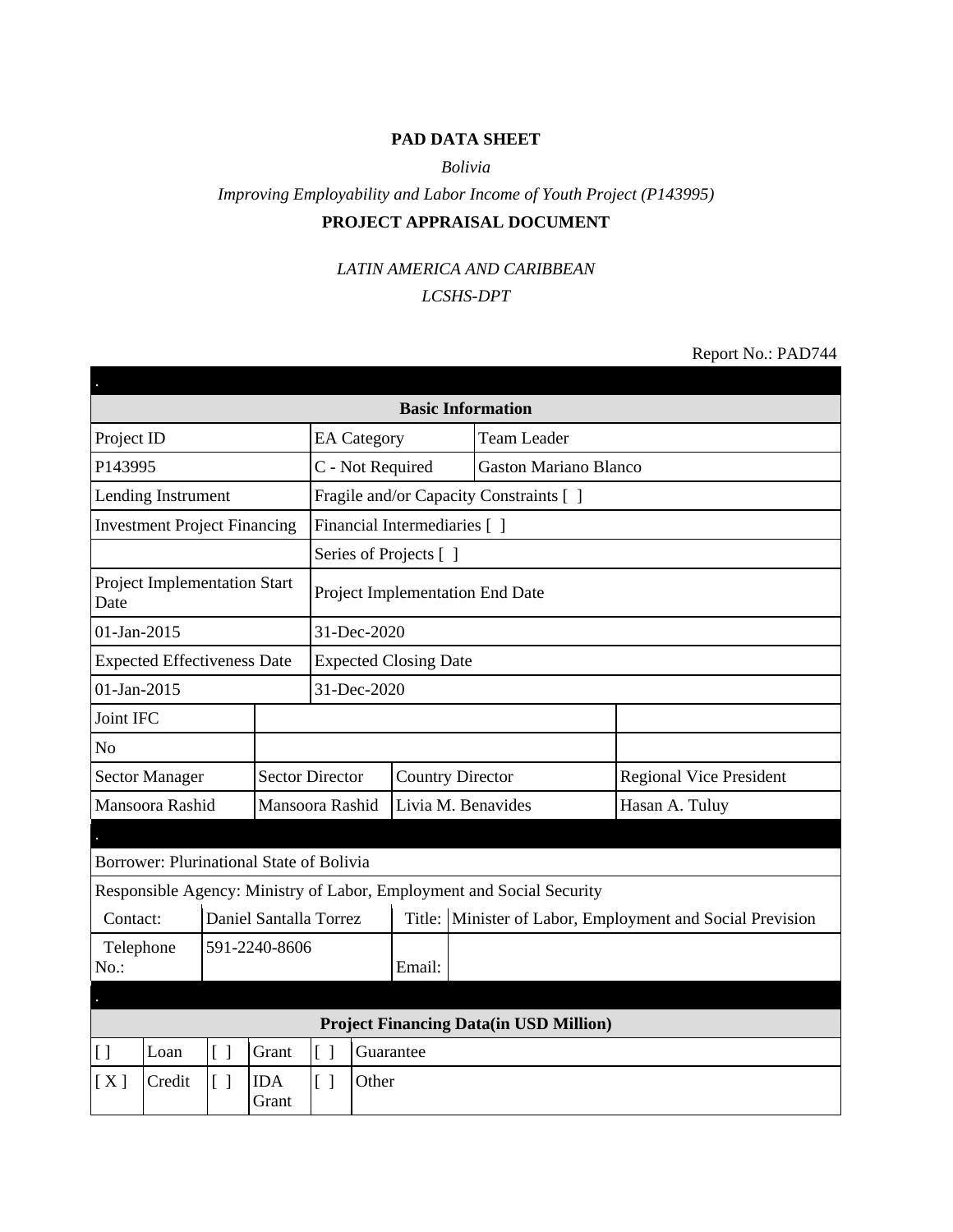|                                                                                                                                                                                       | <b>Total Project Cost:</b><br>21.50 |             |      |      |      | <b>Total Bank Financing:</b> |                           |                                                                                                           | 20.00 |                                     |
|---------------------------------------------------------------------------------------------------------------------------------------------------------------------------------------|-------------------------------------|-------------|------|------|------|------------------------------|---------------------------|-----------------------------------------------------------------------------------------------------------|-------|-------------------------------------|
| Financing Gap:<br>0.00                                                                                                                                                                |                                     |             |      |      |      |                              |                           |                                                                                                           |       |                                     |
|                                                                                                                                                                                       |                                     |             |      |      |      |                              |                           |                                                                                                           |       |                                     |
| <b>Financing Source</b>                                                                                                                                                               |                                     |             |      |      |      |                              |                           |                                                                                                           |       | <b>Amount</b>                       |
| <b>Borrower</b>                                                                                                                                                                       |                                     |             |      |      |      |                              |                           |                                                                                                           |       | 1.50                                |
| <b>International Development</b><br>Association                                                                                                                                       |                                     |             |      |      |      |                              |                           |                                                                                                           |       | 20.00                               |
| <b>New</b>                                                                                                                                                                            |                                     |             |      |      |      |                              |                           |                                                                                                           |       | 15.6                                |
|                                                                                                                                                                                       |                                     | Recommitted |      |      |      |                              |                           |                                                                                                           |       | 4.4                                 |
| Total                                                                                                                                                                                 |                                     |             |      |      |      |                              |                           |                                                                                                           |       | 21.50                               |
|                                                                                                                                                                                       |                                     |             |      |      |      |                              |                           |                                                                                                           |       |                                     |
| <b>Expected Disbursements (in USD Million)</b>                                                                                                                                        |                                     |             |      |      |      |                              |                           |                                                                                                           |       |                                     |
| Fiscal Year $\vert$ 2015 $\vert$ 2016                                                                                                                                                 |                                     |             | 2017 | 2018 | 2019 | 2020                         | 2021                      |                                                                                                           |       |                                     |
| Annual                                                                                                                                                                                | 1.2                                 | 2.7         | 3.2  | 3.5  | 3.6  | 3.8                          | 2.0                       |                                                                                                           |       |                                     |
| Cumulative                                                                                                                                                                            | 1.2                                 | 3.9         | 7.1  | 10.6 | 14.2 | 18.0                         | 20                        |                                                                                                           |       |                                     |
|                                                                                                                                                                                       |                                     |             |      |      |      |                              |                           |                                                                                                           |       |                                     |
| expansion of the Skills Development Programs in Selected Cities.                                                                                                                      |                                     |             |      |      |      |                              |                           | The objective of the Project is to improve employability and labor income of poor youth by supporting the |       |                                     |
|                                                                                                                                                                                       |                                     |             |      |      |      |                              |                           |                                                                                                           |       |                                     |
| <b>Components</b>                                                                                                                                                                     |                                     |             |      |      |      |                              |                           |                                                                                                           |       |                                     |
| <b>Component Name</b><br>Component $1$ – Improving and Expanding the<br>Skills Development Programs (US\$15.8 million<br>IDA)                                                         |                                     |             |      |      |      |                              |                           |                                                                                                           |       | <b>Cost (USD Millions)</b><br>15.80 |
| Component $2$ – Strengthening the<br>Implementation Arrangements to Administer,<br>Monitor and Evaluate Skills Development<br>Programs (US\$4.2 million IDA; US\$1.5 million<br>GOB). |                                     |             |      |      |      |                              |                           |                                                                                                           |       | 5.70                                |
|                                                                                                                                                                                       |                                     |             |      |      |      |                              |                           |                                                                                                           |       |                                     |
|                                                                                                                                                                                       |                                     |             |      |      |      |                              | <b>Institutional Data</b> |                                                                                                           |       |                                     |
| <b>Sector Board</b>                                                                                                                                                                   |                                     |             |      |      |      |                              |                           |                                                                                                           |       |                                     |
| Social Protection and Labor                                                                                                                                                           |                                     |             |      |      |      |                              |                           |                                                                                                           |       |                                     |
|                                                                                                                                                                                       |                                     |             |      |      |      |                              |                           |                                                                                                           |       |                                     |
| <b>Sectors / Climate Change</b>                                                                                                                                                       |                                     |             |      |      |      |                              |                           |                                                                                                           |       |                                     |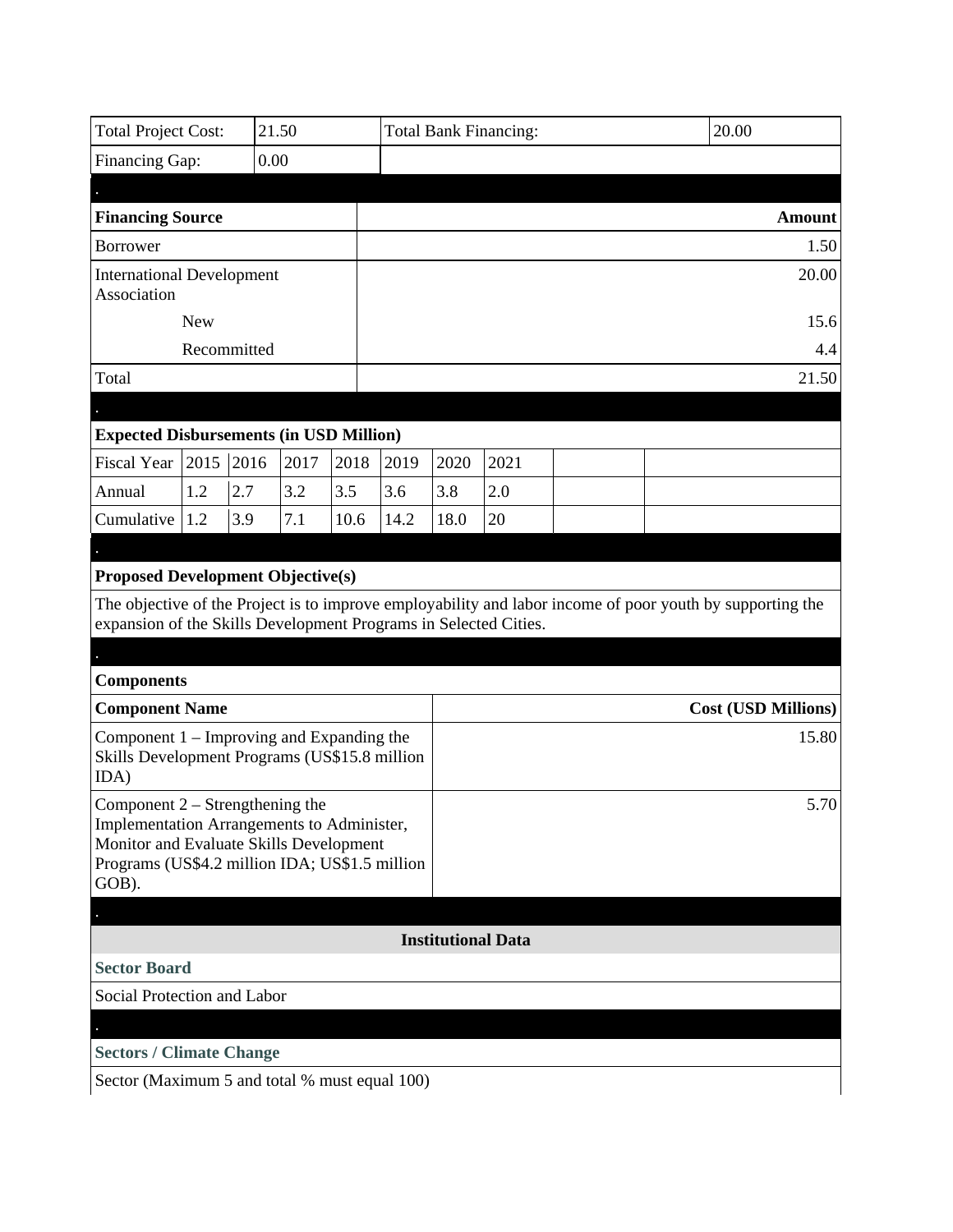| <b>Major Sector</b>                                                               | Sector                   | $\%$       | Adaptation Co-benefits %                                                                    |           |     | Mitigation Co-<br>benefits % |  |
|-----------------------------------------------------------------------------------|--------------------------|------------|---------------------------------------------------------------------------------------------|-----------|-----|------------------------------|--|
| Public administration- Other<br>social services                                   | Other social<br>services | 60         |                                                                                             |           |     |                              |  |
| Education                                                                         | Vocational<br>training   | 40         |                                                                                             |           |     |                              |  |
| Total                                                                             |                          | 100        |                                                                                             |           |     |                              |  |
| $\checkmark$<br>applicable to this Project.                                       |                          |            | I certify that there is no Adaptation and Mitigation Climate Change Co-benefits information |           |     |                              |  |
| <b>Themes</b>                                                                     |                          |            |                                                                                             |           |     |                              |  |
| Theme (Maximum 5 and total % must equal 100)                                      |                          |            |                                                                                             |           |     |                              |  |
| Major theme                                                                       | Theme                    |            |                                                                                             | $\%$      |     |                              |  |
| Social protection and risk<br>management                                          | Improving labor markets  |            |                                                                                             |           |     |                              |  |
| Education                                                                         | Education for all        | 10         |                                                                                             |           |     |                              |  |
| Total                                                                             |                          |            |                                                                                             |           | 100 |                              |  |
|                                                                                   |                          |            |                                                                                             |           |     |                              |  |
|                                                                                   |                          | Compliance |                                                                                             |           |     |                              |  |
| <b>Policy</b>                                                                     |                          |            |                                                                                             |           |     |                              |  |
| Does the Project depart from the CAS in content or in other significant respects? |                          |            |                                                                                             | Yes $[ ]$ |     | $No$ $[ X ]$                 |  |
|                                                                                   |                          |            |                                                                                             |           |     |                              |  |
| Does the Project require any waivers of Bank policies?                            |                          |            |                                                                                             | $Yes$ [ ] |     | $No$ $[ X ]$                 |  |
| Have these been approved by Bank management?                                      |                          |            |                                                                                             | Yes [ ]   |     | No[X]                        |  |
| Is approval for any policy waiver sought from the Board?                          |                          |            |                                                                                             | $Yes$ [ ] |     | $No$ $[X]$                   |  |
| Does the Project meet the Regional criteria for readiness for implementation?     |                          |            |                                                                                             |           |     | Yes   [ X ]   No   [ ]       |  |
| <b>Safeguard Policies Triggered by the Project</b>                                |                          |            | Yes                                                                                         |           |     | N <sub>0</sub>               |  |
| Environmental Assessment OP/BP 4.01                                               |                          |            |                                                                                             |           |     | X                            |  |
| Natural Habitats OP/BP 4.04                                                       |                          |            |                                                                                             | X         |     |                              |  |
| Forests OP/BP 4.36                                                                |                          |            |                                                                                             |           |     | $\mathbf X$                  |  |
| Pest Management OP 4.09                                                           |                          |            |                                                                                             |           |     | X                            |  |
| Physical Cultural Resources OP/BP 4.11                                            |                          |            |                                                                                             |           |     | X                            |  |
| Indigenous Peoples OP/BP 4.10                                                     |                          |            |                                                                                             |           |     | X                            |  |
| Involuntary Resettlement OP/BP 4.12                                               |                          |            |                                                                                             |           |     | X                            |  |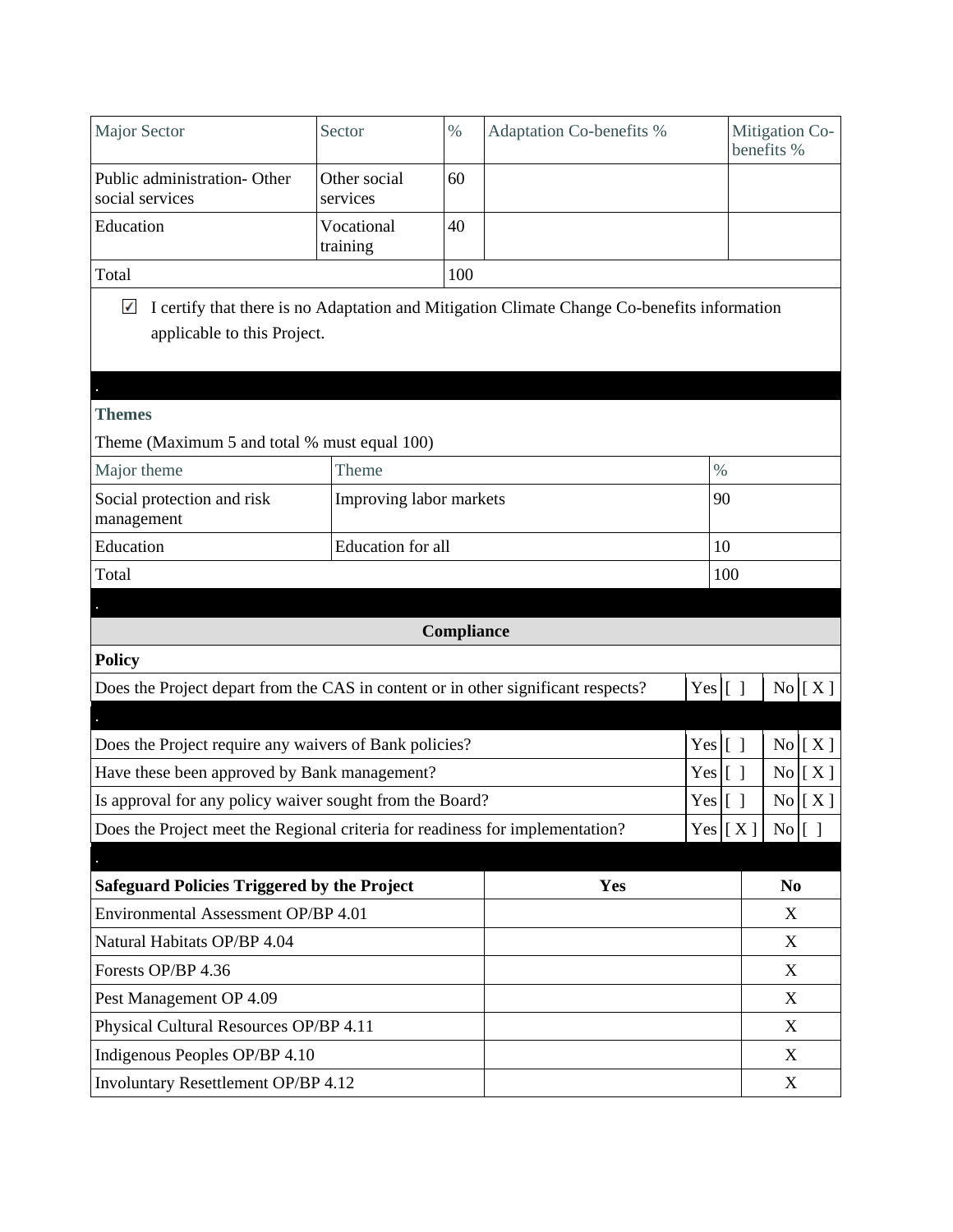| Safety of Dams OP/BP 4.37                                   |                                                                                                |                                                                                                                                                                                                                                                                                                                                                                                                                                             | X                |  |  |  |  |
|-------------------------------------------------------------|------------------------------------------------------------------------------------------------|---------------------------------------------------------------------------------------------------------------------------------------------------------------------------------------------------------------------------------------------------------------------------------------------------------------------------------------------------------------------------------------------------------------------------------------------|------------------|--|--|--|--|
| Projects on International Waterways OP/BP 7.50              |                                                                                                |                                                                                                                                                                                                                                                                                                                                                                                                                                             |                  |  |  |  |  |
| Projects in Disputed Areas OP/BP 7.60                       |                                                                                                |                                                                                                                                                                                                                                                                                                                                                                                                                                             | X                |  |  |  |  |
|                                                             |                                                                                                |                                                                                                                                                                                                                                                                                                                                                                                                                                             |                  |  |  |  |  |
| <b>Legal Covenants</b>                                      |                                                                                                |                                                                                                                                                                                                                                                                                                                                                                                                                                             |                  |  |  |  |  |
| <b>Name</b>                                                 | Recurrent                                                                                      | <b>Due Date</b>                                                                                                                                                                                                                                                                                                                                                                                                                             | <b>Frequency</b> |  |  |  |  |
| National Coordination Unit<br>(NCU)                         | Yes                                                                                            | N/A                                                                                                                                                                                                                                                                                                                                                                                                                                         | N/A              |  |  |  |  |
| <b>Description of Covenant</b>                              |                                                                                                |                                                                                                                                                                                                                                                                                                                                                                                                                                             |                  |  |  |  |  |
| Schedule 2. Section I.A.1                                   |                                                                                                | For purposes of carrying out Parts 1 and 2(a) of the Project, the Recipient, through MTEPS shall operate<br>and maintain the NCU throughout the implementation of the Project, with functions, staffing, and<br>responsibilities satisfactory to the Association, as set forth in the MTEPS Operational Manual.                                                                                                                             |                  |  |  |  |  |
| <b>Name</b>                                                 | Recurrent                                                                                      | <b>Due Date</b>                                                                                                                                                                                                                                                                                                                                                                                                                             | <b>Frequency</b> |  |  |  |  |
| <b>Beneficiary Registry</b>                                 | Before carrying out activities under<br>No<br>Part 1 of the Project (January $1st$ ,<br>2015). |                                                                                                                                                                                                                                                                                                                                                                                                                                             |                  |  |  |  |  |
| languages spoken.                                           |                                                                                                | on terms and in a manner acceptable to the Association, for purposes of registering all Beneficiaries, which<br>registry shall include, inter alia, a section for collecting information on each Beneficiary's ethnicity and                                                                                                                                                                                                                |                  |  |  |  |  |
| <b>Name</b>                                                 | Recurrent                                                                                      | <b>Due Date</b>                                                                                                                                                                                                                                                                                                                                                                                                                             | <b>Frequency</b> |  |  |  |  |
| <b>Municipality Agreements</b>                              | No                                                                                             | Before carrying out activities under<br>Part 1 of the Project in any given<br>Selected Municipality.<br>(January $1st$ , 2015)                                                                                                                                                                                                                                                                                                              | N/A              |  |  |  |  |
| <b>Description of Covenant</b><br>Schedule 2. Section I.C.1 |                                                                                                | To further facilitate the carrying out of Part 1 of the Project, and prior to the implementation of any activity<br>under Part 1 of the Project that falls within the administrative jurisdiction of any given Selected<br>Municipality, the Recipient, through MTEPS shall enter into an agreement with said Selected Municipality<br>(the "Municipality Agreement") under terms and conditions set forth in the MTEPS Operational Manual. |                  |  |  |  |  |
| <b>Name</b>                                                 | <b>Recurrent</b>                                                                               | <b>Due Date</b>                                                                                                                                                                                                                                                                                                                                                                                                                             | <b>Frequency</b> |  |  |  |  |
| <b>UDAPE Operational Manual</b>                             | No                                                                                             | Prior to the carrying out of any activity $N/A$<br>under Part 2(b) of the Project<br>(January $1st$ , 2015)                                                                                                                                                                                                                                                                                                                                 |                  |  |  |  |  |
| <b>Description of Covenant</b><br>Schedule 2. Section I.E.3 |                                                                                                | Prior to the carrying out of any activity under Part 2(b) of the Project, The Recipient shall cause UDAPE to<br>adont and thereafter carry out Part 2 (b) of the Project in accordance with the provisions of the UDAPE                                                                                                                                                                                                                     |                  |  |  |  |  |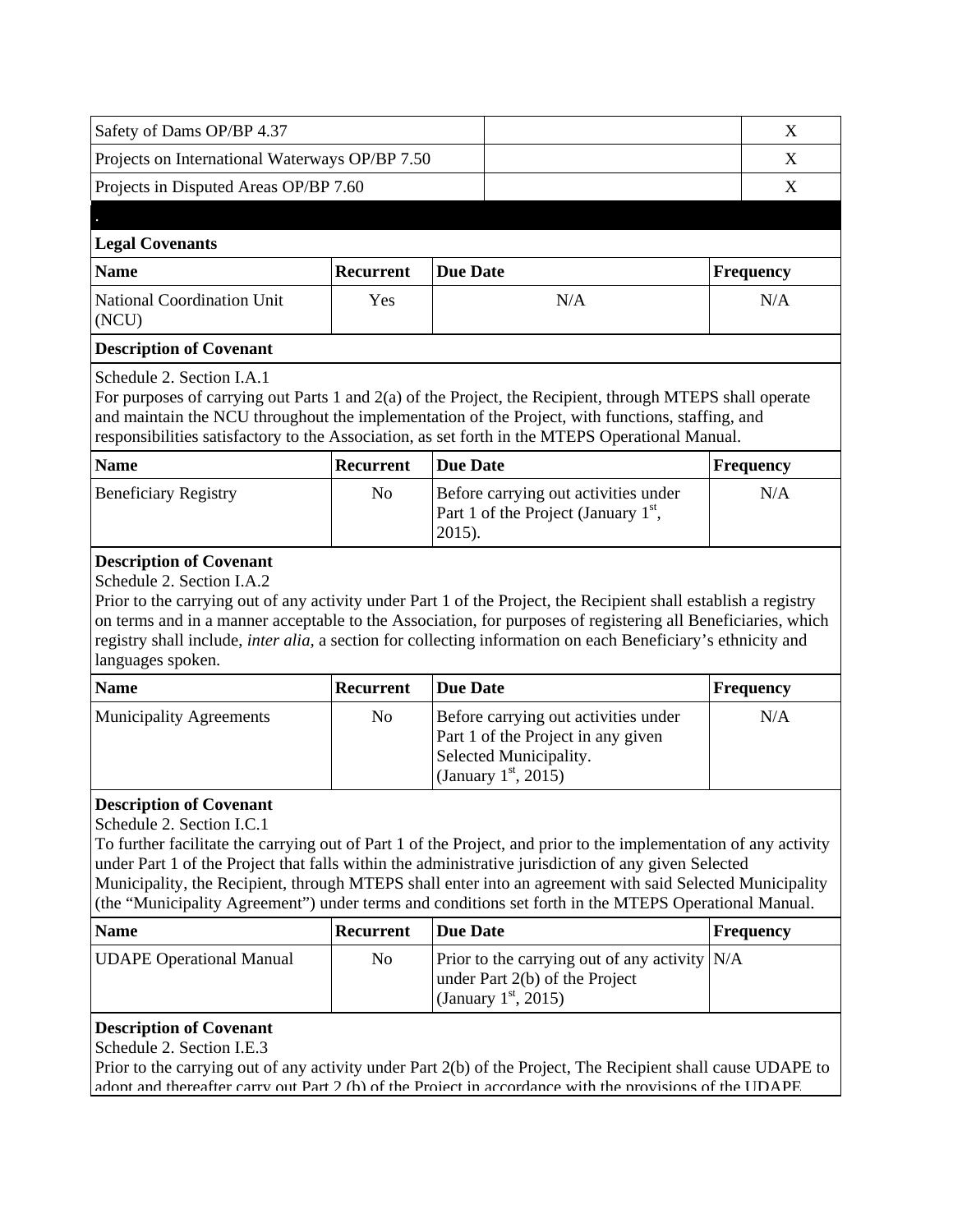| <b>Operational Manual.</b>                                                                                        |             |
|-------------------------------------------------------------------------------------------------------------------|-------------|
|                                                                                                                   |             |
| <b>Conditions</b>                                                                                                 |             |
| <b>Name</b>                                                                                                       | <b>Type</b> |
| <b>Inter-Institutional Agreement</b>                                                                              | Effectiven  |
| <b>Description of Condition</b><br>The Inter-Institutional Agreement has been executed on behalf of ME and MTEPS. |             |
| <b>Name</b>                                                                                                       | <b>Type</b> |
| <b>Operational Manual</b>                                                                                         | Effectiven  |

### **Description of Condition**

| The MTEPS Operational Manual has been adopted by the Recipient. |
|-----------------------------------------------------------------|
|-----------------------------------------------------------------|

| <b>Name</b>    | <b>Type</b>  |
|----------------|--------------|
| Payment Agency | Disbursement |

**Effectiveness** 

**Effectiveness** 

### **Description of Condition**

No withdrawal shall be made under Category (2) until a Payment Agency has been hired, as set forth in Section I.D.1 of Schedule 2 to the Financing Agreement.

| Name                              | Type         |
|-----------------------------------|--------------|
| <b>UDAPE Subsidiary Agreement</b> | Disbursement |

### **Description of Condition**

No withdrawal shall be made under Category (4) until the UDAPE Subsidiary Agreement has been executed under terms and conditions acceptable to the Association.

### **Team Composition**

| <b>Bank Staff</b>                      |                                                    |                                              |              |  |  |  |
|----------------------------------------|----------------------------------------------------|----------------------------------------------|--------------|--|--|--|
| <b>Name</b>                            | <b>Title</b>                                       | <b>Specialization</b>                        | Unit         |  |  |  |
| Patricia Alvarez                       | Senior Operations Officer                          | Senior Operations Officer                    | <b>LCSHE</b> |  |  |  |
| Patricia O. Orna                       | Language Program Assistant                         | Language Program Assistant                   | <b>LCSHS</b> |  |  |  |
|                                        | Marcela Ines Salvador Social protection Specialist | Social Protection Specialist                 | <b>LCSHS</b> |  |  |  |
| Edmundo Murrugarra                     | Senior Social Protection<br>Economist              | <b>Senior Social Protection</b><br>Economist | <b>LCSHS</b> |  |  |  |
| Maria Laura Sanchez<br>Puerta          | Senior Economist                                   | Senior Economist                             | <b>HDNSP</b> |  |  |  |
| <b>Gaston Mariano</b><br><b>Blanco</b> | <b>Sr Social Protection</b><br>Specialist          | Team Lead                                    | <b>LCSHS</b> |  |  |  |
| Adam J Behrendt                        | Social Development<br>Specialist                   | Social Development Specialist                | <b>LCSSO</b> |  |  |  |
| Julio Sanjines                         | <b>Procurement Specialist</b>                      | <b>Procurement Specialist</b>                | <b>LCSPT</b> |  |  |  |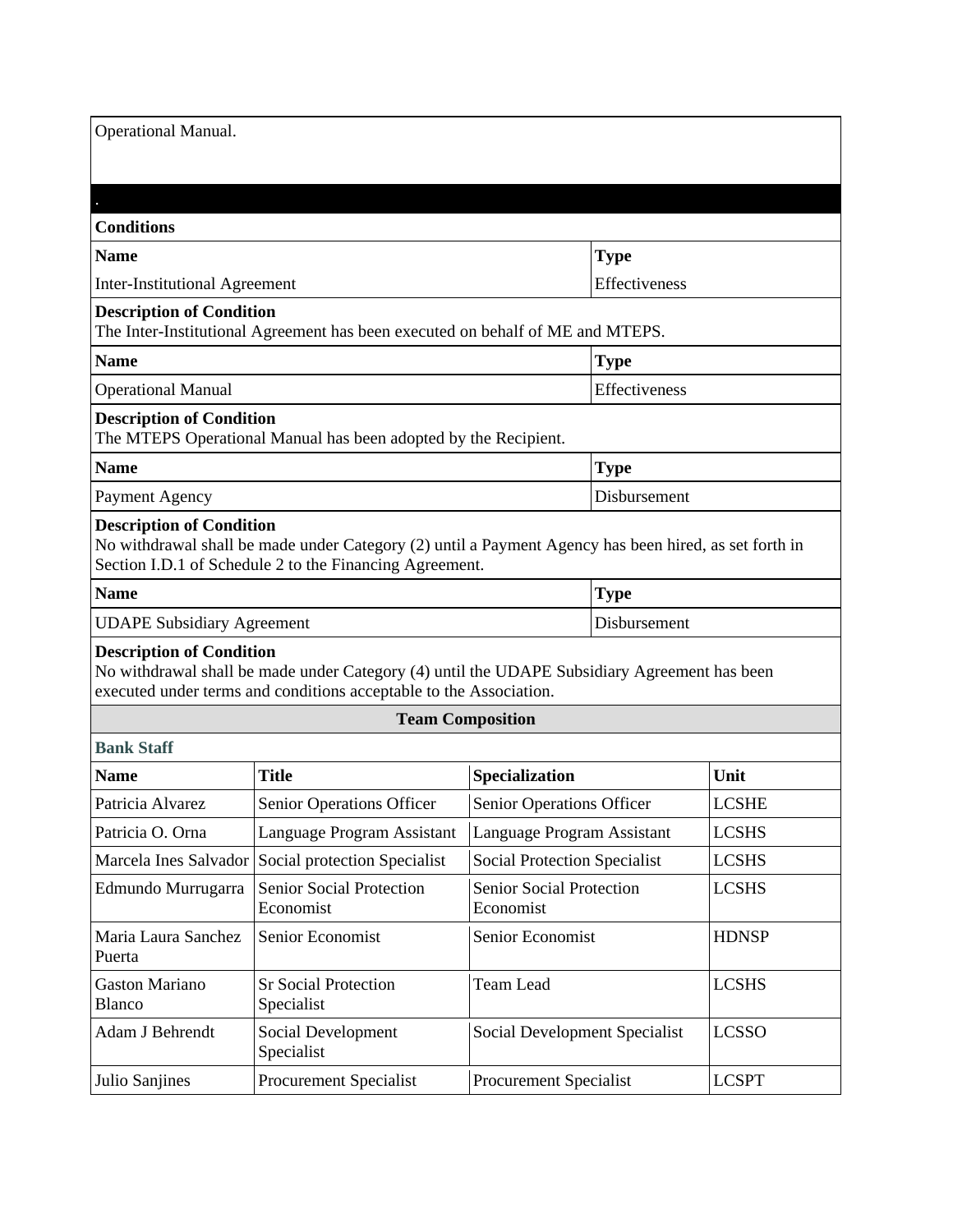| Juan Marcelo Berthin<br>Heredia |                                 | <b>Financial Management</b><br>Specialist |       |                                                                                                                                                                                                                                                                                                                                                                   |         | Financial Management Specialist   LCSFM |               |              |                     |
|---------------------------------|---------------------------------|-------------------------------------------|-------|-------------------------------------------------------------------------------------------------------------------------------------------------------------------------------------------------------------------------------------------------------------------------------------------------------------------------------------------------------------------|---------|-----------------------------------------|---------------|--------------|---------------------|
| Elena Segura                    |                                 | <b>Senior Counsel</b>                     |       |                                                                                                                                                                                                                                                                                                                                                                   |         | <b>Senior Counsel</b>                   |               | <b>LEGLE</b> |                     |
| Gabriela Grinsteins             |                                 | Counsel                                   |       |                                                                                                                                                                                                                                                                                                                                                                   | Counsel |                                         |               | <b>LEGLE</b> |                     |
| <b>Non Bank Staff</b>           |                                 |                                           |       |                                                                                                                                                                                                                                                                                                                                                                   |         |                                         |               |              |                     |
| <b>Name</b>                     |                                 | <b>Title</b>                              |       | <b>Office Phone</b>                                                                                                                                                                                                                                                                                                                                               |         |                                         |               | <b>City</b>  |                     |
| Ignacio Apella                  |                                 | Consultant                                |       |                                                                                                                                                                                                                                                                                                                                                                   |         |                                         |               |              | <b>Buenos Aires</b> |
| Irene Beatriz Kit               |                                 | Consultant                                |       |                                                                                                                                                                                                                                                                                                                                                                   |         |                                         |               |              | <b>Buenos Aires</b> |
| <b>Ruth Llanos</b>              |                                 | Consultant                                |       |                                                                                                                                                                                                                                                                                                                                                                   |         |                                         |               | La Paz       |                     |
| Maria Jose Leavy                |                                 | Consultant                                |       |                                                                                                                                                                                                                                                                                                                                                                   |         |                                         |               |              | <b>Buenos Aires</b> |
|                                 |                                 |                                           |       |                                                                                                                                                                                                                                                                                                                                                                   |         |                                         |               |              |                     |
| <b>Locations</b>                |                                 |                                           |       |                                                                                                                                                                                                                                                                                                                                                                   |         |                                         |               |              |                     |
| Country                         | <b>First</b><br><b>Division</b> | <b>Administrative</b>                     |       | <b>Location</b>                                                                                                                                                                                                                                                                                                                                                   |         | <b>Planned</b>                          | <b>Actual</b> |              | <b>Comments</b>     |
| Bolivia                         | Municipality                    |                                           | Alto. | 9 departmental capital<br>cities (Trinidad, Sucre,<br>Cochabamba, La Paz,<br>Oruro, Cobija, Potosi,<br>Santa Cruz, and Tarija),<br>City of El Alto and 5<br>intermediate cities with<br>more than 50,000<br>inhabitants and located 50<br>kilometers away from<br>Trinidad, Sucre,<br>Cochabamba, La Paz,<br>Oruro, Cobija, Potosi,<br>Santa Cruz, Tarija, and El |         |                                         |               |              |                     |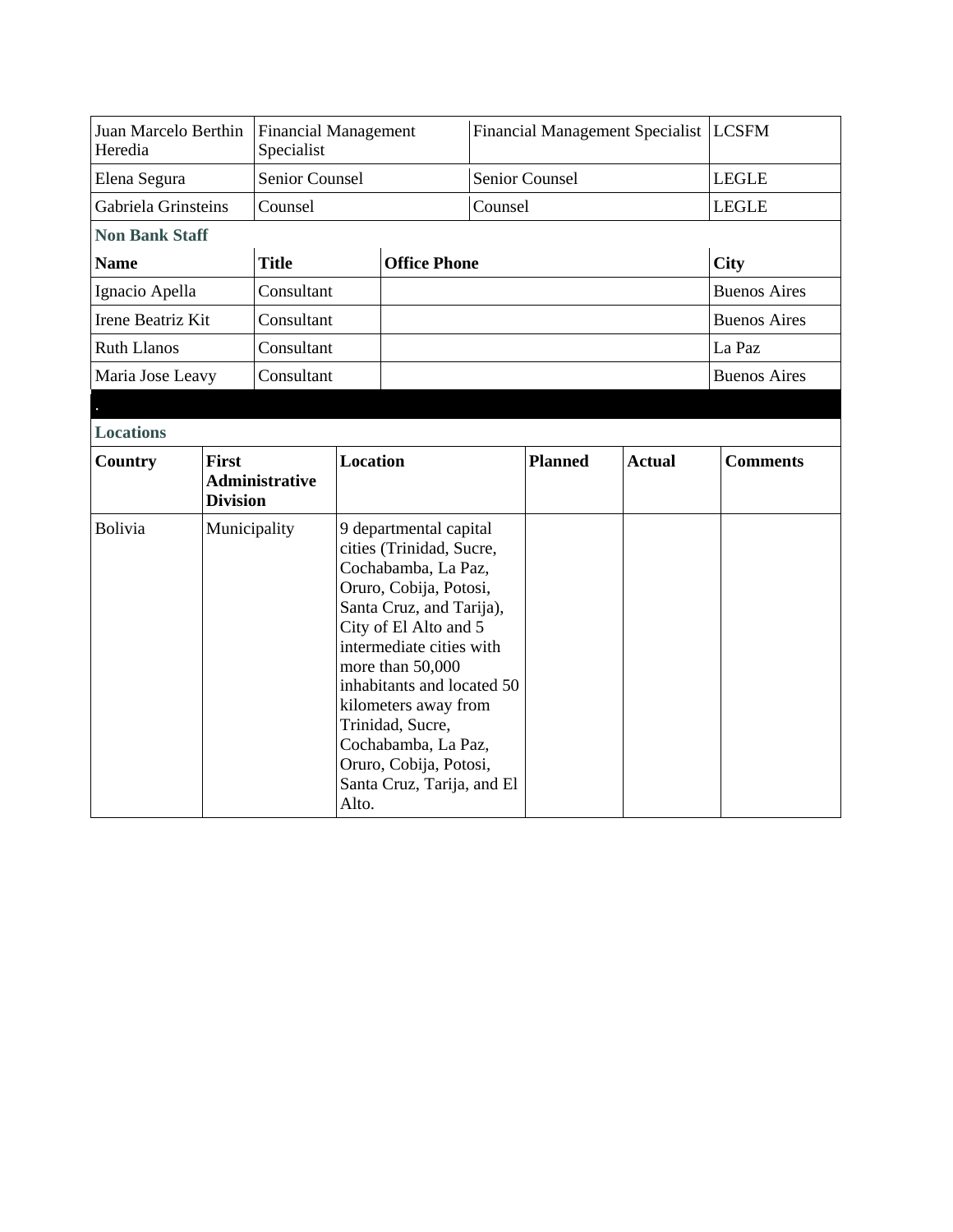# I. **STRATEGIC CONTEXT**

# **A. Country Context**

1. **Favorable external conditions and domestic policies have fueled sustained economic growth and contributed to poverty and inequality reduction.** Driven by high commodity prices and prudent fiscal and monetary policies, Bolivia's economy had an annual average growth of 4.8 percent during the past ten years, increasing real per capita income by 20 percent. According to the National Statistics Institute (INE), the national poverty rate in Bolivia declined from 63 percent in 2002 to 45 percent in 2012, while extreme poverty dropped from 37 percent to 22 percent. Income inequality has also decreased significantly with the Gini coefficient falling from 0.60 to 0.47. Despite these improvements, the country remains one of the most unequal in the Region and continues to lag behind its neighbors and countries with comparable income levels in key social outcomes.

2. **Economic growth has been accompanied by an increase in labor force participation and reduction in unemployment.** Bolivia's labor force participation rate increased from 70.2 percent in 2005 to 73.3 percent in 2012,<sup>1</sup> which is higher than the LAC average of 65.4 percent, primarily driven by the increased labor force participation of women and those in urban areas.<sup>2</sup> Unemployment continued its downward trend in the last years, falling to 2.8 percent in 2011. During this period, the sectoral shift from agriculture to services continued and the share of employment in urban areas increased from about 55 to more than 60 percent between 2005 and 2012.

3. **Despite these favorable labor market conditions, challenges related to high levels of informality and low labor productivity remain**. The Bolivian labor market continues to be characterized by high levels of informal and/or non-salaried employment. The level of informality remained high throughout the 2000s. At 66 percent, in 2012 it was about ten percentage points higher than in the neighboring countries, such as Peru and Ecuador. Most workers continue to be employed in small firms (70 percent), and about a quarter of all workers are engaged in non-salaried employment. Informal firms and microenterprises in Bolivia have been shown to have lower productivity and face constraints to growth.<sup>3</sup>

### **B. Sectoral and Institutional Context**

1

4. **Labor market outcomes of youth present a particular concern.** Young people in Bolivia (especially from poor backgrounds) due to their low skills and other disadvantages have limited access to salaried jobs and jobs in the formal sector, or opportunities to improve earnings through more productive entrepreneurship. While the educational level of the labor force has been improving in Bolivia (the relative share of workers with low education has declined by

<sup>&</sup>lt;sup>1</sup> Here and below estimates are based on harmonized poverty data for Latin American countries produced by Socio-Economic

Database for LAC (SEDLAC) unless otherwise noted.<br><sup>2</sup> In rural areas, labor force participation is typically higher than in urban areas while unemployment tends to be lower, which reflects both the large share of own account workers and contributing workers in the agriculture sector and the more limited access to education outside of main urban areas, which forces people into participation earlier in their lives.

<sup>&</sup>lt;sup>3</sup> World Bank. 2008. "Republic of Bolivia: Policies for Increasing Firms' Formality and Productivity." Report No. 40057-BO. Washington, DC.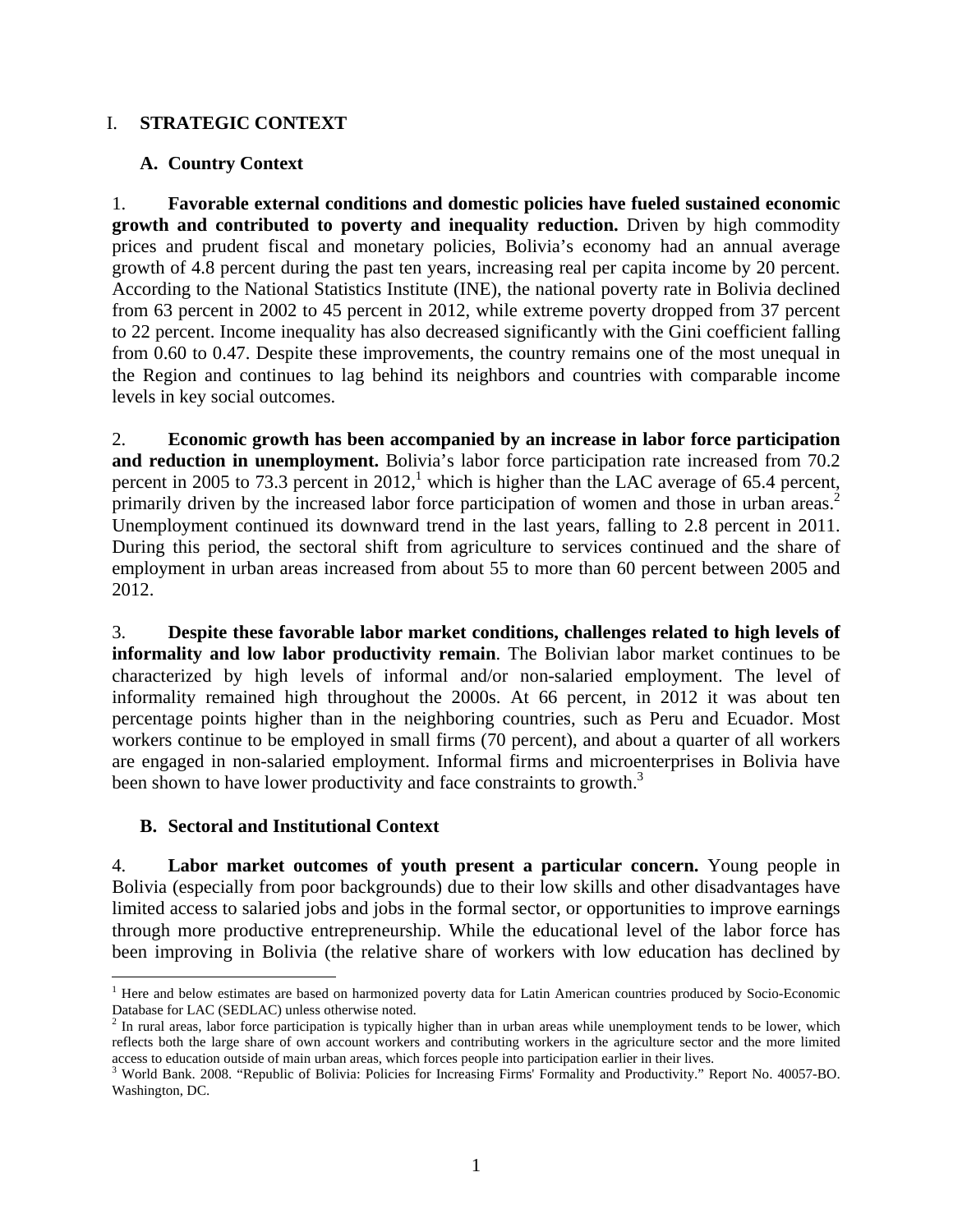almost a fifth between 2000 and 2012), about 30 percent of young people between the ages of 18 and 26 do not complete secondary education. Moreover, youth from poor households have 20 percentage points higher rate of incomplete secondary level education than those living in nonpoor households.

5. **Almost half of the employed youth in Bolivia are involved in unpaid work.** There are striking differences in the nature of the jobs of youth ages 17-24 compared to other age groups, and also with respect to their income level. Moreover, as a result of their low skills and the nature of their employment, poor youth in this age group have significantly lower labor incomes earning on average, one third of what non-poor youth earn. In addition, the percentage of poor youth employed as unpaid family workers is four times higher than non-poor youth.

|                            | 17-24 |              | $25 - 35$ |              |       | $36 - 50$    | 51-65 |              |
|----------------------------|-------|--------------|-----------|--------------|-------|--------------|-------|--------------|
| Percentages                | Poor  | Non-<br>Poor |           | Non-<br>Poor | Poor  | Non-<br>Poor | Poor  | Non-<br>Poor |
| Labor force participation  | 52.0  | 49.9         | 72.8      | 84.1         | 83.7  | 89.6         | 78.0  | 78.2         |
| Unemployment               | 4.6   | 4.6          | 4.1       | 2.4          | 2.5   | 1.0          | 1.7   | 0.9          |
| Male                       | 2.7   | 3.3          | 2.2       | 1.7          | 2.1   | 0.7          | 1.3   | 0.8          |
| Female                     | 6.8   | 6.6          | 6.6       | 3.2          | 3.0   | 1.4          | 2.3   | 1.1          |
| Employment                 | 95.4  | 95.4         | 95.9      | 97.6         | 97.5  | 99.0         | 98.3  | 99.1         |
| Informal                   | 96.2  | 88.1         | 92.8      | 68.6         | 91.3  | 70.8         | 95.8  | 73.8         |
| Salaried                   | 30.1  | 60.4         | 33.6      | 56.4         | 23.5  | 45.1         | 12.0  | 35.2         |
| Male                       | 35.5  | 65.9         | 42.6      | 59.5         | 29.8  | 51.7         | 18.2  | 41.0         |
| Female                     | 23.4  | 51.5         | 21.6      | 52.6         | 15.6  | 37.2         | 4.8   | 27.5         |
| Self-employed              | 15.2  | 20.1         | 40.5      | 28.7         | 52.6  | 36.7         | 62.1  | 45.4         |
| Employer                   | 1.8   | 3.2          | 4.2       | 6.9          | 5.0   | 10.6         | 5.1   | 11.6         |
| Unpaid family worker       | 50.1  | 12.7         | 19.0      | 5.1          | 16.7  | 4.8          | 19.4  | 6.0          |
| Male                       | 42.8  | 11.1         | 7.4       | 2.1          | 2.4   | 1.2          | 2.6   | 0.7          |
| Female                     | 59.2  | 15.3         | 34.7      | 8.9          | 34.3  | 9.2          | 38.6  | 13.0         |
| Other                      | 2.8   | 3.6          | 2.6       | 2.8          | 2.2   | 2.8          | 1.5   | 1.9          |
| Labor income (Bs. monthly) | 512   | 1,734        | 1,030     | 2,865        | 1,010 | 3,329        | 604   | 2,964        |
| Male                       | 642   | 2,041        | 1,362     | 3,404        | 1,391 | 4,049        | 825   | 3,648        |
| Female                     | 350   | 1,226        | 587       | 2,194        | 539   | 2,461        | 351   | 2,050        |

**Table 1. Key labor market indicators, by age group (2012)** 

*Note:* The poor are defined according to the national poverty line.

Source: Based on 2012 Household Survey.

6. **Almost a quarter of the youth are not employed or not in school, particularly young women**. Another large group of youth in Bolivia who present a concern for policy makers are those young people who are not working and are not in school (the so called "*ninis*" for "*ni estudian ni trabajan*"). Almost a quarter of youth ages 17-24 (24.2 percent) belong to this group and they are primarily young women. Women in this category also have lower educational attainment: less than half have completed secondary education. Youth who are detached from the education system and the workforce in these years may find it particularly hard to fulfill their potential later in life leading to lower productivity and economic growth.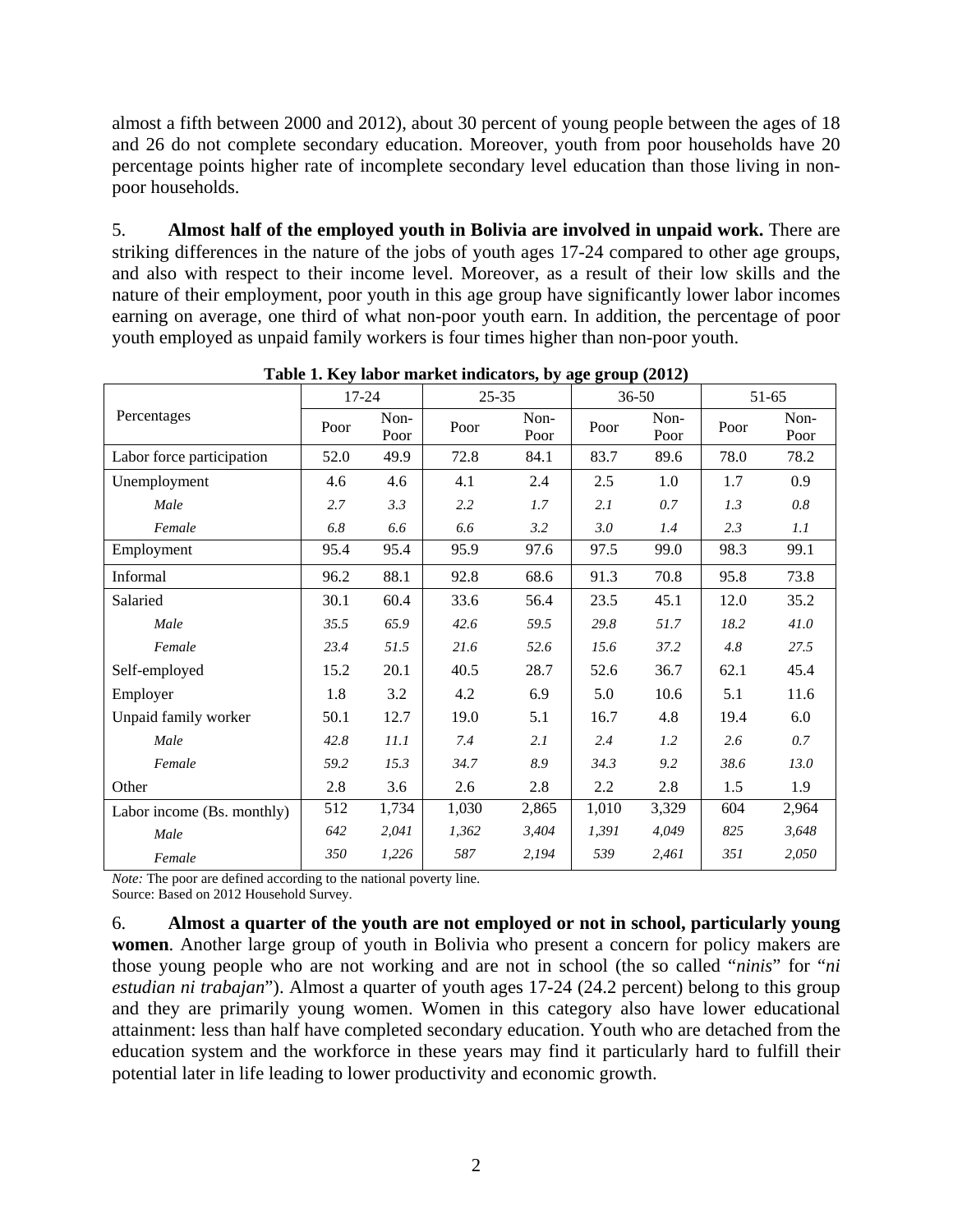

**Figure 1. Distribution by education attainment of young people ages 17-24 who are not working and are not in school, 2012** 

Source: Based on 2012 Household Survey.

7. **Since 2009, the youth have become a central concern in Bolivia at both national and local levels**. If young workers cannot access quality jobs which typically provide at least a minimum wage salary and on-the-job training, they will likely be unable to make significant contributions to economic growth in the medium term. Poor youth have been characterized by a lack of basic and technical skills and lack of experience in the labor market. Despite the fact that a large proportion of them are employed or self-employed, their lack of skills reduces their opportunities to access formal jobs or to increase their earnings. Secondary education certification has become a condition for applicants in the most dynamic urban economic areas, like services. Inactive youth could benefit from opportunities to complete their education which could facilitate their transition to the labor market.

8. In this context, in 2009, the Government of Bolivia launched the Employment Service (*Servicio Plurinacional de Empleo*, SPE) managed by the Ministry of Labor, Employment and Social Security (MTEPS) that manages a network of ten employment offices in the nine Department capitals and the City of El Alto. The SPE provides intermediation and counseling services for job seekers and firms and implements the *Mi Primer Empleo Digno* Program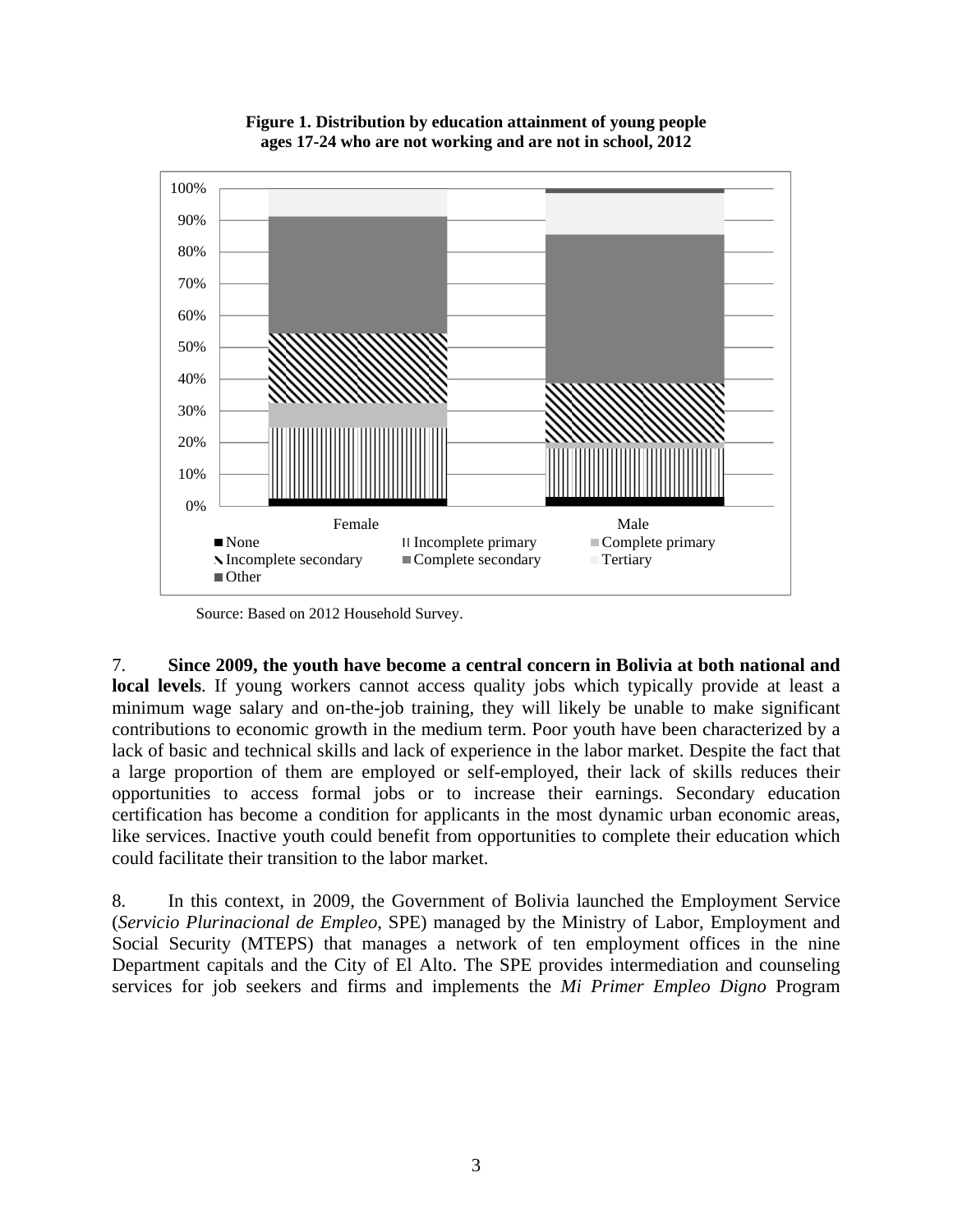$(MPED)^4$  piloted in 2009 and extended in 2012, and the *Programa de Apoyo al Empleo*,  $(PAE)$ <sup>5</sup> Both Programs have been supported by IDA and IDB, respectively.

9. **The Government is keen to expand the coverage and extend the modalities of skills development programs.** In this context, the Government has requested World Bank Group support to implement skills development programs with a focus on: (i) supporting geographical expansion to nine departmental capital cities, the City of El Alto, and at least five cities with more than 50,000 inhabitants; (ii) expanding the modalities of training provided by MPED; (iii) piloting skills development programs for poor youth entrepreneurs; (iv) piloting a program to improve access of poor youth to remedial secondary education programs; and (v) strengthening the capacity of the MTEPS and *Unidad de Análisis de Políticas Económicas y Sociales* (UDAPE) to coordinate, monitor and evaluate skills development programs.

# **C. Higher Level Objectives to which the Project Contributes**

10. **Relationship with the World Bank Country Partnership Strategy (CPS) for the Plurinational State of Bolivia**. The proposed Project is consistent with the Human Development and Access to Basic Services results area of the FY 2012-2015 Country Partnership Strategy (CPS) for the Plurinational State of Bolivia (Report 65108-BO) discussed by the Board on December 1, 2011. Promoting the accessibility to and enhancing the performance of a program aimed at increasing the employability and labor earnings of youth will contribute significantly to meeting the goals of this results area. In addition, improved employability and labor income of poor youth will have a direct impact in alleviating poverty and boosting shared prosperity.

11. **This Project would continue the long term contributions that the Bank has made to social protection policies in Bolivia, in particular in the area of employment and training**. While the Project would mostly continue the support provided by the Bank under the Investment in Children and Youth Project (Cr. 4396-BO /P101084), which closes on December 31, 2014, it will support the MTEPS to provide new types of skills development programs to improve employability and labor earnings among the poor youth of Bolivia.

12. **The proposed Project is aligned with recent research and best practices for youth**  skills development, including the World Development Report (WDR) 2013, Jobs.<sup>6</sup> The WDR recognizes the need to acknowledge the informal sector as the 'normal' in many developing countries, taking into account that the formal sector is still small in these countries and will not grow fast enough to absorb the current large cohorts of youth looking for work. The WDR urges governments to stimulate job creation and productivity gains in both formal and informal private enterprises, in order to create more and better opportunities for youth in the labor market.

 $\overline{a}$ 

<sup>&</sup>lt;sup>4</sup> MPED is a Skills Development Program, comprising a vocational in-class training session coupled with internships in private and public sector firms, in such a way that poor youth gain practical experience and acquire life skills that help them succeed in the workplace. Eligible MPED beneficiaries are poor youth ages 17-26 years who have completed at least primary education. <sup>5</sup> Wage subsidies program for unemployed experienced workers.

World Bank. 2012. *World Development Report 2013: Jobs.* Washington, DC: World Bank.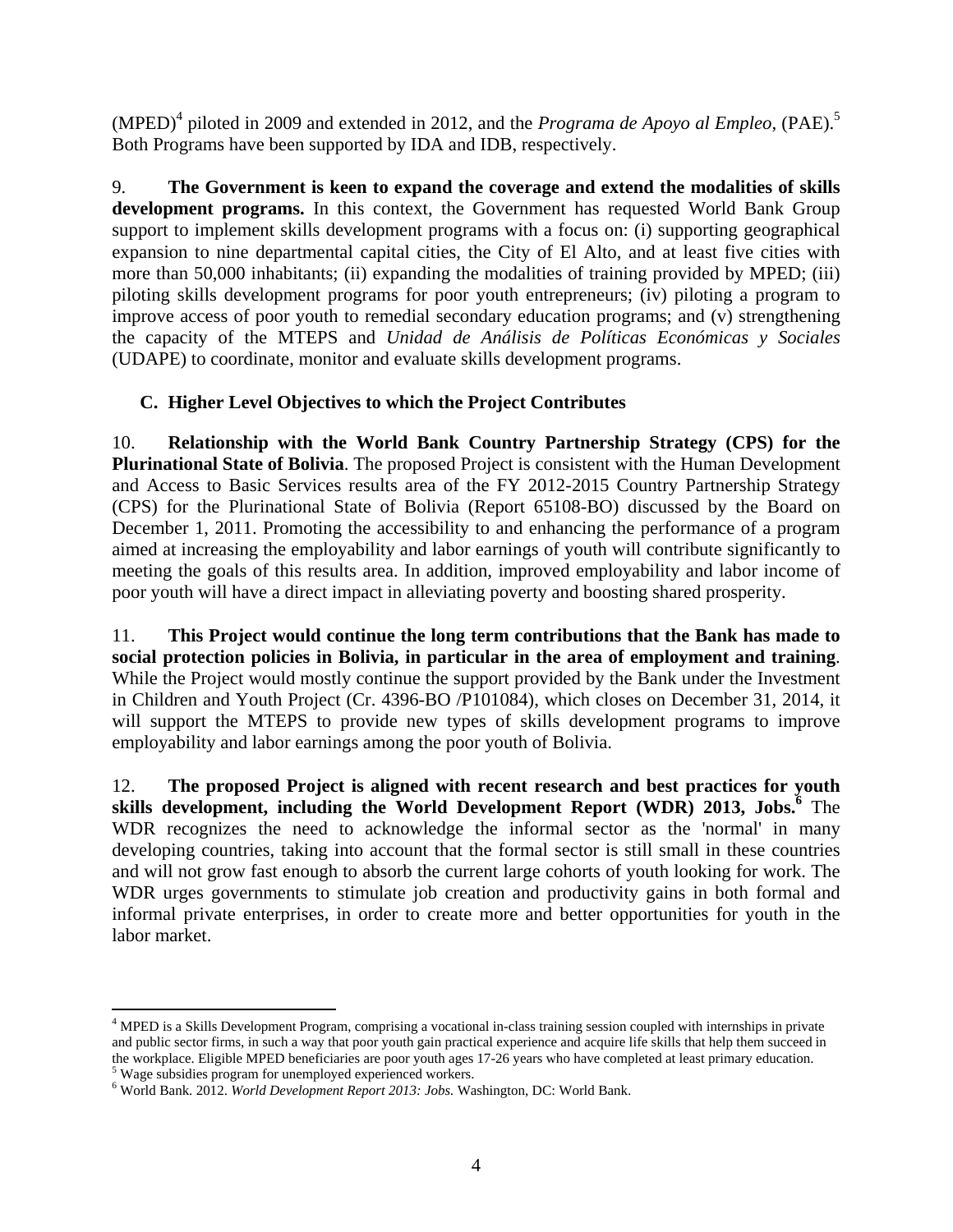# II. **PROJECT DEVELOPMENT OBJECTIVE (PDO)**

# **A. PDO**

13. The objective of the Project is to improve employability and labor income of poor youth by supporting the expansion of the Skills Development Programs in Selected Cities.

## **Project Beneficiaries**

14. Direct beneficiaries of the proposed Project include three groups: (i) 8,200 poor youth<sup>7</sup> ages 17-26, with at least primary education who are interested in  $1,500$  or 700 hours<sup>8</sup> of a combination of life, behavioral and technical training courses plus internship (medium and auxiliary level technicians); (ii) 2,500 poor young owners of micro enterprises ages 22-35, with at least primary education who are interested in entrepreneurship training and technical assistance; and (iii) 4,200 poor youth ages 17-26, with at least primary education who are interested in completing remedial secondary education courses (maximum 3 years). Eligible cities for training provision are: the nine departmental capital cities (Trinidad, Sucre, Cochabamba, La Paz, Oruro, Cobija, Potosi, Santa Cruz, and Tarija), the City of El Alto, and five intermediate cities with more than 50,000 inhabitants.

## **PDO Level Results Indicators**

- 15. Project progress will be tracked by the following indicators:
	- a. Increase in the average labor income of MPED beneficiaries one year after completing the training.
	- b. Increase in the placement rate of MPED beneficiaries in a job with at least the equivalent of a minimum salary one year after completing the training.
	- c. Increase in the average labor earnings of youth entrepreneurs one year after completing the training.
	- d. Expansion of geographical coverage of Government Skills Development programs.

# III. **PROJECT DESCRIPTION**

### **A. Project Components**

16. The proposed Project has the following two components:

# 17. **Component 1 – Improving and Expanding the Skills Development Programs (US\$15.8 million IDA)**.

 $\overline{a}$ 

<sup>&</sup>lt;sup>7</sup> The criteria of selection of poor youth includes a monetary per capita income equal or below the level of the poverty line (adjusted every year) and one of the other proxy variables (e.g., applicants have studied in public school or the per capita consumption of energy in the household would be equal or less the maximum consumption to apply for the solidarity energy rate).

<sup>&</sup>lt;sup>8</sup> 2,400 and 1,600 academic hours, respectively.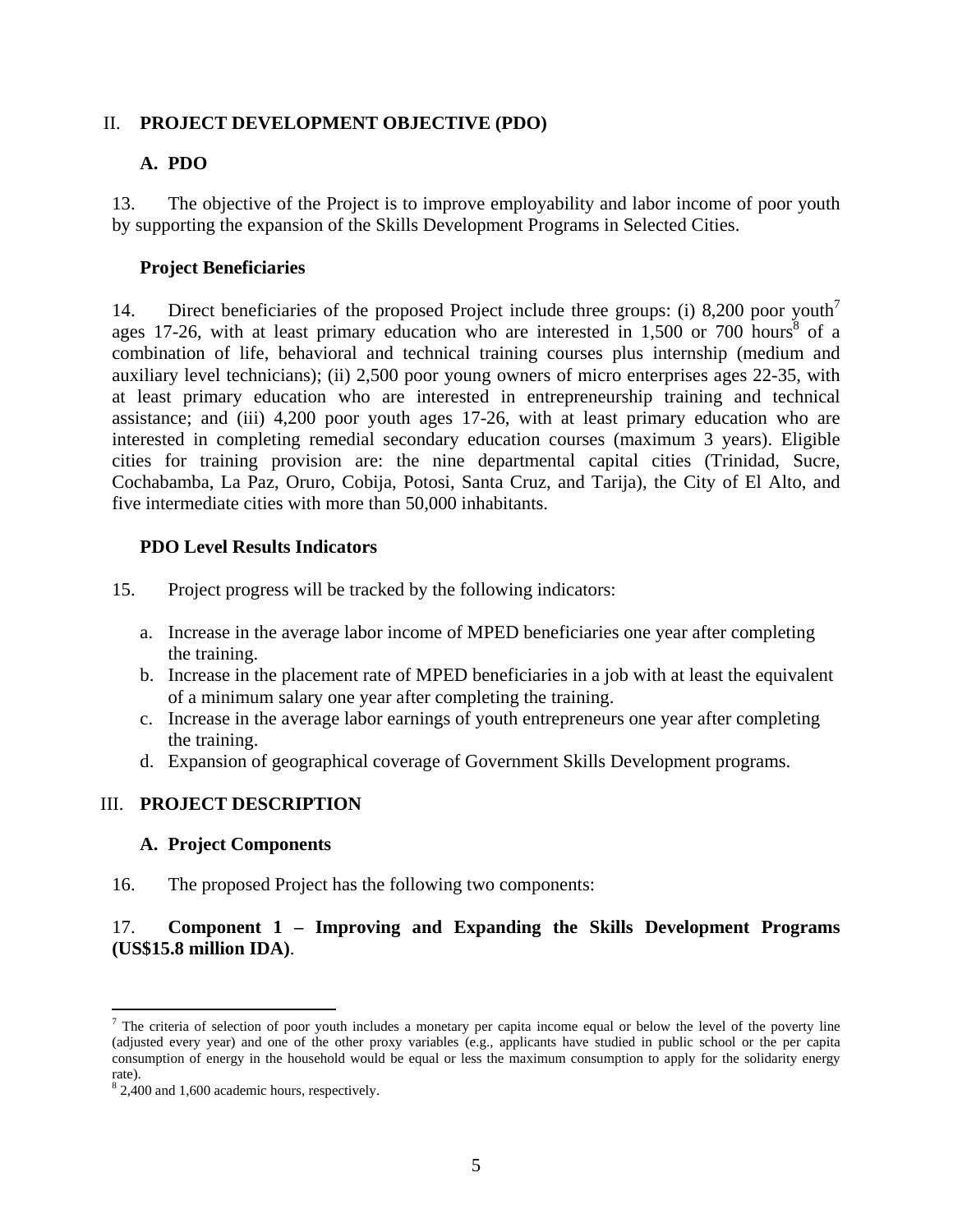18. **Sub-Component 1.1 - Improving and expanding the** *Mi Primer Empleo Digno* **Program (MPED) in Selected Cities (US\$10.6 million IDA).** The objective of this Sub-Component is to improve and expand the MPED in Selected Cities<sup>9</sup> through the provision of: (i) training for medium and auxiliary level technicians; and (ii) MPED Stipends all for Eligible MPED Beneficiaries.

19. **Sub-Component 1.2 – Implementing the pilot Micro Entrepreneurs Skills Training and Technical Assistance Program (MESTTA) in Selected Cities (US\$1.2 million IDA).** The objective of this Sub-Component is to implement the pilot MESTTA in Selected Cities through: (i) the design and implementation of a training program on *inter alia* math, language, communications, ICT knowledge, and entrepreneurship skills; (ii) the provision of technical assistance to *inter alia* improve and strengthen: (A) the eligible micro-entrepreneur's skills on the applicable occupational area, and (B) the eligible micro-enterprise's business plan and access to finance; and (iii) the provision of micro-entrepreneur stipends; all for eligible microentrepreneurs. This pilot comprises training and technical assistance for upgrading the skill content of micro-entrepreneurs activities and helping them to improve productivity and scaling up their business with a view to increasing their incomes. Eligible Micro-Entrepreneur are poor young micro-entrepreneurs ages 22-35 years who have completed at least primary education and have managed the Eligible Micro-Enterprise at least for one year.

20. **Sub-Component 1.3 – Implementing the pilot Remedial Secondary Education Program in Selected Cities (US\$4.0 million IDA).** The objective of this Sub-Component is to implement the pilot Remedial Secondary Education Program in Selected Cities to provide a second chance at formal education to poor youth for improving access to jobs. Secondary education certification has become a critical constraint to the access to quality jobs in the most dynamic economic industries (e.g., financial or service sectors) for young population living in urban areas. Student stipends will be provided to eligible students poor youth ages 17-26 years who have completed at least primary education. The service will be provided by public institutions of the Ministry of Education (ME).

# 21. **Component 2 – Strengthening the Implementation Arrangements to Administer, Monitor and Evaluate Skills Development Programs. (US\$4.2 million IDA; US\$1.5 million GOB)**.

22. **Sub-Component 2.1 – Strengthening the implementation arrangements and the institutional capacity of the MTEPS to administer and coordinate the Skills Development Programs. (US\$3.75 million IDA; US\$1.5 million GOB).** This Sub-Component will provide support for: (i) designing and implementing a Management Information System (MIS) for the Skills Development Programs through the provision of: (1) technical assistance to design said system; (2) ICT equipment; and (3) training for MTEPS' staff responsible for operating and maintaining said system; (ii) designing and implementing an information and communication strategy to promote the Skills Development programs among potential beneficiaries, training

<sup>&</sup>lt;sup>9</sup> 9 departmental capital cities (Trinidad, Sucre, Cochabamba, La Paz, Oruro, Cobija, Potosi, Santa Cruz, and Tarija), City of El Alto and 5 intermediate cities with more than 50,000 inhabitants and located 50 kilometers away from the Trinidad, Sucre, Cochabamba, La Paz, Oruro, Cobija, Potosi, Santa Cruz, Tarija, and El Alto.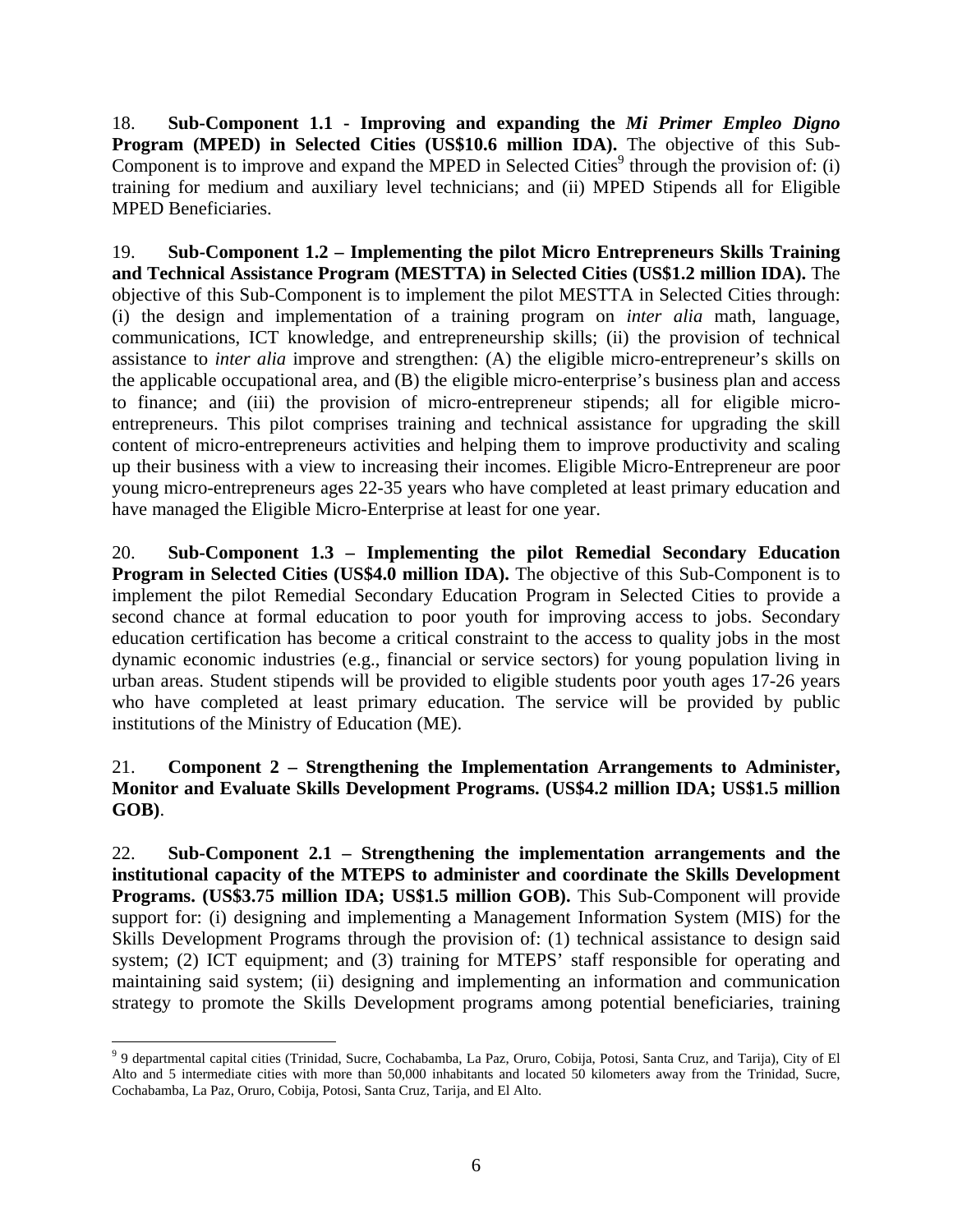institutions and employers through the provision of technical assistance and goods; and (iii) strengthening MTEPS' capacity to administer and coordinate the Skills Development Programs through the provision of technical assistance (including the Project audits), Operating costs; and the acquisition of Information, Communication Technology (ICT) equipment.

23. **Sub-Component 2.2 – Strengthening the institutional capacity of UDAPE to improve the evaluation of the Skills Development Programs (US\$0.45 million IDA).** This Sub-Component will provide support for: (i) carrying out mid-term process evaluations of the implementation of the Skills Development Programs in order to identify, and thereafter address any identified problems; (ii) monitoring the results and outcomes resulting from the implementation of the Skills Development Programs. Activities to be supported include: (1) beneficiary surveys; and (2) an impact evaluation of the MESTTA Program; and (iii) technical assistance to improve UDAPE's financial management and procurement capacity, and to carry out Project audits.

# **B. Project Financing**

24. Total Project cost will be US\$21.50 million, of which US\$1.50 million will be provided as counterpart funding by the Recipient, and SDR13.00 million (US\$20 million equivalent) will be financed by the IDA Credit. The Credit includes recommitments in the amount of SDR2,158,094.69 and SDR682,478.68 cancelled from the Emergency Recovery and Disaster Management Project (Credit 4377-BO, P106449) and its Additional Financing (Credit 4440-BO, P106449), respectively.

25. A summary table of project costs by components is provided below.

| $\frac{1}{2}$ and $\frac{1}{2}$ and $\frac{1}{2}$ and $\frac{1}{2}$ manually<br><b>Project Components</b> | <b>Project cost</b> | <b>IDA</b> Financing | $\frac{0}{0}$    |
|-----------------------------------------------------------------------------------------------------------|---------------------|----------------------|------------------|
|                                                                                                           | US\$                | US\$                 | <b>Financing</b> |
| <b>Component 1 – Improving and Expanding the Skills</b>                                                   | 15,800,000          | 15,800,000           | 100%             |
| <b>Development Programs</b>                                                                               |                     |                      |                  |
| Sub-Component $1.1$ – Improving and expanding the Mi                                                      | 10,600,000          | 10,600,000           | 100%             |
| Primer Empleo Digno Program (MPED)                                                                        |                     |                      |                  |
| Sub-Component $1.2$ – Implementing the pilot Micro                                                        | 1,200,000           | 1,200,000            | 100%             |
| Entrepreneurs skills training and technical assistance                                                    |                     |                      |                  |
| Program (MESTTA)                                                                                          |                     |                      |                  |
| Sub-Component $1.3$ – Implementing the Pilot Remedial                                                     | 4,000,000           | 4,000,000            | 100%             |
| Secondary Education in Selected Cities                                                                    |                     |                      |                  |
| Component 2 – Strengthening the Implementation                                                            | 5,700,000           | 4.200,000            | 74%              |
| <b>Arrangements to Administer, Monitor and Evaluate</b>                                                   |                     |                      |                  |
| <b>Skills Development Programs</b>                                                                        |                     |                      |                  |
| Sub-Component $2.1$ – Strengthening the implementation                                                    | 5,250,000           | 3,750,000            | 71%              |
| arrangements and the institutional capacity of the MTEPS                                                  |                     |                      |                  |
| to administer and coordinate the Skills Development                                                       |                     |                      |                  |
| Programs.                                                                                                 |                     |                      |                  |
| Sub-Component $2.2$ – Strengthening the institutional                                                     | 450,000             | 450,000              | 100%             |
| capacity of UDAPE to improve the evaluation of the Skills                                                 |                     |                      |                  |
| <b>Development Programs</b>                                                                               |                     |                      |                  |
| <b>Total Project Cost / Total Financing Required</b>                                                      | 21,500,000          | 20,000,000           | 93%              |

**Table 2: Project Cost and Financing**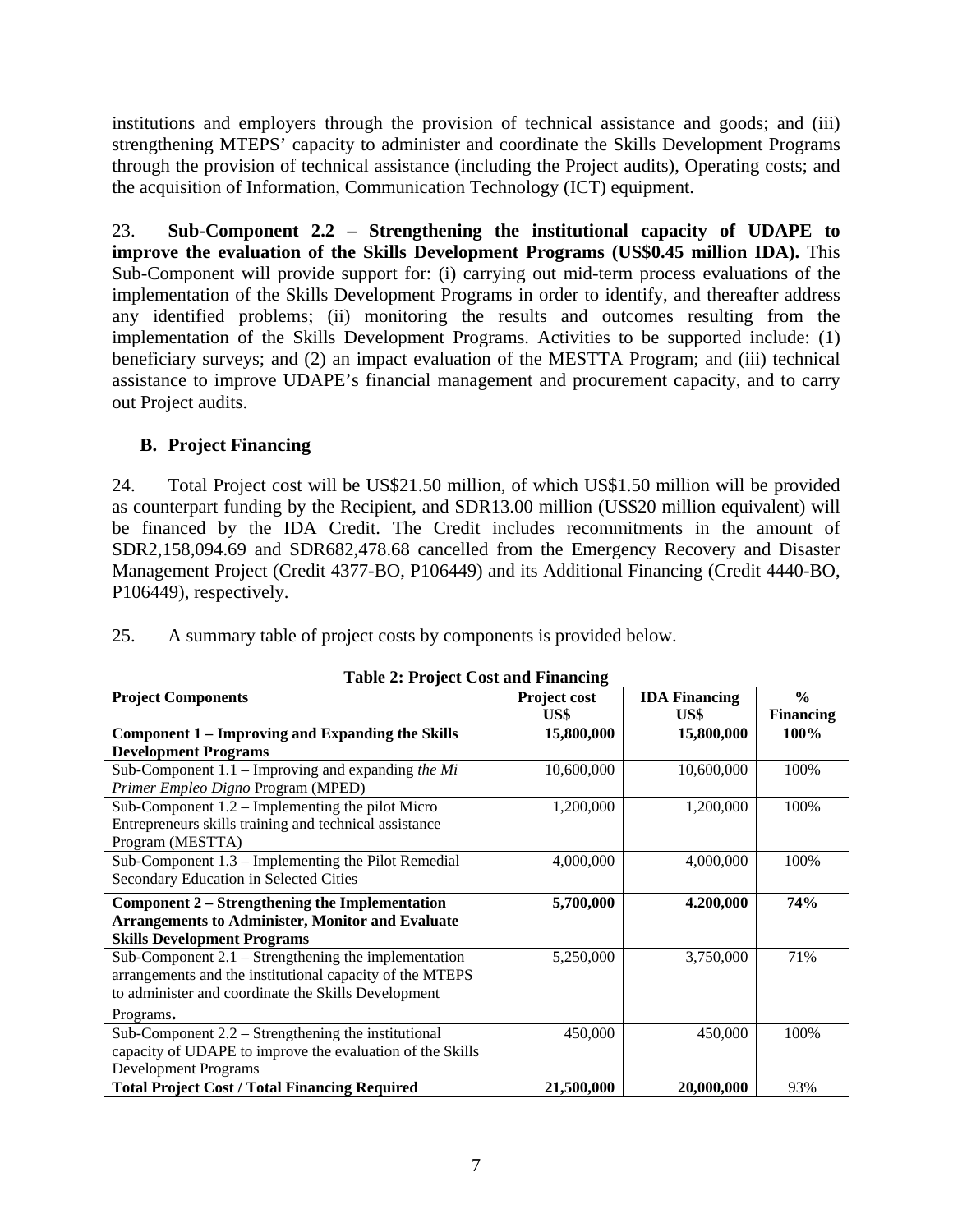# **C. Lessons Learned and Reflected in the Project Design**

26. The Project draws on World Bank Group experience in the design of social protection projects in LAC and other regions, as well as implementation experience in Bolivia.

27. The main lessons considered in the Project design are the importance of: (i) paying stipends and salaries directly to beneficiaries in order to reduce the cost of the contract with private training institutions, improve transparency and efficiency of the payment mechanism and reduce the time of justification of expenditures; (ii) adopting new modalities of training with less number of hours, and specifically a reduced number of daily training hours during the in-class stage to allow those youth who face high opportunity costs related to full day training to participate in the Program; (iii) defining differentiations in the structure of the local implementation units linked with expected number of training courses in the area in order to contain costs and allow synergies with municipal authorities; (iv) improving the synergies with the Public Employment Service; (v) monitoring and implementing impact evaluations in a timely manner to improve Project management; and (vi) creating new options of training modalities for: (a) youth interested in secondary education certification to improve their employability in the formal sector or enhance their ability to enroll in tertiary education, and (b) youth that have already started their own micro enterprises, and who have technical skills, but require business skills to improve the likelihood of consolidating their business and improving earnings.

## IV. **IMPLEMENTATION**

### **A. Institutional and Implementation Arrangements**

28. The MTEPS, through the National Coordination Unit (NCU) attached to the General Directorate of Employment (DGE), is the implementing entity and has the overall responsibility for Project implementation, except for Project activities under Sub-Component 2.2. - Strengthening the institutional capacity of UDAPE to improve the evaluation of the Skills Development Programs. The NCU will be also coordinating the activities with the Ministry of Education (ME) and the local project offices (Departmental Project offices [DPO] or municipal employment offices).

29. Except for Sub-component 2.2, Project coordination and day-to-day oversight will be the responsibility of the Coordinator of the NCU. The NCU will receive technical assistance to carry out the following activities: (i) coordinating, planning, monitoring and overseeing the Project in coordination with DPOs or municipal governments in the eligible cities; (ii) promoting the Project; (iii) selecting and contracting the MPED training courses; (iv) selecting and contracting training and technical assistance for productive micro entrepreneurs; (v) administering the payment of stipends to beneficiaries; and (vi) supervising the activities of DPOs and municipal offices in charge of implementing the Project at local level. The costs of Project implementation will be financed by the Credit and national and municipal parallel counterpart funds.

30. MTEPS has an Inter-Institutional Agreement with the ME for the certification of the curricula of training courses of MPED, and for the provision of a joint certificate to the Program graduates. For the proposed Project, the MTEPS will extend that agreement, under terms and conditions acceptable to the Association, to include the: (i) coordination mechanism between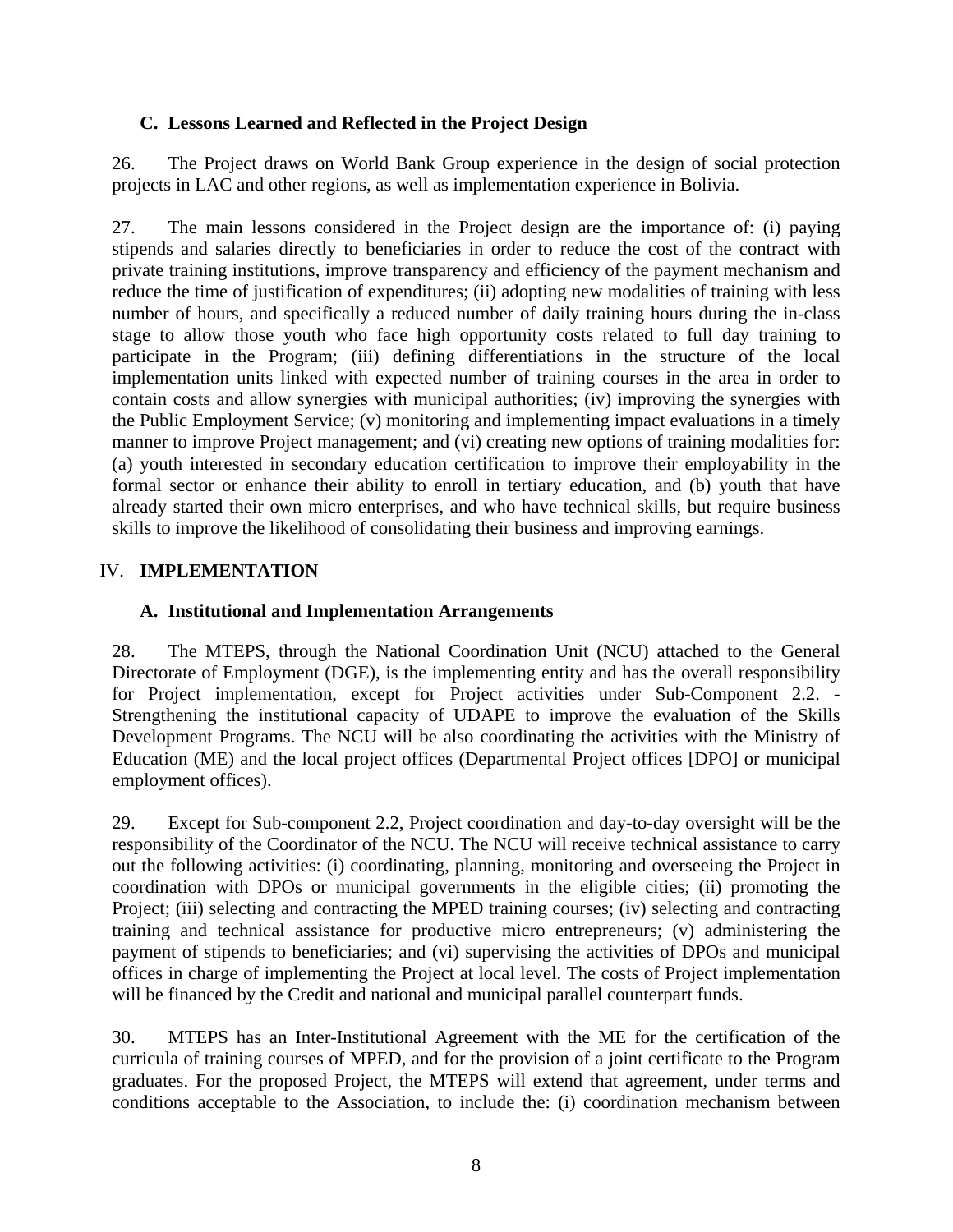MTEPS and ME to be followed in connection with the implementation of Sub-Components 1.1 – Improving and expanding the *Mi Primer Empleo Digno* Program (MPED) and 1.3 – Implementing the Pilot Remedial Secondary Education in Selected Cities of the Project; (ii) certification of the curricula and the provision of certificates for Auxiliary level technicians (Sub-Component 1.1); and (iii) provision of the training course of MPED and the Remedial Secondary Education Program (Sub-Components 1.1. and 1.3 through its network of Alternative Education Centers (CEAs), public institutions of the ME.

31. At the local level, the Project will be implemented through the DPOs in the nine department capitals, plus the City of El Alto. The Project will support the strengthening of the DPOs to manage the training services at local level, expanding the number of technical staff and IT-related items, and financing additional operating costs. The main activities of the DPOs, which are integral part of the SPE offices, are: (i) promoting the Skills Development Programs in the cities, (ii) registering applications of young participants and firms, (iii) providing information and orientation to beneficiaries and training providers, and (iv) supervising the training courses in their two phases – in-class and the internships. Local staff of DPOs is also responsible for monthly collection of the information registered by the biometric tool, which is installed in each training institution to monitor the participants' attendance. This information is sent to the NCU through the MIS and supports the stipends payment.

32. In order to implement the Project in the five intermediate cities, the MTEPS will reach agreements with Municipal Governments (Municipal Agreements) to operate the Project through the municipal employment offices or related areas. As part of these agreements, each municipality would be responsible for the implementation of the Skills Development Programs in their area and for the provision of counterpart funds to finance staff and operating costs required for these Programs to carry out their obligations.

33. NCU will be responsible for centrally contracting and paying the training providers in the Selected Cities.

34. The UDAPE<sup>10</sup> would be responsible for the implementation of Sub-Component 2.2. It has coordinated the process and the tracking survey analysis of the programs supported for the ICY Project. UDAPE's regular staff will be responsible for: (i) coordinating, planning, monitoring and overseeing the Sub-Component 2; (ii) selecting and contracting consultancies and services; and (iii) performing the financial management tasks required under Sub-component 2.2.

35. Two Designated Accounts (DA) in US Dollars will be opened and maintained for project implementation: i) by MTEPS's NCU for Categories 1, 2 and 3; and ii) by UDAPE for Category 4. Funds deposited into each DA as advances will follow Bank's Disbursement policies and procedures. In keeping with current arrangements in Bolivia, the DAs will be opened and maintained as a separate *Libreta* within the CUT in US Dollars. Funds from CUT-ME will be periodically transferred to CUT in Bolivianos into a separate *Libreta* under the project name,

 $\overline{a}$  $10$  UDAPE is a decentralized unit in the Ministry of Development Planning created pursuant the Supreme Decree No. 24847, dated September 20, 1997.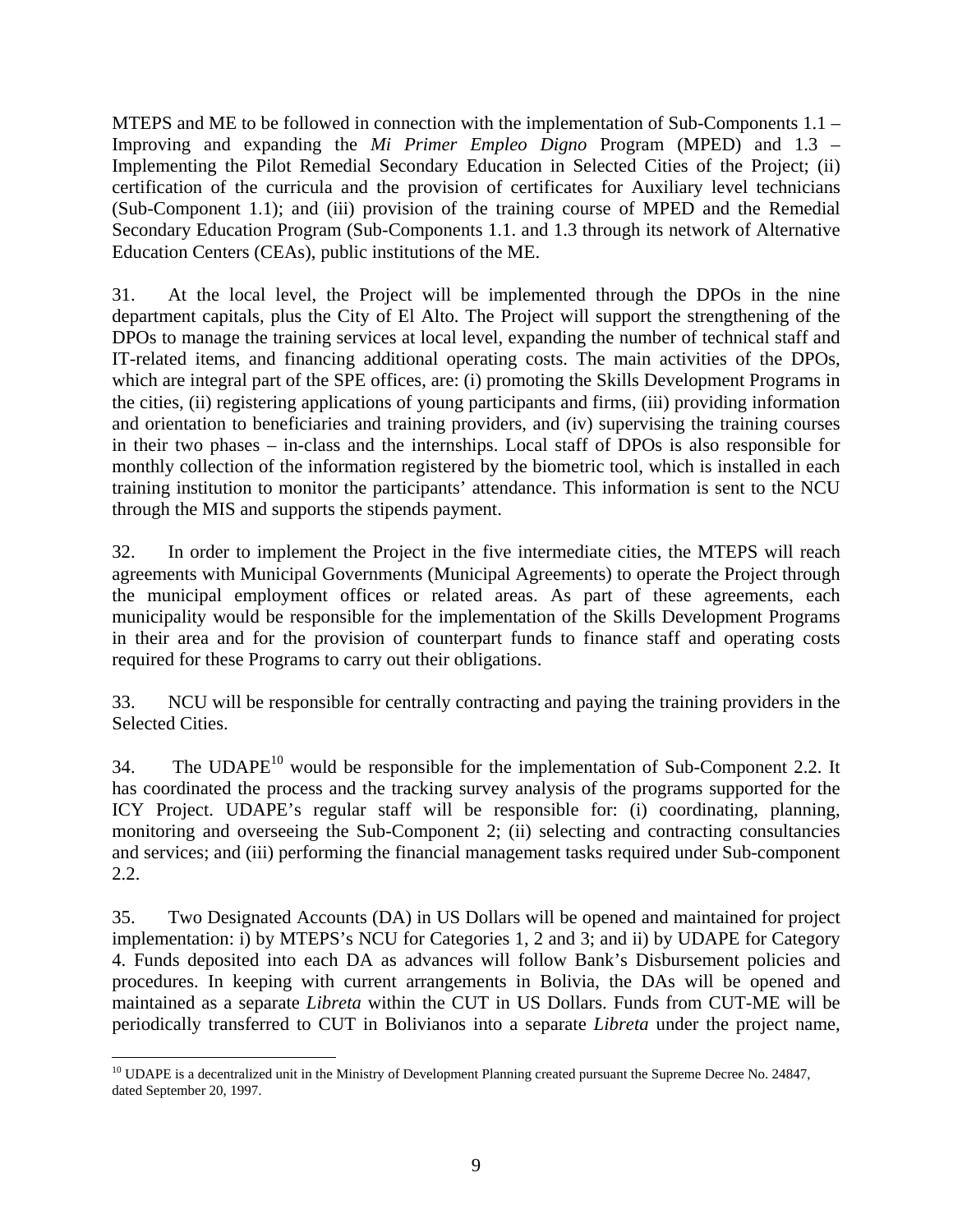from which all payments will be processed through direct transfers into beneficiary's bank account (consultants, suppliers, etc.); and for advances to financial institutions for further payment of stipends to project beneficiaries.

36. The Recipient developed a Procurement Plan for the first 18 months of Project implementation on March 31, 2014, which provides the basis for the procurement methods.

# **B. Results Monitoring and Evaluation**

37. The MTEPS will be the primary agency responsible for ensuring that information to measure progress with the improvement and expansion of Skills Development Programs (Component 1) is readily available. In order to ensure appropriate monitoring, the Project will provide technical assistance and support to enhance NCU capacity to monitor the Project implementation. Specifically, the Technical Area of the NCU will be strengthened with two monitoring specialists and the design and implementation of a Management Information System (MIS) for Skills Development Programs which will be the main source of information to monitor Project results. Data collected from training supervision and stipend payment processes will be managed by a managerial module of the MIS to produce quarterly monitoring reports, mainly on intermediate results indicators. Two semi-annual progress reports will be published on government official websites and will be accessible to managers and decision makers with updated indicator information.

38. UDAPE will be responsible for process and impact evaluations of Skills Development Programs. In order to help the MTEPS management team to improve the Project interventions during implementation, the Project will finance mid-term process evaluations of the three Skills Development Programs supported by the Project. Using quantitative and qualitative instruments, the process evaluation will review the efficiency of Project interventions and the ability to reach the intended outcomes. Specifically, the process evaluation will look at employment service organization, adequacy of funds for administration and monitoring, mechanism of contracting training providers, effectiveness of the payment system, among other aspects. Operational bottlenecks detected by the process evaluations will be corrected for the second part of Project implementation.

39. The results and outcomes of the Skills Development Programs supported by the Project will be measured through a tracking survey for beneficiaries conducted by UDAPE. Following the experience of the ICY Project, the project will support UDAPE to conduct tracking surveys to beneficiaries of the Skills Development Programs to assess the placement rate and the income level resulting from Project interventions. Additionally, the Project will also support UDAPE to conduct, in coordination with MTEPS, an impact evaluation analysis of the pilot MESTTA. Impact Evaluation methodology will be developed before the MESTTA launching.

# **C. Sustainability**

40. The GOB is focusing their efforts on youth employment, given the challenges in this area. The GOB has also demonstrated strong ownership and commitment for implementation and sustainability of employment services by leading the conceptualization of the Project's proposed interventions and the final design and agreeing to commit counterpart funding to support implementation.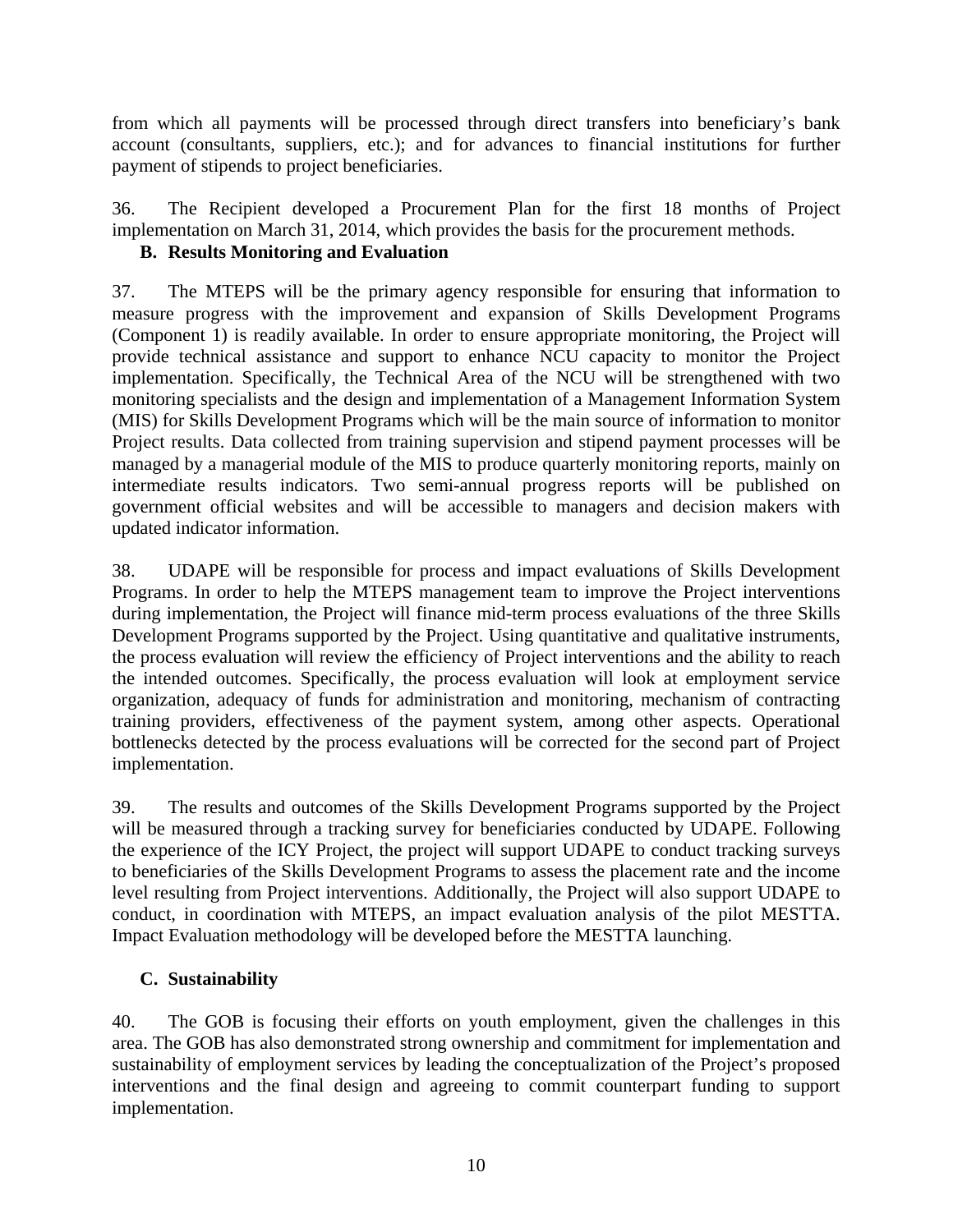## V. **KEY RISKS AND MITIGATION MEASURES**

### **A. Risk Ratings Summary Table**

| <b>Risk Category</b>                              | Rating      |  |  |  |  |
|---------------------------------------------------|-------------|--|--|--|--|
| <b>Stakeholder Risk</b>                           | Substantial |  |  |  |  |
| <b>Implementing Agency Risk</b>                   |             |  |  |  |  |
| - Capacity                                        | Substantial |  |  |  |  |
| - Governance                                      | Low         |  |  |  |  |
| <b>Project Risk</b>                               |             |  |  |  |  |
| - Design                                          | Substantial |  |  |  |  |
| - Social and Environmental                        | Low         |  |  |  |  |
| - Program and Donor                               | Low         |  |  |  |  |
| - Delivery Monitoring and Sustainability          | Substantial |  |  |  |  |
| Substantial<br><b>Overall Implementation Risk</b> |             |  |  |  |  |

### **B. Overall Risk Rating Explanation**

41. The overall risk rating for Project implementation is Substantial. Stakeholder risk is rated substantial as the proposed Project introduces the provision of training services through institutions of the Ministry of Education (ME) which would require strong coordination. Design risk is also rated substantial as the proposed project design includes two pilots of Skills Development Programs that will require pre-implementation activities (*inter alia*, design training curricula and technical assistance guidelines) in order to avoid delays in implementation. Finally, the Capacity risk is also rated substantial as the MTEPS capacity to manage and maintain adequate Financial Management (FM) function for the ICY Project has been affected by high staff rotation and lack of capacity to timely take corrective actions. In relation to the above risks, it was agreed with the Government the following mitigation measures: (i) representatives of the ME were invited in all technical meetings for defining keys aspects of the project during preparation and the Operational Manual includes all procedures to manage the implementation of the Inter-Institutional Agreement between the MTEPS and ME; (ii) the design of curricula and technical assistance guidelines for entrepreneurs will be developed before the effectiveness; and (iii) specific measures to ensure selection and contracting of qualified staff are agreed with MTEPS's authorities.

### VI. **APPRAISAL SUMMARY**

### **A. Economic and Financial Analysis**

42. The Project's impact in terms of economic costs and benefits is positive. An internal rate of return of approximately 13.5 percent for Sub-Component 1.1 (vocational in-class training coupled with internships in private and public sector firms for poor youth), and 9.8 percent for Sub-Component 1.3 (training and technical assistance for upgrading the skill content of microentrepreneurs activities) have been calculated, comparing the costs generated by the Project with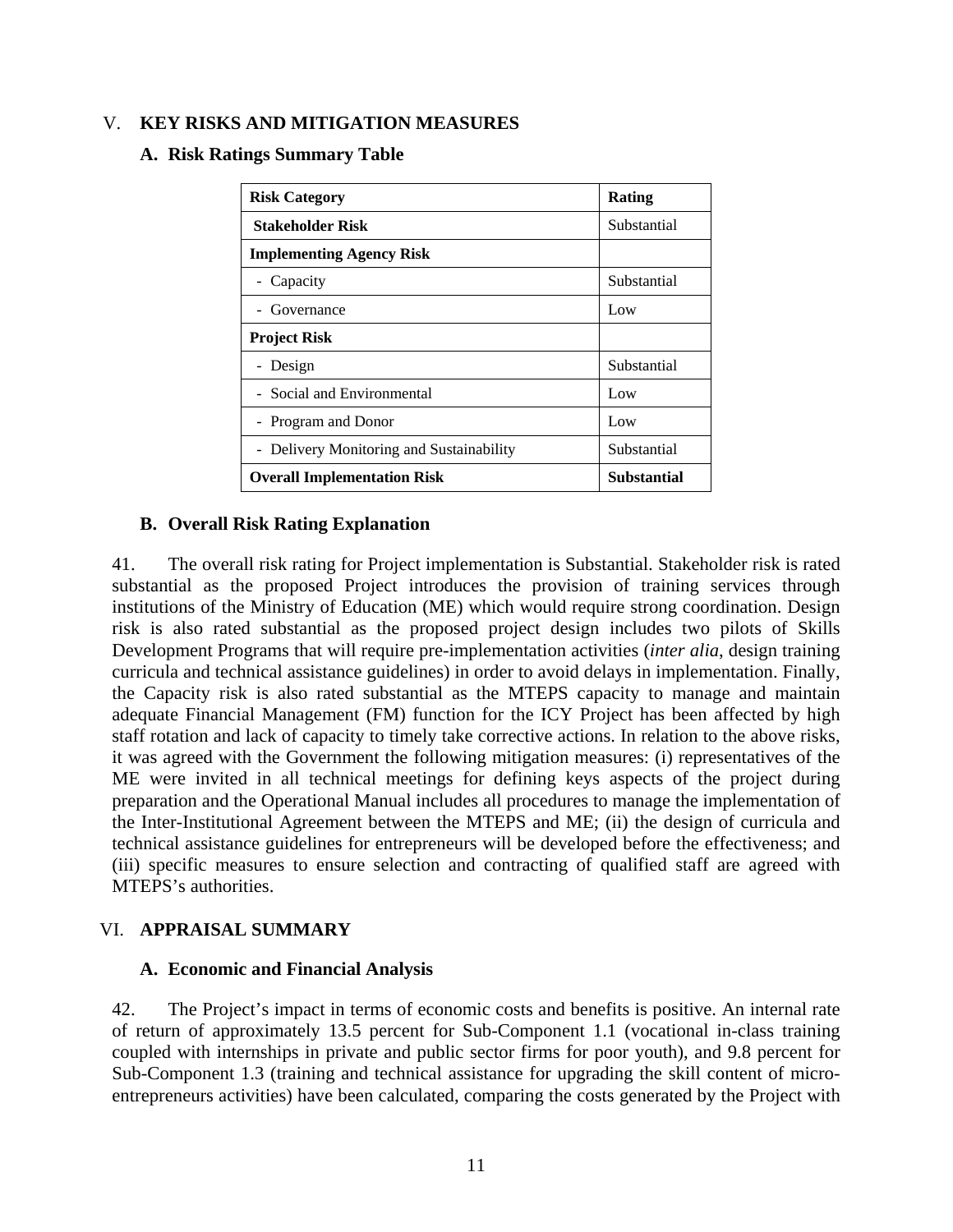the expected flow of additional income to be received by participants over their lifetime. These rates of return were estimated considering (through proxy) what would be the impact on average individual income that the Project could have over the working life time of participants, and compare this with a control group. While the calculations require a number of assumptions, including about future labor markets trends, these are reasonable, as discussed in Annex 6.

# **B. Technical**

43. The Project will support implementation and scaling up of Skills Development Programs for youth. Recent experiences in Bolivia and in other countries offer valuable lessons that have helped the Government to continue the adaption of those programs to the Bolivian context.

44. There is considerable experience of programs in LAC to support low-income youth through vocational training linked to practical experiences in formal firms (e.g., Chile, Argentina, Peru, Colombia, Dominican Republic, Honduras and Uruguay among others). Since the 1990s several countries have implemented the so called *Programas Jóven*, based on interventions to support low-income youth (between 15 and 29 years of age living in poor areas of major cities). The purpose of these Programs is to increase employability of beneficiaries, understood as the capacity to find and maintain a job. These Programs usually target low income youth, most of them without complete secondary education, or those that failed to enroll in a tertiary education institution. As a result, there is a considerable proportion of youth who face the labor market at an early age in disadvantaged conditions; that is, youth with insufficient skills and abilities, with little or no experience, and usually discriminated against because of their age or socio-economic level. Experience in LAC has shown that longer periods of unemployment usually lead youth to become engaged in risky behavior, and this enlarges their productivity gap; and eventually leads them into poverty.

45. The proposed Project design was chosen to support the Borrower's goals to improve the MPED operational design and expand the Skills Development Programs for those who have initiated micro-enterprises and require business training and technical assistance to consolidate the activities and improve earnings; and for those who want to apply to formal jobs that require secondary education certification or have the willingness to enroll in tertiary education. For the proposed Project, the MPED will offer a new modality of training which will allow beneficiaries to reach a lower level of skills under reduced hours of training. Additionally, the proposed Project would reinforce the coordination with the ME to develop and certify training curricula, use the public network of training and create additional support for remedial secondary education.

# **C. Financial Management**

46. An assessment of the agencies of the proposed financial management arrangements was conducted. The MTEPS-NCU has developed expertise during the implementation of the Component 2 of the ICY Project. However, its effective operation has been affected by lack of qualified staff, long vacancies and weaknesses in internal controls. Based on the lessons learned, the following aspects have been discussed and proposed agreed measures have been properly reflected in the MTEPS Operational Manual: (i) streamlined and strengthened process and procedures including internal control; (ii) revised key processes, including controls and reporting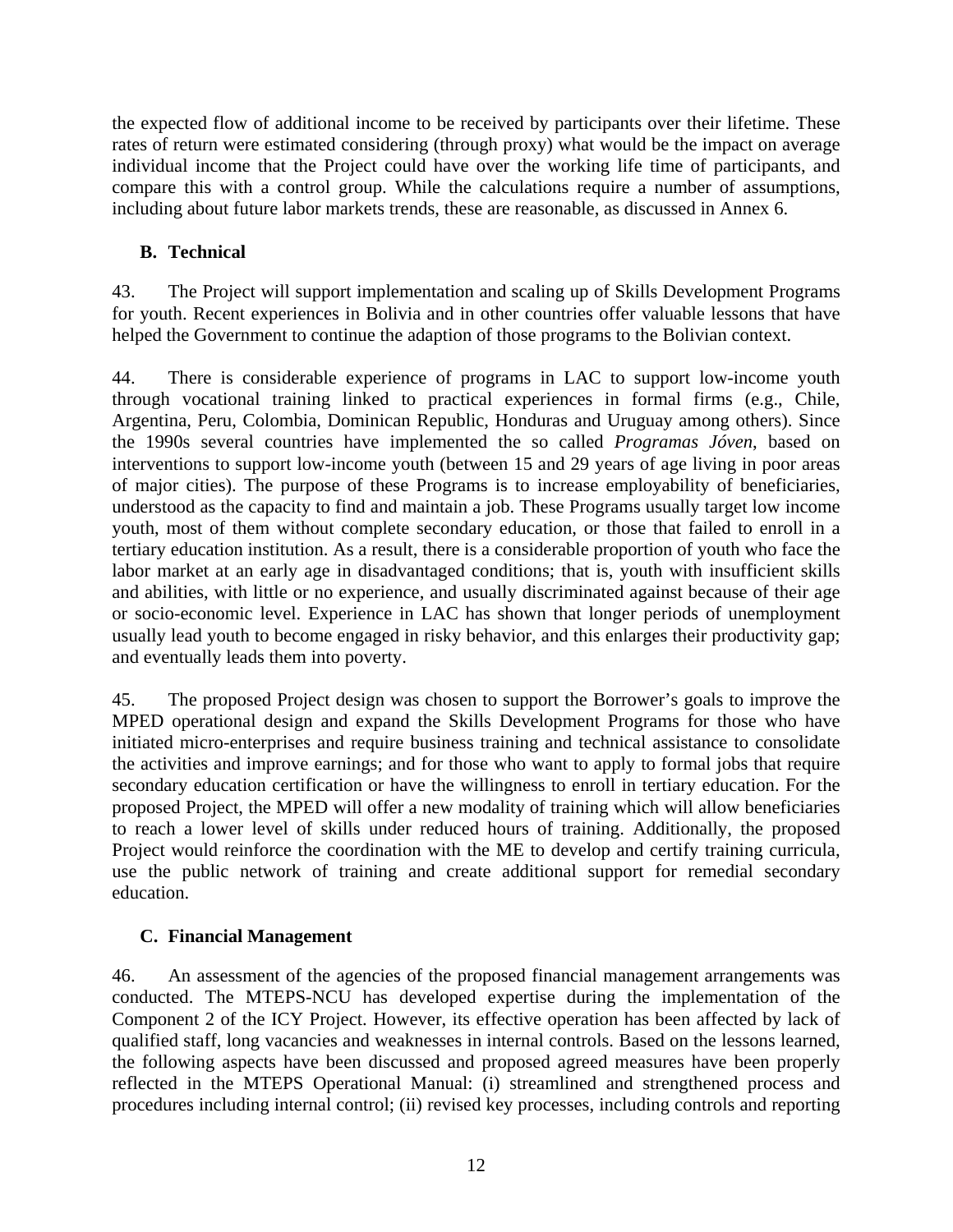mechanisms for the stipends payments through a payment platform service; and (iii) basic arrangements for the financing incremental operating costs incurred by the ME for the use of its Training Education Centers (CEAs), including the definition of the methodology for the determination of the unit cost to be used as basis of payments. The Inter-Institutional Agreement (IIA) that will be signed between the MTEPS and the ME will include the coordination mechanisms between MTEPS and ME to be followed in connection with the implementation of Sub-Components 1.1 and 1.3. UDAPE has developed expertise during the implementation of the Component 3 of the ICY Project and it has adequate arrangements in place.

## **D. Procurement**

47. Procurement will be conducted according to the World Bank's 2011 "Guidelines: Procurement of Goods, Works and Non-Consulting Services under IBRD [International Bank for Reconstruction and Development] Loans and IDA Credits & Grants by World Bank Borrowers" issued in January 2011 for the supply of goods, civil works and non-consulting services, and the "Guidelines: Selection and Employment of Consultants under IBRD Loans and IDA Credits & Grants by World Bank Borrowers" issued in January 2011 for technical assistance and other consultant assignments. It is foreseen that the procurement related activities for the Project will be implemented using the existing structures that are in place at the MTEPS and UDAPE. A capacity assessment was performed, and a detailed action plan was prepared to address the identified risks. The Government agreed to modify the NCU organizational structure to improve the coordination between the procurement and the technical staff, and to revise the Ministerial procedures to reduce delays in procurement processes. The overall Project risk for procurement is High.

# **E. Social (including Safeguards)**

48. This Project seeks to provide benefits to young men and women in urban areas of Bolivia. Special considerations for young women and young mothers have proven successful in supporting and maintaining their participation, including stipends for transport and child care, given the fact that unemployment rates are nearly double amongst this group *vis-a-vis* young men. A screening process was carried out during Project preparation and it was determined that the populations in the proposed Project's areas did not meet the four identification criteria for OP 4.10 (Indigenous Peoples), specifically the criteria on attachment to ancestral lands. Likewise, focus groups and other data from a similar component of the ICY demonstrated that there were no cultural exclusionary elements to the training. Thus the policy will not be triggered. However, the client has carried out a separate social assessment in order to assure participation of vulnerable youth by capturing lessons learned from the ICY Project, such as the use of promotional strategies in the main indigenous languages in order to assure their inclusion and the stipends mentioned above. A consultation process with municipalities took place during preparation to consider their views on the proposed local implementation arrangements.

# **F. Environment**

49. The proposed Project has an Environmental Assessment Category C and the OP/BP 4.01 (Environmental Assessment) is not triggered as the nature and scope of the project activities are not expected to generate adverse environmental impacts.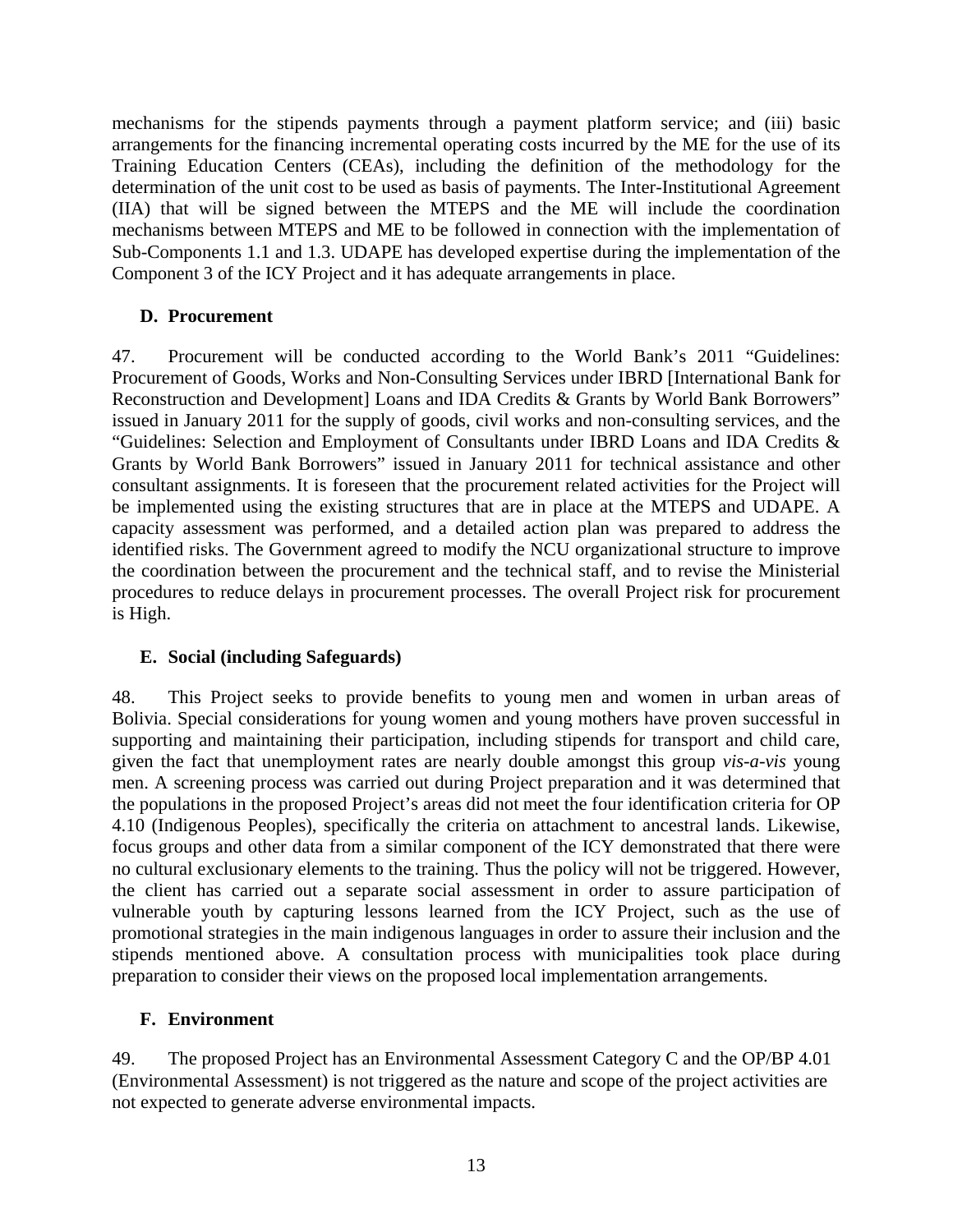# **Annex 1: Results Framework and Monitoring**

### **BOLIVIA**

# **Improving Employability and Labor Income of Youth Project (P143995)**

### **Results Framework**

#### **Project Development Objectives**

#### PDO Statement

The objective of the Project is to improve employability and labor income of poor youth by supporting the expansion of the Skills Development Programs in Selected Cities.

**These results are at**

Project Level

### **Project Development Objective Indicators**

|                                                                                                                                                            |      |                        |                 |     |                 |       | <b>Cumulative Target Values</b> |     |                   |                                                                                      | Data Source/                 | Responsibility<br>for                               |
|------------------------------------------------------------------------------------------------------------------------------------------------------------|------|------------------------|-----------------|-----|-----------------|-------|---------------------------------|-----|-------------------|--------------------------------------------------------------------------------------|------------------------------|-----------------------------------------------------|
| <b>Indicator Name</b>                                                                                                                                      | Core | Unit of<br>Measure     | <b>Baseline</b> | YR1 | YR <sub>2</sub> | YR3   | YR4                             | YR5 | <b>End Target</b> | Frequency                                                                            | Methodology                  | Data Collection                                     |
| Increase in the<br>average labor<br>income of MPED<br>beneficiaries one<br>year after<br>completing the<br>training.                                       |      | Percentage $ 0\rangle$ |                 |     |                 | 20.00 |                                 |     | 20.00             | YR3 and<br>YR <sub>6</sub> .<br>covering<br>the previous<br>2 years,<br>respectively | Tracking<br>survey<br>report | National<br>Coordination<br>Unit (NCU)<br>and UDAPE |
| Increase in the<br>placement rate of<br>MPED'<br>beneficiaries in a<br>job with at least<br>minimum salary one<br>year after<br>completing the<br>training |      | Percentage $ 0\rangle$ |                 |     |                 | 40.00 |                                 |     | 40.00             | YR3 and<br>YR <sub>6</sub> .<br>covering<br>the previous<br>2 years,<br>respectively | Tracking<br>survey<br>report | National<br>Coordination<br>Unit (NCU)<br>and UDAPE |
| Increase in the<br>average earnings of                                                                                                                     |      | Percentage $ 0\rangle$ |                 |     |                 | 25.00 |                                 |     | 25.00             | YR3 and<br>YR <sub>6</sub>                                                           | Tracking<br>survey           | National<br>Coordination                            |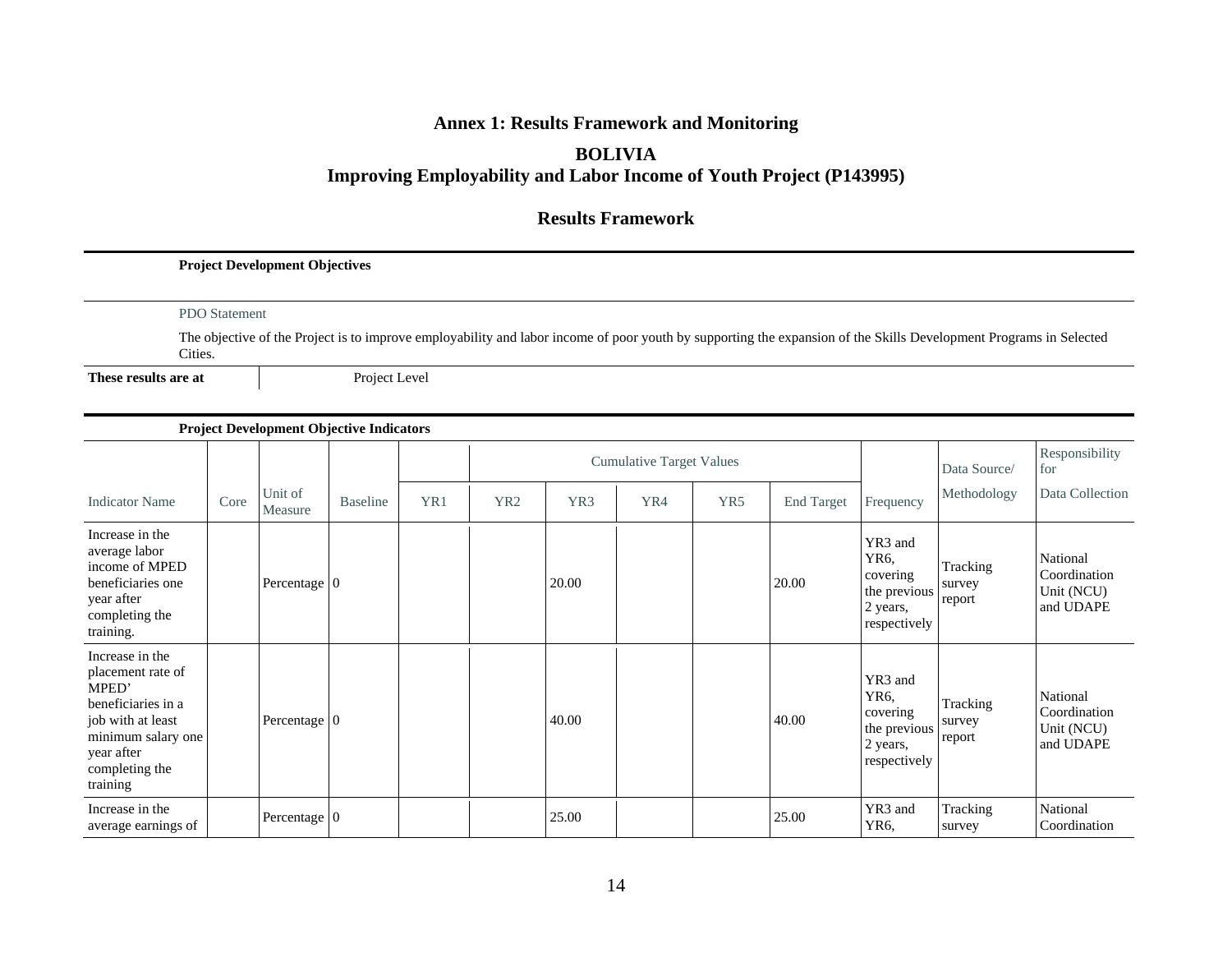| youth entrepreneurs<br>one year after<br>completing the<br>training           |        |    |    |    |    |    |    | covering<br>the previous<br>2 years,<br>respectively Evaluation | report<br>Impact<br>report                        | Unit (NCU)<br>and UDAPE                |
|-------------------------------------------------------------------------------|--------|----|----|----|----|----|----|-----------------------------------------------------------------|---------------------------------------------------|----------------------------------------|
| Expansion of<br>geographical<br>coverage of Skills<br>Development<br>Programs | Number | 16 | 10 | 12 | 15 | 15 | 15 | Annual                                                          | Project<br>Quarterly<br>Report, MIS<br><b>NCU</b> | National<br>Coordination<br>Unit (NCU) |

|                                                                                                                                    |      | <b>Intermediate Results Indicators</b>     |                 |          |                 |                 |                                 |        |                   |           |                                                   |                                        |
|------------------------------------------------------------------------------------------------------------------------------------|------|--------------------------------------------|-----------------|----------|-----------------|-----------------|---------------------------------|--------|-------------------|-----------|---------------------------------------------------|----------------------------------------|
|                                                                                                                                    |      |                                            |                 |          |                 |                 | <b>Cumulative Target Values</b> |        |                   |           | Data Source/                                      | Responsibility<br>for                  |
| <b>Indicator Name</b>                                                                                                              | Core | Unit of<br>Measure                         | <b>Baseline</b> | YR1      | YR <sub>2</sub> | YR <sub>3</sub> | YR4                             | YR5    | <b>End Target</b> | Frequency | Methodology                                       | Data Collection                        |
| Direct Project<br>beneficiaries                                                                                                    | X    | Number                                     | 650             | 2,150    | 4,700           | 7,250           | 9,800                           | 12,350 | 14,900            | Annual    | Project<br>Quarterly<br>Report, MIS<br><b>NCU</b> | National<br>Coordination<br>Unit (NCU) |
| Female<br>beneficiaries                                                                                                            | X    | Percentage<br>Sub-Type<br>Suppleme<br>ntal | 50              | 50       | 50              | 50              | 50                              | 50     | 50                | Annual    | Project<br>Quarterly<br>Report, MIS<br><b>NCU</b> | National<br>Coordination<br>Unit (NCU) |
| Number of Project<br>beneficiaries in the<br>two MPED<br>modalities that have<br>completed the<br>certification of<br>competencies |      | Number                                     | 450             | 960      | 2,080           | 3,200           | 4,320                           | 5,440  | 6,560             | Annual    | Project<br>Quarterly<br>Report, MIS<br><b>NCU</b> | National<br>Coordination<br>Unit (NCU) |
| Number of micro-<br>entrepreneur<br>participants that<br>have completed the<br>technical assistance<br>phase                       |      | Number                                     | $\mathbf{0}$    | 200      | 560             | 920             | 1,280                           | 1,640  | 2,000             | Annual    | Project<br>Quarterly<br>Report, MIS<br><b>NCU</b> | National<br>Coordination<br>Unit (NCU) |
| Number of Project<br>beneficiaries that                                                                                            |      | Number                                     | $\overline{0}$  | $\theta$ | $\overline{0}$  | 560             | 1,120                           | 1680   | 2,240             | Annual    | Project<br>Quarterly                              | National<br>Coordination               |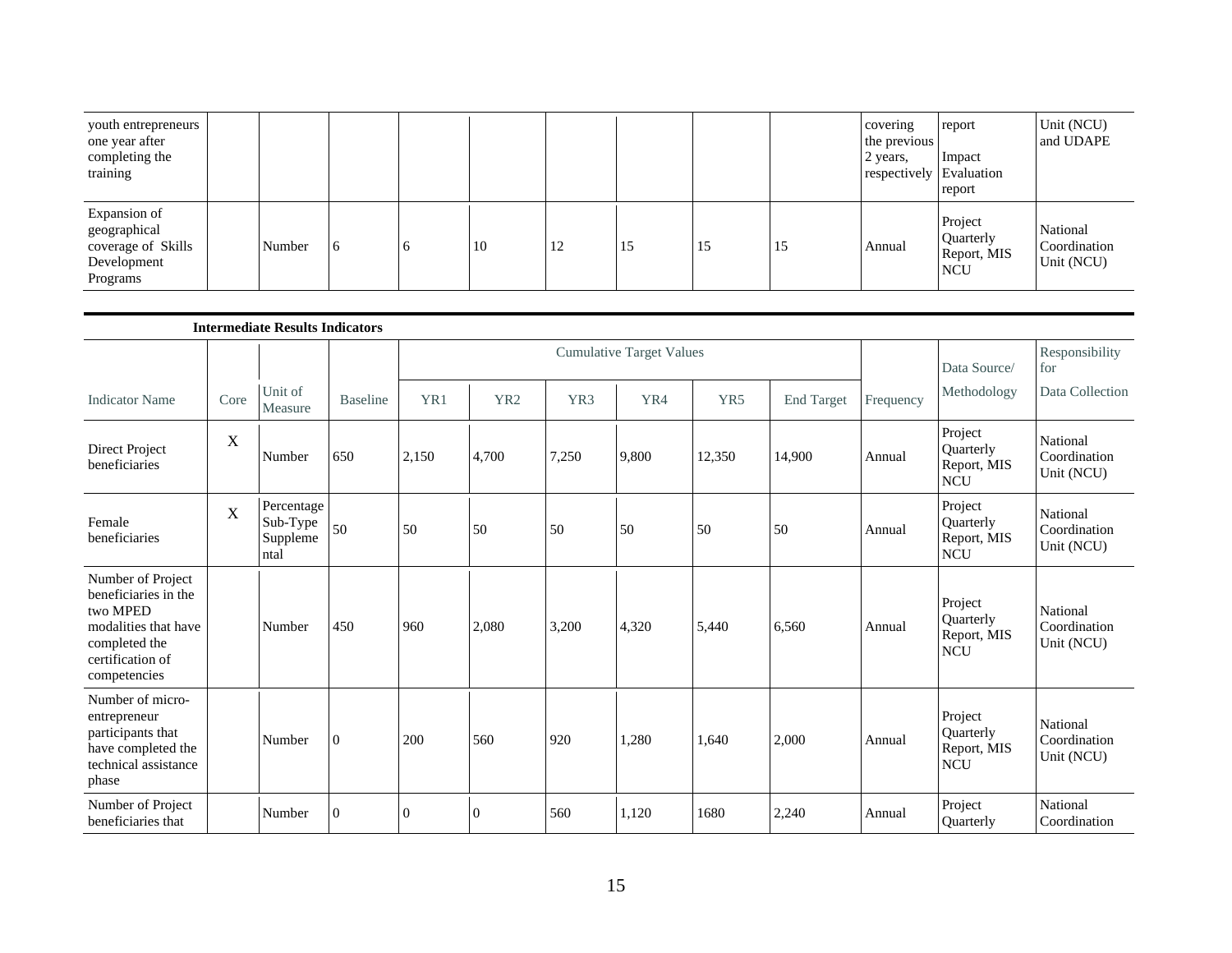| have completed<br><b>NCU</b><br>secondary education<br>with Project support | Report, MIS<br>Unit (NCU) |
|-----------------------------------------------------------------------------|---------------------------|
|-----------------------------------------------------------------------------|---------------------------|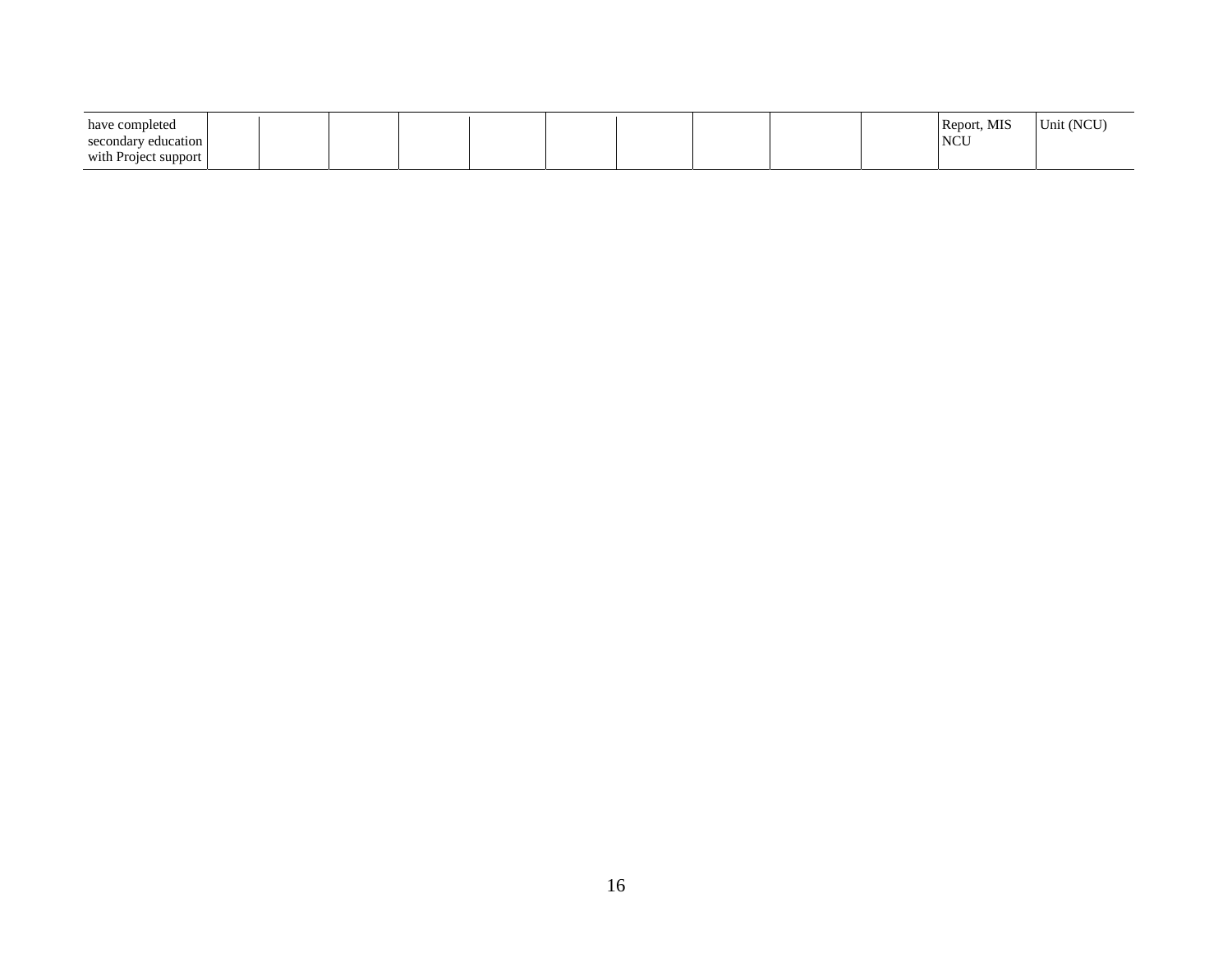# **Annex 1: Results Framework and Monitoring BOLIVIA**

# **Improving Employability and Labor Income of Youth Project (P143995)**

# **Results Framework**

| Troject Development Objective Indicators                                                                                                  |                                                                                                                                                                                                                                                                                                                                                                                                                                                                                                                                                                                                                                                                                                                                                                                                               |  |  |  |  |  |  |
|-------------------------------------------------------------------------------------------------------------------------------------------|---------------------------------------------------------------------------------------------------------------------------------------------------------------------------------------------------------------------------------------------------------------------------------------------------------------------------------------------------------------------------------------------------------------------------------------------------------------------------------------------------------------------------------------------------------------------------------------------------------------------------------------------------------------------------------------------------------------------------------------------------------------------------------------------------------------|--|--|--|--|--|--|
| <b>Indicator Name</b>                                                                                                                     | Description (indicator definition etc.) and mechanism of measurement                                                                                                                                                                                                                                                                                                                                                                                                                                                                                                                                                                                                                                                                                                                                          |  |  |  |  |  |  |
| Increase in the average labor income of MPED<br>beneficiaries one year after completing the training.                                     | At the time of initiating the courses, a baseline survey is conducted by the Training<br>Institutions. Beneficiaries declare the latest combined monthly labor income (it could<br>come from more than one job), if any. After one year of completing the internship,<br>beneficiaries will be contacted in order to respond to a follow up survey which also<br>contains the latest monthly labor income. The indicator will compare the group<br>average income before and after the intervention. Drop outs of the training courses will<br>also be contacted in the follow up survey. Within the one year time frame between the<br>finish of the internship and the follow up survey, beneficiaries will be contacted at<br>least one time by phone in order to evaluate their employability conditions. |  |  |  |  |  |  |
| Increase in the placement rate of MPED' beneficiaries in<br>a job with at least minimum salary one year after<br>completing the training. | The same methodology of the first indicator will be applied for this one. Job placement<br>would be considered salaried job or self-employed if the combined monthly labor<br>income reaches at least the minimum salary.                                                                                                                                                                                                                                                                                                                                                                                                                                                                                                                                                                                     |  |  |  |  |  |  |
| Increase in the average earnings of youth entrepreneurs<br>one year after completing the training.                                        | The same methodology of the first indicator will be applied for this one.                                                                                                                                                                                                                                                                                                                                                                                                                                                                                                                                                                                                                                                                                                                                     |  |  |  |  |  |  |
| Expansion of geographical coverage of Skills<br>Development Programs.                                                                     | At least one program among the Skills Development Programs should be implemented<br>in the city in order to count for this indicator.                                                                                                                                                                                                                                                                                                                                                                                                                                                                                                                                                                                                                                                                         |  |  |  |  |  |  |

#### **Project Development Objective Indicators**

| <b>Intermediate Results Indicators</b> |                                                                                                                                 |
|----------------------------------------|---------------------------------------------------------------------------------------------------------------------------------|
| Indicator Name                         | Description (indicator definition etc.)                                                                                         |
| Direct project beneficiaries           | Cumulative Indicator: Includes all the beneficiaries that initiate the skills development<br>programs supported by the Project. |
| Female beneficiaries                   | This indicator measures the percentage of women as Direct Project Beneficiaries.                                                |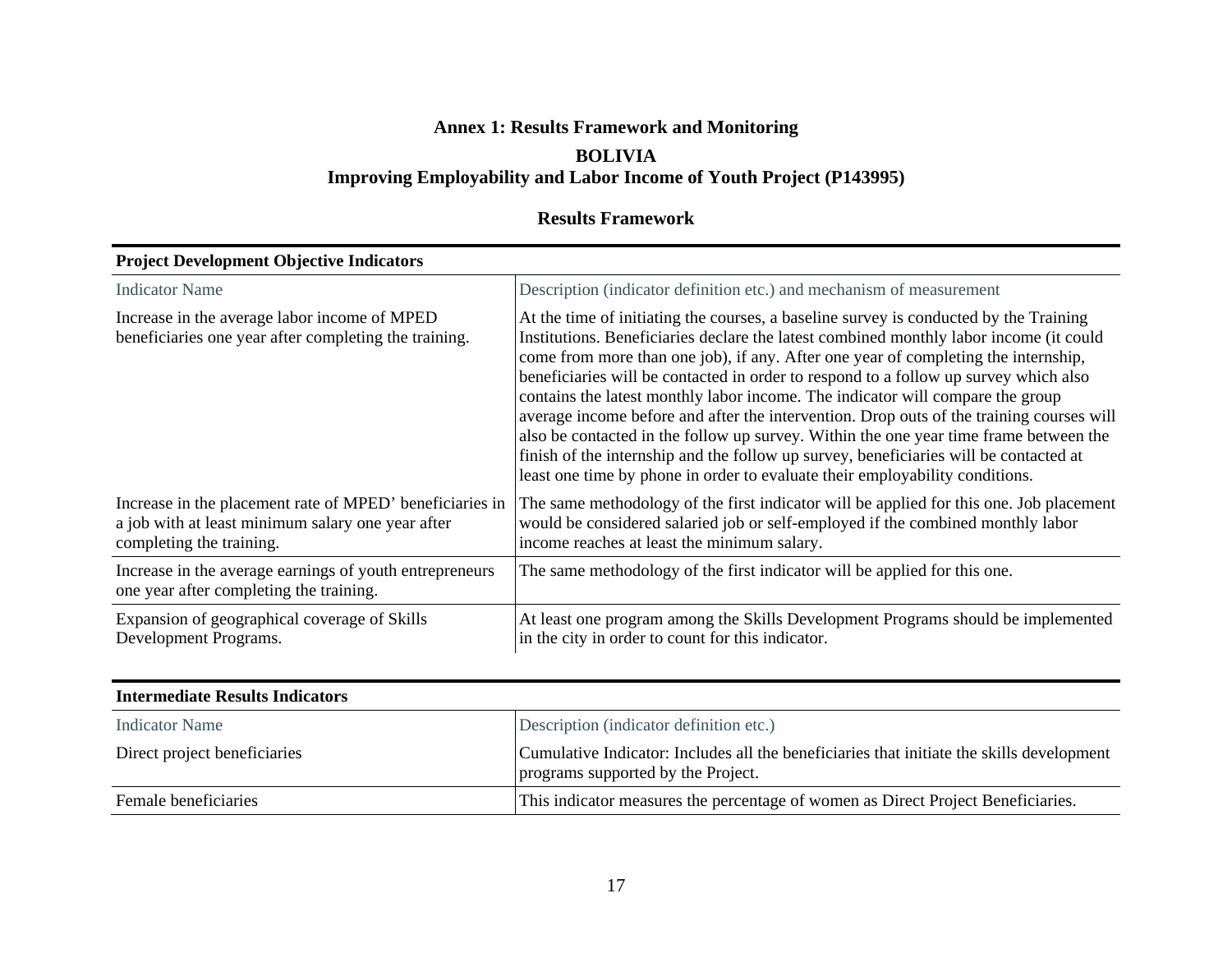| Number of Project beneficiaries in the two MPED<br>modalities that have completed the certification of<br>competencies. | Cumulative Indicator. Based on previous local and regional experiences, the<br>graduation rate is estimated at 80%. |
|-------------------------------------------------------------------------------------------------------------------------|---------------------------------------------------------------------------------------------------------------------|
| Number of micro-entrepreneur participants that have                                                                     | Cumulative Indicator. Based on previous local and regional experiences, the                                         |
| completed the technical assistance phase.                                                                               | graduation rate is estimated at 80%.                                                                                |
| Number of Project beneficiaries that have completed                                                                     | Cumulative Indicator. Based on previous local and regional experiences, the                                         |
| secondary education with Project support.                                                                               | graduation rate is estimated at 80%.                                                                                |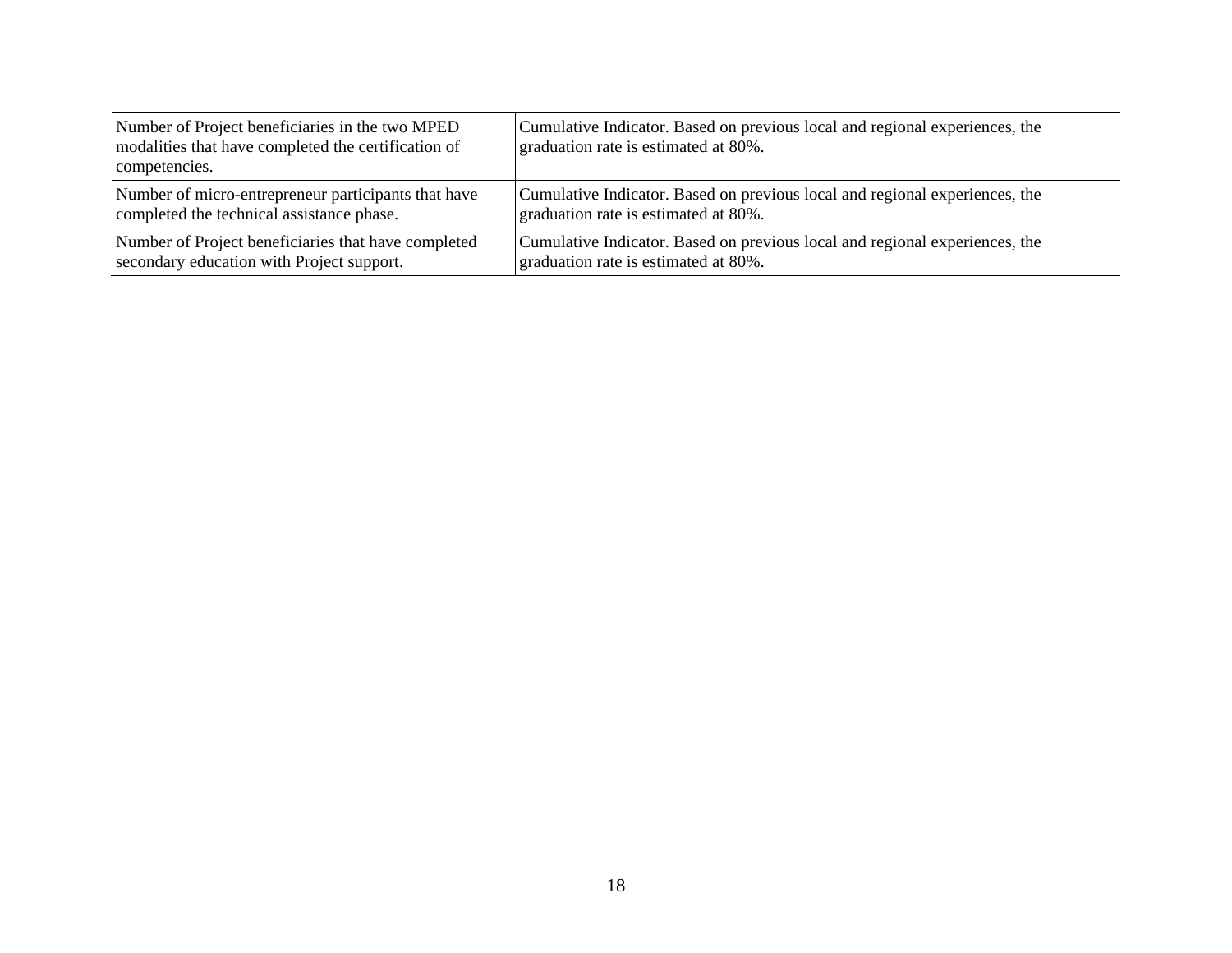# **Annex 2: Detailed Project Description**

# **BOLIVIA: Improving Employability and Labor Income of Youth Project**

# **Project Description**

1. The objective of the proposed Project is to improve employability and labor income of poor youth by supporting the expansion of the Skills Development Programs in Selected Cities.

2. The proposed Project will strength the implementation of an existing Skills Development Program for poor youth called MPED and will support the development and implementation of two pilots of complementary skills development programs also for poor youth. Youth that are no longer in school and are poorly connected with the labor market, face two types of constrains that affect their employability: (i) lack of job-relevant skills (technical, behavioral and basic skills), and (ii) reduced entrepreneurship skills. Increasing employability would imply, improving the knowledge, skills and behavior that will serve individuals as they transition to the labor market. In addition to providing technical skills training, the proposed Project combines three types of skills development programs that would address the constraints related to lack of skills and would provide opportunities to develop job practices. Public and Private training providers will enter in agreement or will be contracted using performance-based contracting, partially linked payments to outputs and outcomes, such as successful completion of training and successful labor market insertion. The proposed Project will target both male and female poor youth, and will provide differentiated support to female poor youth with children. In addition to extensive monitoring, the proposed Project will support the implementation of the impact evaluation of one of the pilot programs, in order to generate evidence and support for assuring sustainability and increasing the scale.

3. Direct beneficiaries of the proposed Project include three groups: (i) 8,200 poor youth ages 17-26, with at least primary education who are interested in 1500 or 700 hours<sup>11</sup> of a combination of life, behavioral and technical training courses plus internship (medium and auxiliary level technicians); (ii) 2,500 poor young owners of micro enterprises ages 22-35, with at least primary education who are interested in entrepreneurship training and technical assistance; and (iii) 4,200 poor youth ages 17-26, with at least primary education who are interested in completing remedial secondary education courses (maximum 3 years). Eligible cities for training provision are: the 9 departmental capital cities (Trinidad, Sucre, Cochabamba, La Paz, Oruro, Cobija, Potosi, Santa Cruz, and Tarija), the City of El Alto, and 5 intermediate cities with more than 50,000 inhabitants.

<sup>1</sup>  $11$  2,400 and 1,600 academic hours, respectively.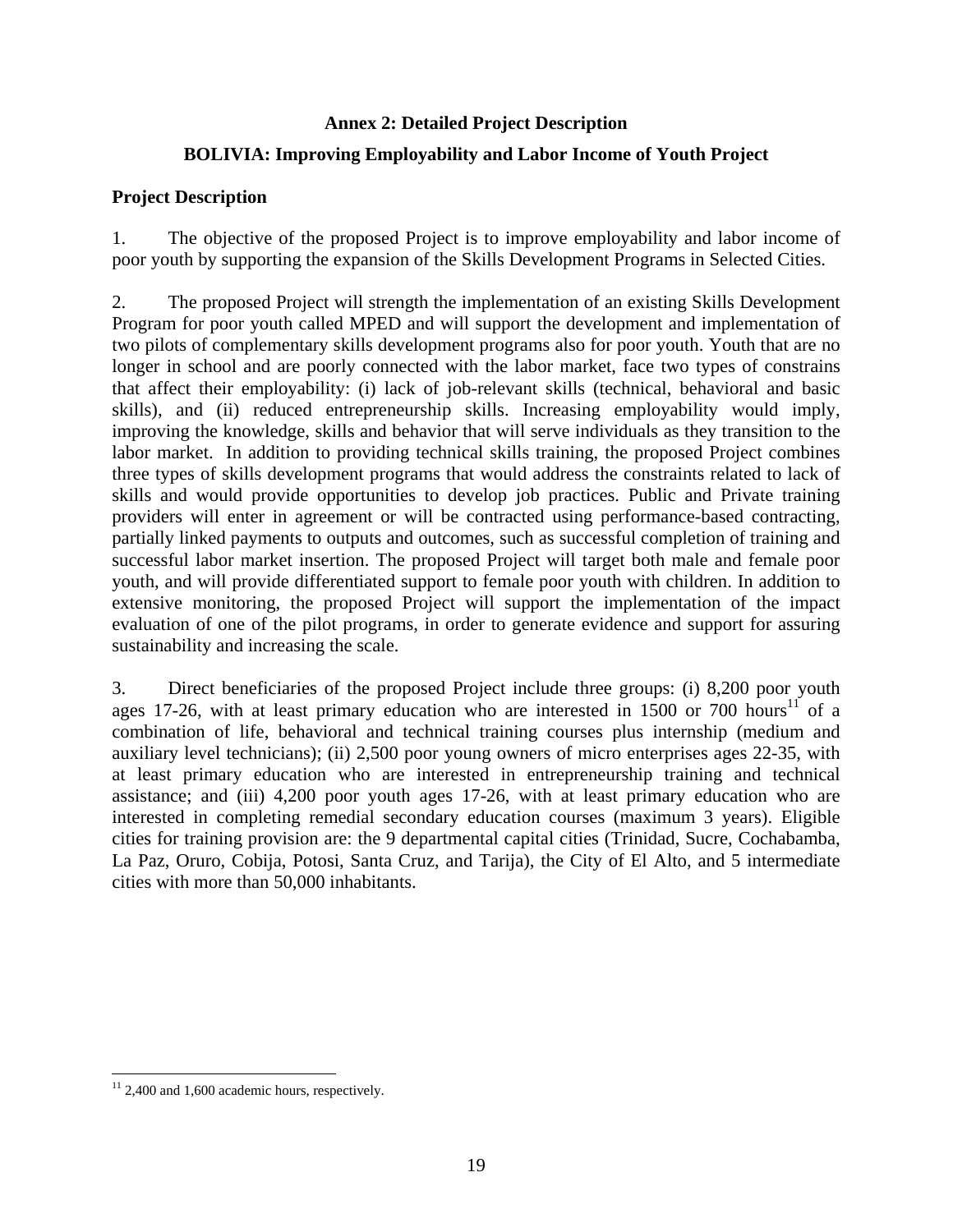### **Project Components**

 $\overline{a}$ 

## 4. **Component 1 – Improving and expanding the Skills Development Programs (US\$15.8 million IDA)**.

5. **Sub-component 1.1 - Improving and expanding the** *Mi Primer Empleo Digno* **Program (MPED) in Selected Cities (US\$10.6 million IDA).** The objective of this Sub-Component is to improve and expand the existing MPED as an intervention to increase employability and labor income of poor youth living in urban areas of the Selected Cities<sup>12</sup> through: (i) the provision of training for medium and auxiliary level technicians; and (ii) the provision of MPED stipends, all for Eligible MPED beneficiaries. MPED is a Skills Development Program, comprising a vocational in-class training session coupled with internships in private and public sector firms, in such a way that poor youth gain practical experience and acquire life skills that help them succeed in the workplace. Eligible MPED beneficiaries are poor youth ages 17-26 years who have completed at least primary education. This Sub-Component will finance the training services and MPED stipends for eligible MPED beneficiaries.

6. MPED is an ongoing Skills Development Program financed by the World Bank through the Investment in Children and Youth Project (ICY Project) (Credit 4396-BO), comprising a vocational in-class training session coupled with internships in private and public sector firms, in such a way that poor youth gain practical experience and acquire life skills that help them succeed in the workplace. Following a pilot of 2009-2010 financed by the GoB, and after a major redesign supported by the WB Project, the MTEPS launched the expansion phase in the six largest cities of Bolivia by the end of 2011. The main features of that expansion phase of MPED are: (i) the training curricula is homogeneous, consistent with the dynamic areas of the economy using a competency based methodology and prepared by the MTEPS in coordination with the ME and certified technicians, (ii) training courses continue to be opened based on the registration of demand of interns by private firms; (iii) stipends during the three months period of in class training consider an additional amount for mothers to cover costs of child care; (iv) on average the training courses cover 1,500 hours in 7 months to reach the minimum level of medium level technician (3 months of in class training, 3 months of internship and 1 month to complete the competence certification); and (v) after a certification of competencies, trainees get the certification of medium level technician of the ME. During the expansion phase financed by the ICY Project, the MPED maintains the original target population composed of poor youth between 18-24 years old who completed at least primary education. Besides age, the criteria to select beneficiaries involved a self-declaration of monetary household income as well as two other proxies variables (basic education in a public school and energy bills). The ICY Project will continue financing the MPED until the end of 2014.

 $12$  9 departmental capital cities (Trinidad, Sucre, Cochabamba, La Paz, Oruro, Cobija, Potosi, Santa Cruz, and Tarija), City of El Alto and 5 intermediate cities with more than 50,000 inhabitants and located 50 kilometers away from the Trinidad, Sucre, Cochabamba, La Paz, Oruro, Cobija, Potosi, Santa Cruz, Tarija, and El Alto.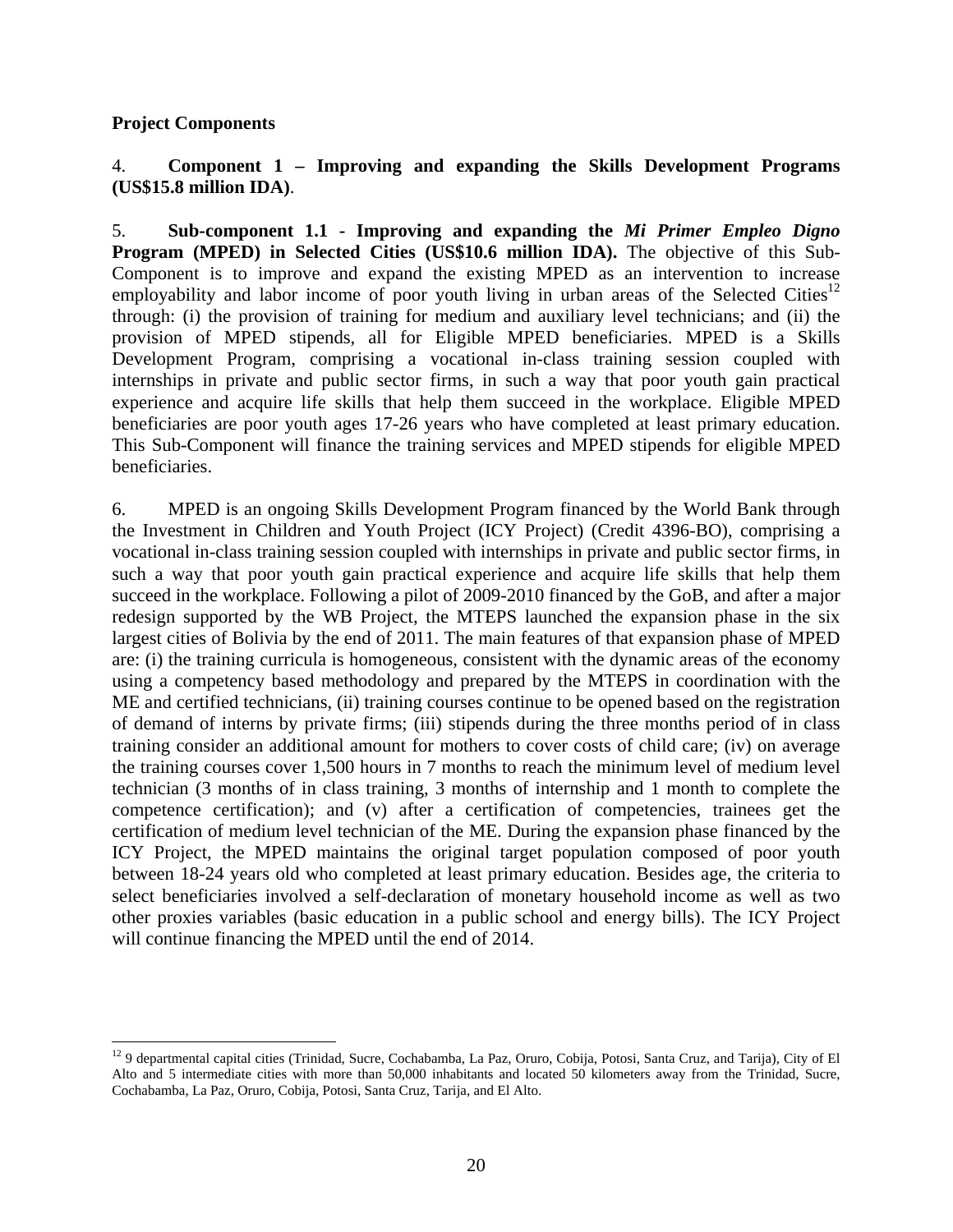7. In the two years of implementation of MPED, the graduation rate increased from the pilot, especially within the youth mothers; and the placement rate in quality jobs reached almost 60 percent between nine months and one year after completing the internship.13

8. This Sub-Component will aim at improving the MPED's coverage from less than 650 to 1,400 young people per year during the six years of implementation, expanding geographical coverage from 6 to 15 Selected Cities, expanding the age range from 18-24 to 17-26; enhancing the Program with the introduction of a new line of training for auxiliary technicians; and creating a synergy with the public training network for youth and adults.

9. This Sub-Component is expected to finance the new phase of MPED for six years from the beginning of 2015. The main features of the Program are:

- a. Registration and Selection of Eligible MPED Beneficiaries Conditions of eligibility. All MPED beneficiaries will be identified by the MTEPS. For this new phase of the Program, the age range of eligible population will be extended from 18-24 to 17-26, following the demands received during the expansion phase. Young population below 18 years old will begin in-class training and wait until they are 18 to initiate the internship. The criteria of selection applied by the NCU based on the information collected by DPOs include a monetary per capita income equal or below the level of the poverty line (adjusted every year), and the certification of completion of primary education, and one of the other proxy variables (e.g., applicants have studied in public school or the per capita consumption of energy in the household would be equal or less the maximum consumption to apply for the solidarity energy rate). Application to the MPED is permanently open. A unified beneficiary selection instrument for social programs is being developed and would replace the actual targeting and selecting procedures. UDAPE has already completed the design of the mechanism (the proxy means test), and is currently undertaking a census of the poorest areas of urban areas in Bolivia. The MTEPS operational manual will be revised and agreed with the Bank as soon as the targeting instrument enters in operation to incorporate the use of targeting instrument in the application and eligibility determination of youth participants.
- b. Assignation of Eligible MPED Beneficiaries to training courses. The NCU, using the MIS, will assigns eligible MPED beneficiaries on a first-in first-serve basis to training courses as soon as the list of eligible applicants in a city for a specific course reaches 30, and matches with the effective demand for interns. DPOs promote the Program among the employers. Employers apply for interns through an online registration form in the SPE website. DPO's officers visit employers to ratify the application and sign an agreement.
- c. MPED training courses description. This Sub-Component will finance two types of training courses modalities: medium level technicians with 1,500 hours of training and

 $\overline{a}$  $<sup>13</sup>$  Preliminary results of a tracking survey which evaluates the improvement in the employability conditions of graduates after the</sup> training conducted by UDAPE in 2014.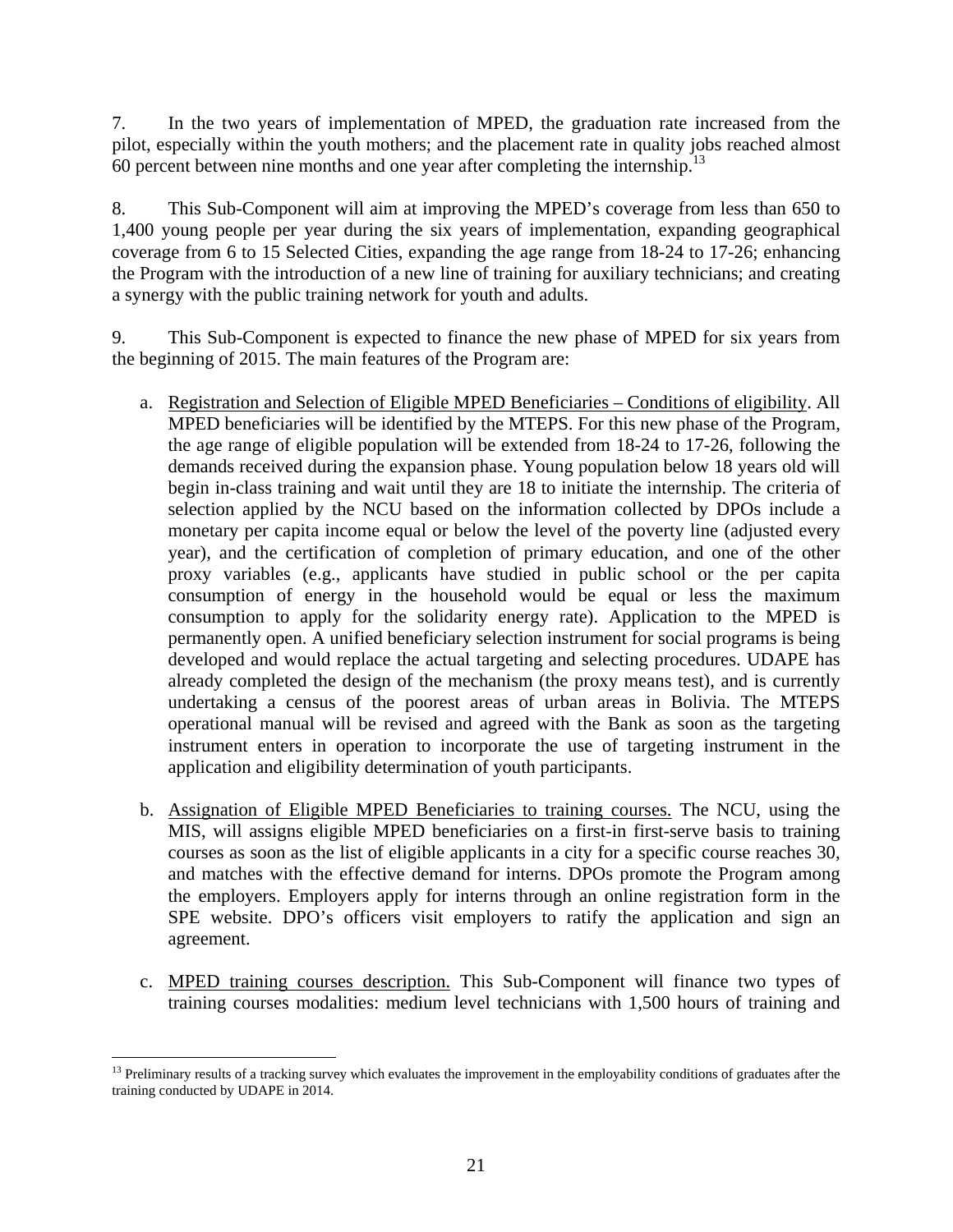auxiliary level technicians with  $700$  hours.<sup>14</sup> The main characteristics of both modalities are described below:

- i. Medium level technicians. These training courses of 1,500 hours combine three phases. The first phase is called development of competencies, and includes in class training provided by a training institution for 3 months and includes: i) a basic competencies module (Math, Language and communication and ITC knowledge) of 100 hours; ii) a generic competencies for job insertion module (psycho-social and remedial-related activities, skills for development entrepreneurship, and definition of job planning) of 240 hours; and iii) a technical competencies module (training where beneficiaries will complete their internship) of 500 hours. The second phase is called consolidation of competencies and includes an internship in public or private firms for another 3 months which is supported by the training institution with a workshop every 15 days to provide supplementary in-class training. Firms that request interns have to fill out an on line form in the webpage of the SPE and receive a visit from an employment office agent in order to complete the letter of intention. The third phase is called validation of competencies which includes technical assistance to each of the graduates in the type of job insertion defined during the course. If the graduate failed to present a contract for a salaried work or a start-up of an entrepreneurship, the Program conducts an external competence evaluation. After finishing the third phase, graduates receive a certificate of medium level technician issued by the Ministry of Education. It is expected that during the six year execution of the proposed Project, 6,000 youth would initiate the courses of the MPED modality of medium level technician. The Sub-Component will finance the training course and trainee stipends during the in-class and internship phases. Stipends in both phases are linked to the minimum salary which has an annual frequency of actualization. In the case of stipends during internship, the GOB through the proposed Project will finance 70 percent of the minimum salary and the firm should finance at least the other 30 percent. The unit cost in 2013 was roughly US\$1300 (approximately 65 percent is the cost of training and the rest is the cost of stipends for beneficiaries in two phases). Cost estimations for the proposed Project include assumptions of changes in the cost of the training courses and the minimum salary for the six years of implementation.
- ii. Auxiliary level technicians. In addition to the medium level modality described above, the new phase of the Program will include the provision of a new modality of training with certification of the Ministry of Education: Auxiliary level technician (700 hours). Beneficiaries will have one month of internship (320 hours), and in-class technical training would be reduced to 380 hours distributed over two months of training. It is expected that during the six year execution of the proposed Project, another 2,200 youth would initiate the courses of the MPED modality of auxiliary level technician. The unit cost estimation is roughly US\$660 (approximately 50 percent is the cost of training and the rest is the cost of stipends

 $\overline{a}$ <sup>14</sup> 2,400 and 1,600 academic hours, respectively.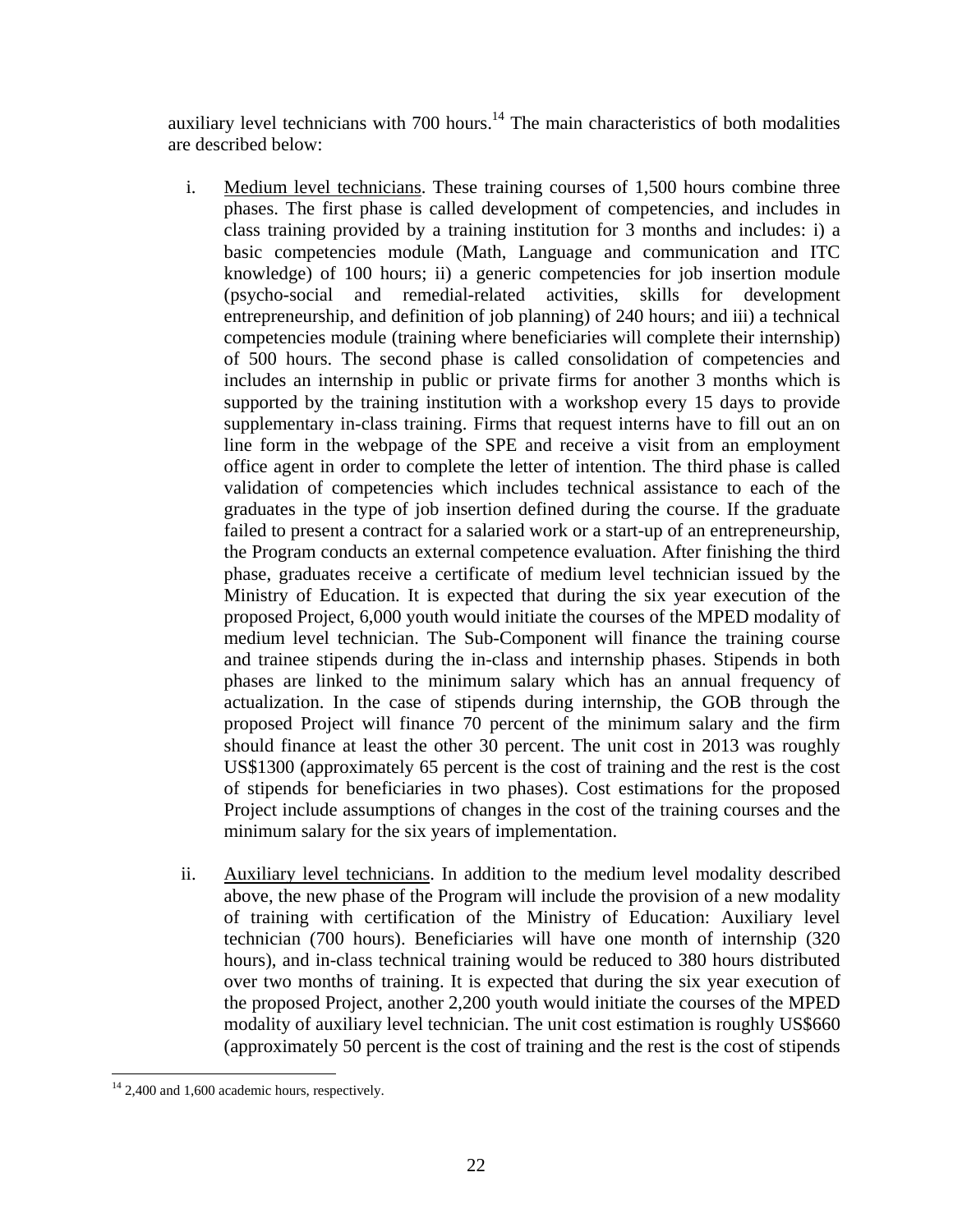for beneficiaries). In the case of stipends during internship, the GOB through the proposed Project will finance 70 percent of the minimum salary.

- d. Training Providers. For this new phase of the Program, the implementation of the MPED will combine private and public providers. In the case of private providers, the Program will continue working with an open network of certified Training Institutions called ICAPs (*Institutos de Capacitación*). In the case of the new cities where the Program will be implemented, the proposed Project will assist the GoB in providing guidance, advice and support to eligible training suppliers, including the implementation of workshops and orientation sessions. In the case of public providers, the Program will sign an Inter-Institutional Agreement with the Ministry of Education (ME) to assign some training courses to the network of CEAs (*Centros de Educación Alternativa*).
- e. Standard Unit Cost for Public Providers. For those public providers, the MTEPS has a schedule of standard unit cost which includes the incremental operating cost of CEAs to provide the training courses, including inter alia the extra hour's salary for teachers, teaching materials, and inputs. These standard unit costs would be defined by MTEPS in accordance with the Bank. Calculation methodology will be included in the MTEPS Operational Manual. The schedule of costs would be updated at least annually to incorporate courses for additional registered occupational courses and to take into account other modifications.
- f. MPED Stipends. This Sub-Component will finance a daily stipend equivalent to Bs. 400 per month during the training phase per beneficiary, which will be increased by Bs. 100 for women with children below 6 years old. That amount should be sufficient to cover meals, transportation costs, and the day care of children during the time of training. The MTEPS would annually revise the stipend amount in accordance with the Bank. During the internship phase, the proposed Project will finance a monthly stipend of 70 percent of the minimum salary. The other 30 percent of the minimum salary will be paid by the firm. MPED Stipends paid by the proposed Project will be directly transferred from the NCU to the eligible MPED beneficiaries through the banking system.

10. **Sub-Component 1.2 – Implementing the pilot Micro-Entrepreneurs Skills Training and Technical Assistance Program (MESTTA) in Selected Cities (US\$1.2 million IDA).** The objective of this Sub-Component is to increase the incomes of existing micro-entrepreneurs through the implementation of the pilot MESTTA in Selected Cities through: (i) the design and implementation of training on, *inter alia*, math, language, communications, ICT knowledge, and entrepreneurship skills; (ii) the provision of technical assistance to, *inter alia*, improve and strengthen: (A) the eligible micro-entrepreneur's skills on the applicable occupational area, and (B) the eligible micro-enterprise's business plan and access to finance; and (iii) the provision of micro-entrepreneur stipends; all for eligible micro-entrepreneurs. This pilot comprises training and technical assistance for upgrading the skill content of micro-entrepreneurs activities and helping them to improve productivity and scaling up their business. Eligible micro-entrepreneurs are poor young micro-entrepreneurs ages 22-35 years who have completed at least primary education and have managed the eligible micro-enterprise at least for one year. This Sub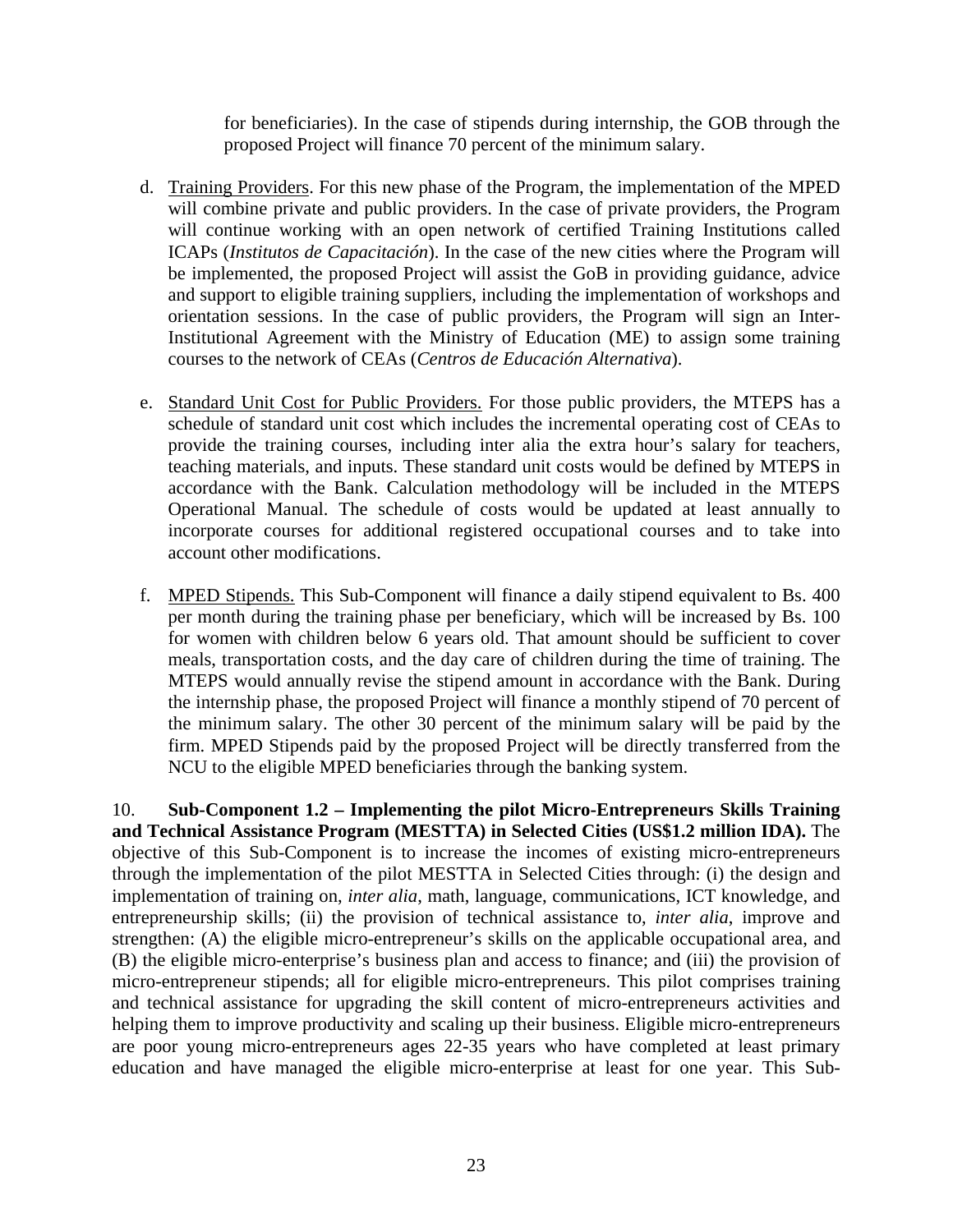Component will finance the training services, technical assistance and micro-entrepreneur stipends for eligible micro-entrepreneurs. The main features of the Program are:

- a. Registration and Selection of Eligible Micro-Entrepreneurs and Eligible Micro-Enterprises – Conditions of eligibility. The eligible micro-entrepreneurs are low income youth adults between 22-35 years old who have completed at least primary education and who already have a business. The targeting mechanism will be the same proposed for the new phase of MPED. All beneficiaries for the MESTTA will be identified and selected by the MTEPS. The registration form will be completed at the level of DPOs and will ask some basic questions about the entrepreneurship, including the area occupation, year of creation, type of products/services, name of partners, etc. That information will allow the MTEPS to select eligible micro-entrepreneurs and eligible micro-enterprises. Only eligible micro-entrepreneurs who manages eligible micro-enterprises. Enterprises that receive a positive technical evaluation about their business plan, and have local pertinence, viability and sustainability, would be accepted for the Program. The criteria for selecting eligible micro-enterprises is set forth in the MTEPS Operational Manual. It is expected that during the six year execution of the proposed Project, 2,500 young entrepreneurs would initiate the training and technical assistance.
- b. MESTTA Description. MESTTA comprises two phases. The first phase would be a twomonth module of 160 hours which includes basic competencies (Math, Language and communication and ITC knowledge) combined with skills for entrepreneurship (development of entrepreneurial traits and skills, including entrepreneurial education, access to financing and technical knowledge of business). The second phase will include technical assistance for a maximum period of ten months which include specialized technical assistance in the occupational area (production of goods or provision of services), strengthening and improving the business plan (financial, marketing, organizational, tax and social security formalization), support for business management in the financial area (access to financing), and in the area of markets and sales (brand, logos, etc.). Each entrepreneurship will receive a monthly visit during the period of ten months (4 hours of personalized TA every month).
- c. MESTTA providers. The proposed Project will assist the GoB in improving the capacity of training suppliers to design courses that meet the requirements of entrepreneurs and develop a technical assistance method that provides a homogeneous assistance to all beneficiaries, while at the same time provides flexibility to adapt to special requirements of assistance. The Program will build on the experience of Technical Assistance and Training Institutions (ICAPs). The proposed Project will assist the GoB in providing guidance, advice and support to eligible training suppliers, including a process of certifying them, through workshops and orientation sessions. The proposed Project will annually contract providers in each city for an estimated number of entrepreneurs and will finance the contract based on certified advances of activities. Each entrepreneur will be assigned to one provider, assistance to in class courses will be verified through objective mechanisms, and technical assistance would be verified through spot checks coordinated by local MTEPS supervisors.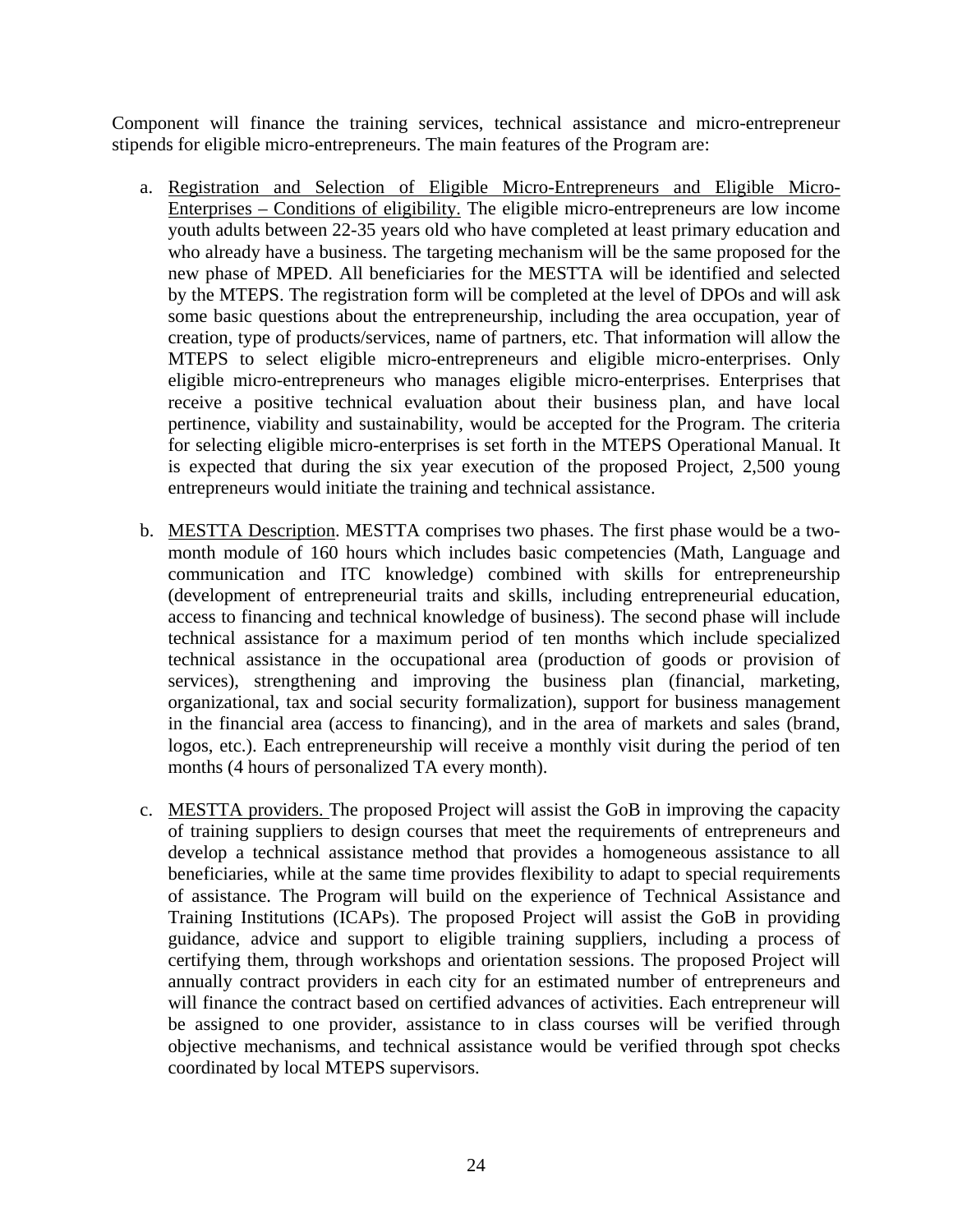d. Micro-Entrepreneur Stipends. The proposed Project will finance a daily stipend equivalent to Bs. 400 per month during the training phase per beneficiary, which will be increased by Bs. 100 for women with children below 6 years old. That amount should be sufficient to cover meals, transportation costs, and the day care of children during the time of training. The MTEPS would annually revise the amount stipend in accordance with the Bank. Micro-entrepreneur stipends paid by the proposed Project will be directly transferred from the NCU to the eligible micro-entrepreneur through the banking system.

11. **Sub-Component 1.3 – Implementing the Pilot Remedial Secondary Education in Selected Cities (US\$4.0 million IDA)**. **).** The objective of this Sub-Component is to provide a second chance of formal education to poor youth for improving the access to jobs through the implementation of the Remedial Secondary Education Program in Selected Cities through the provision of student stipends to eligible students for a period that shall not exceed three school years. Secondary education certification has become a critical constrain for young population living in Bolivian urban areas to access quality jobs in the most dynamic economic industries, like financial or service sectors. These eligible students are poor youth ages 17-26 years who have completed at least primary education. The service will be provided by public institutions of the Ministry of Education (ME). The proposed Project will finance student stipends for eligible students. The main features of this intervention are:

- a. Registration and Selection of Eligible Students Conditions of eligibility. The eligible students are low income youth adults between 17-26 years who have completed at least primary education. The targeting mechanism will be the same proposed for the new phase of MPED. All beneficiaries for the Program of basic skills certification will be identified and selected by the MTEPS, through the DPOs. It is expected that during the six year execution of the proposed Project, 4,500 youth would initiate the training courses.
- b. Training Course description and providers. The MTEPS will reach an Inter-Institutional agreement with the ME to use the network of CEAs (*Centros de Educación Alternativa)*. CEAs provide courses of remedial secondary education with technical orientation in which beneficiaries can complete the 6 years of secondary education in 3 years. The proposed Project will not finance the CEAs.
- c. Student Stipends. The proposed Project will finance a daily stipend equivalent to Bs. 200 per month for a maximum period of three school years (period of 10 month per calendar year), which will be increased by Bs. 75 per month for women with children below six years old. That amount should be sufficient to cover transportation costs and the day care of children during the time of training. The MTEPS would annually revise the amount stipend in accordance with the Bank. Courses in CEAs with assigned beneficiaries from MTEPS will have a mechanism to register the assistance electronically. Student stipends would be paid to beneficiaries to a maximum period of three consecutive years. Student stipends will be directly transferred from the NCU to the eligible students through the banking system.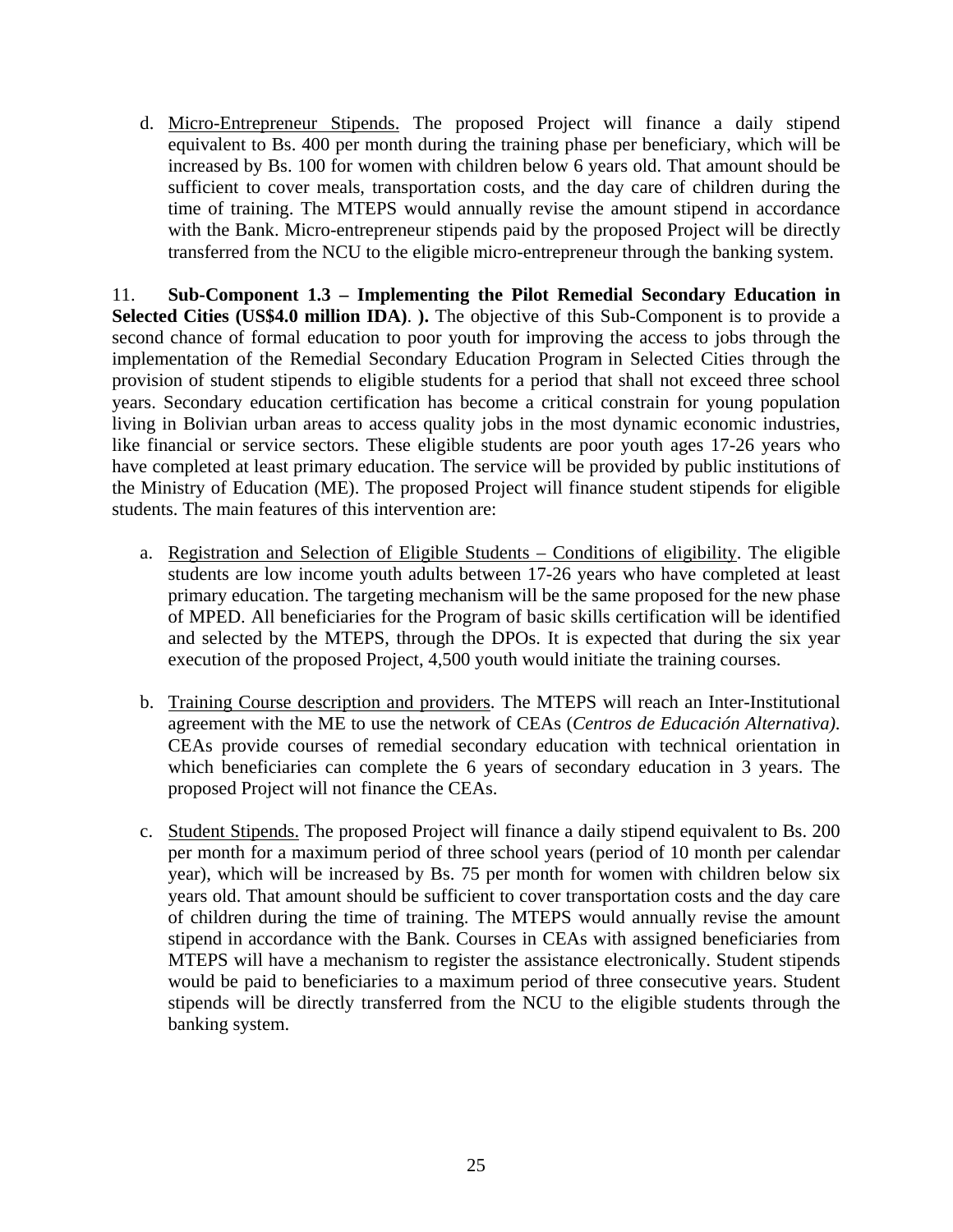12. **Component 2 – Strengthening the Implementation Arrangements to Administer, Monitor and Evaluate Skills Development Programs. (US\$4.2 million IDA; US\$1.5 million GOB).**

13. **Sub-Component 2.1 – Strengthening the implementation arrangements and the institutional capacity of the MTEPS to administer and coordinate the Skills Development Programs. (US\$3.75 million IDA; US\$1.5 million GOB).** This Sub-Component will provide support for: (i) designing and implementing a Management Information System (MIS) for the Skills Development Programs through the provision of: (1) technical assistance to design said system; (2) ICT equipment; and (3) training for MTEPS' staff responsible for operating and maintaining said system; (ii) designing and implementing an information and communication strategy to promote the Skills Development programs among potential beneficiaries, training institutions and employers through the provision of technical assistance and goods; and (iii) strengthening MTEPS' capacity to administer and coordinate the Skills Development programs through the provision of technical assistance (including the proposed Project audits), Operating costs; and the acquisition of Information, Communication Technology (ICT) equipment. Specifically, this Sub-component will provide support for the following activities:

- a. Management Information System for Skills Development Programs. Based on the existing MIS of the MPED, the proposed Project will design a full MIS to support the implementation of Skills Development programs. The system will include: (i) selection and registration of eligible youth (the module will include the capability to use the unified beneficiary selection instrument for social Programs managed by UDAPE); (ii) allocation of eligible beneficiaries to training providers, (iii) implementation and monitoring of the in-class training phase of each program; (iv) implementation and monitoring of internships, (v) monitoring the skills certification process of beneficiaries; (vi) managing the stipends payment in all training phases; (vii) monitoring the results of former trainees in the labor market, and (viii) the managerial module. The proposed Project will finance consultancies to upgrade the existing MIS design and software, some IT-related equipment and training for staff responsible for operating and maintaining the system at national and local level.
- b. Information and Communication strategy. Implementing the three employment services supported by the proposed Project (MPED, basic skills certification and training and TA for micro entrepreneurship) will be accompanied by an information and communication strategy focused on the promotion of the Programs among potential beneficiaries, training institutions and employers, involving activities, socialization workshops, focus groups, mass media promotion at local level, leaflets and booklets. The existing information and communication strategy of the MPED will be improved and integrated with other employment services initiatives. MTEPS will coordinate the implementation of the communication in an integrated manner with all the services managed by the SPE. The proposed Project will finance the design of pieces of communication for media, printing of materials and minutes of TV and radio.
- c. Institutional support. The proposed Project will support the institutional arrangements of the MTEPS at the national level and in the cities where the employment interventions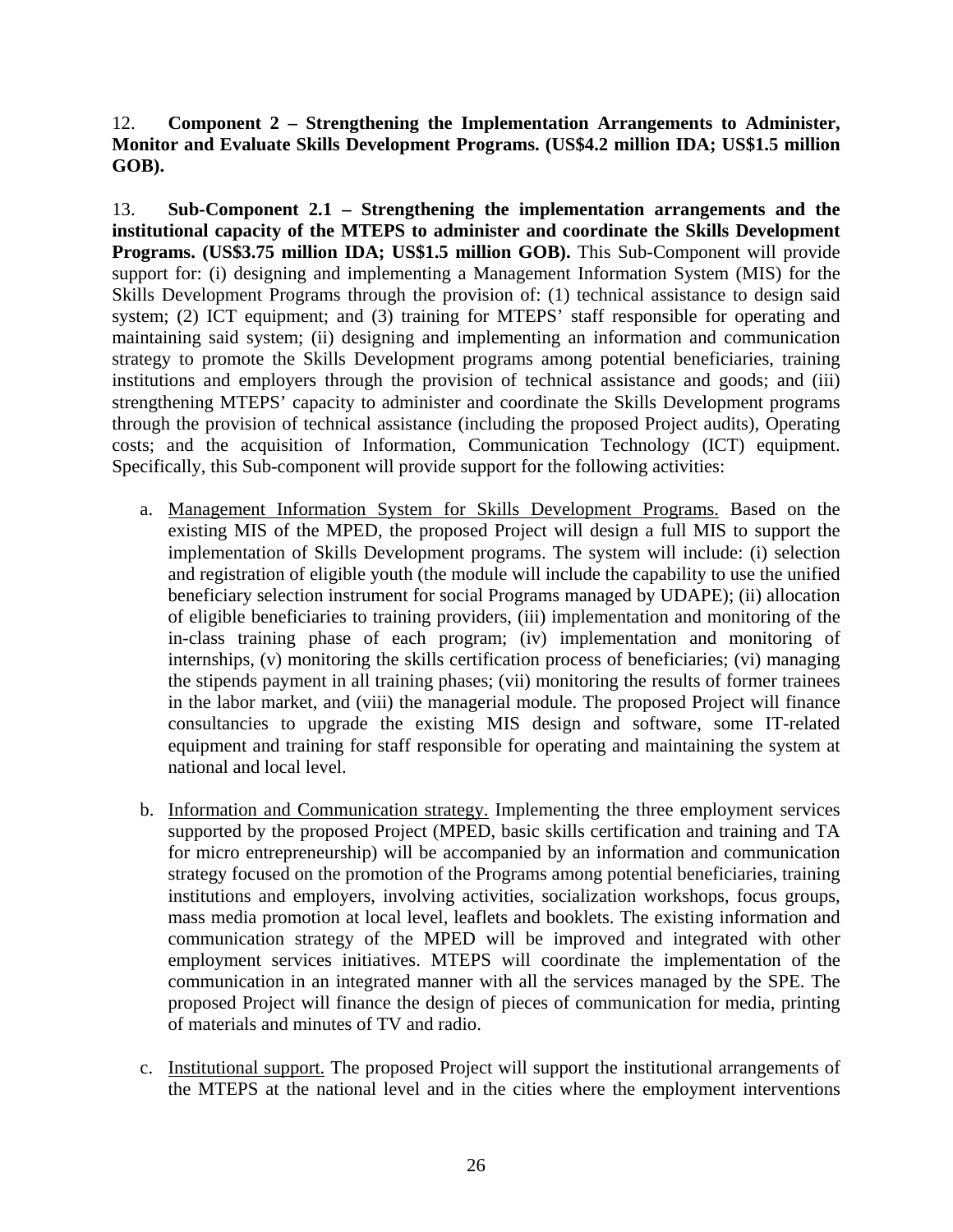operate. Specific activities include consultancies to support the implementation of proposed Project interventions, and support to enhance the financial management and procurement capacity of the MTEPS to administer and supervise the agreements and contracts with public and private training providers. The proposed Project will support the NCU at the MTEPS with operating costs and IT-related equipment. The proposed Project support to employment interventions' implementation will be provided on a declining basis to support the sustainability of the management of those activities.

14. **Sub-Component 2.2 – Strengthening the institutional capacity of UDAPE to improve the evaluation of the Skills Development Programs. (US\$0.45 million IDA).** This Sub-Component will provide support for: (i) carrying out mid-term process evaluations of the Skills Development Programs in order to identify, and thereafter address any identified problems; (ii) monitoring the results and outcomes resulting from the implementation of the Skills Development Programs through: (1) carrying out beneficiary surveys; and (2) carrying out an impact evaluation of the MESTTA Program; and (iii) providing technical assistance to improve UDAPE's financial management and procurement capacity, and to carry out proposed Project audits. Specifically, this Component will provide support for the following activities:

- a. Process evaluation of Skills Development Programs. In order to help the MTEPS management team to improve the proposed Project interventions during implementation, the proposed Project will finance mid-term process evaluations of the three Skills Development Programs supported by the proposed Project. Using quantitative and qualitative instruments, the process evaluation will review the efficiency of proposed Project interventions and the ability to reach the intended outcomes. Specifically, the process evaluation will look at employment service organization, adequacy of funds for administration and monitoring, mechanism of contracting training providers, effectiveness of the payment system, among other aspects. Operational bottlenecks detected by the process evaluations will be corrected for the second part of proposed Project implementation.
- b. Tracking survey analysis and Impact Evaluation. The results and outcomes of the Skills Development Programs supported by the proposed Project will be measured through a tracking survey for beneficiaries conducted by UDAPE. Following the experience of the ICY Project, the proposed project will support UDAPE to conduct tracking surveys to beneficiaries of the Skills Development Programs to assess the placement rate and the income level resulting from proposed Project interventions. Additionally, the proposed Project will also support UDAPE to conduct, in coordination with MTEPS, an impact evaluation analysis of the pilot MESTTA. Impact Evaluation methodology will be developed before the MESTTA launching.
- c. Institutional support. The proposed Project will support the institutional arrangements of the UDAPE to implement this Sub-Component. Specific activities include consultancies to enhance the financial management and procurement capacity of UDAPE.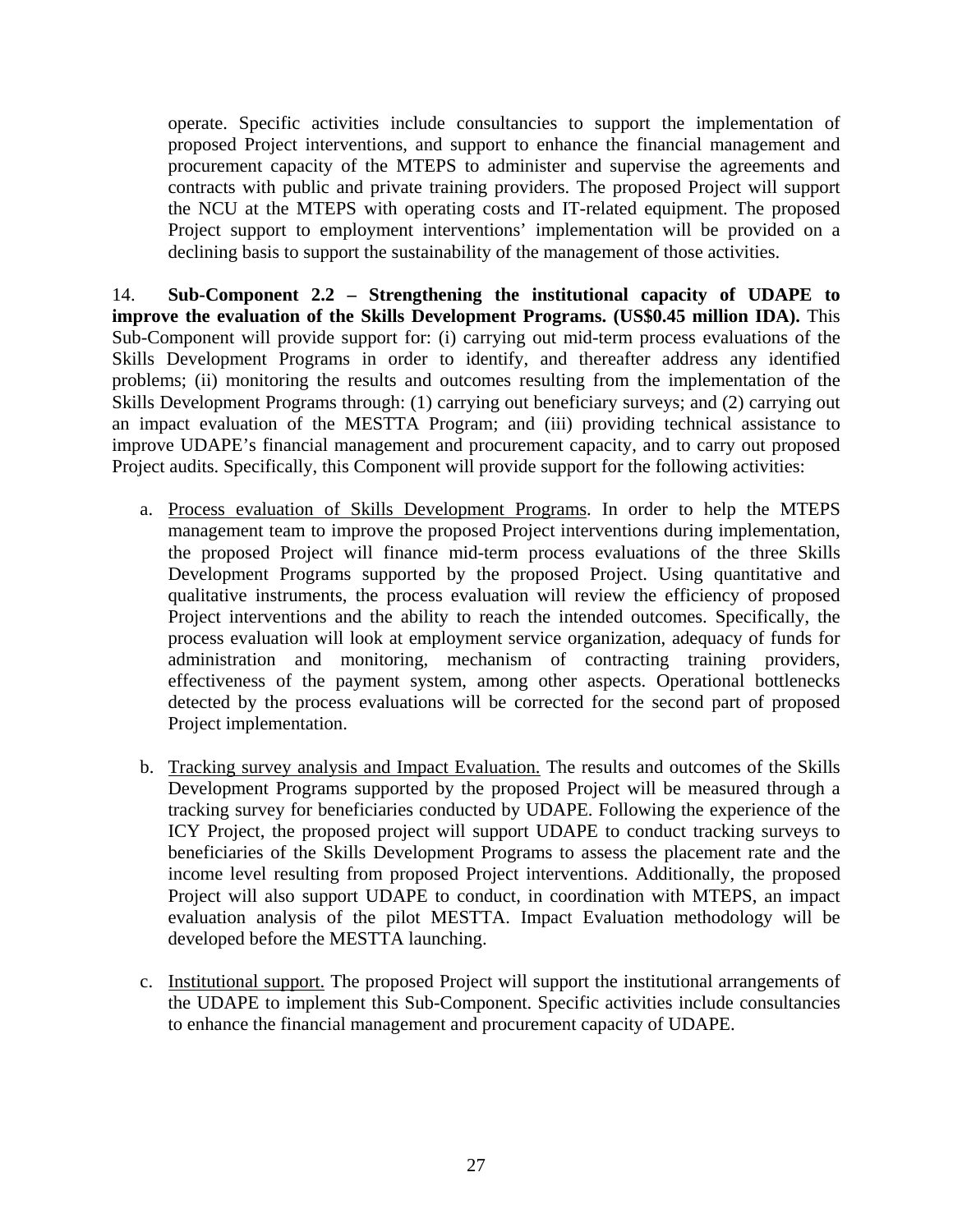### **Annex 3: Implementation Arrangements**

# **BOLIVIA: Improving Employability and Labor Income of Youth Project**

### **Project Institutional and Implementation Arrangements**

### **Implementation Entity**

1. The MTEPS, through the National Coordination Unit (NCU) attached to the General Directorate of Employment (DGE), is the implementing entity and has the overall responsibility for Project implementation, except for Project activities under Sub-Component 2.2. The NCU was created in 2009 with the purpose of carrying out technical, administrative and financial management of Component 2, "Improving and expanding a skills development program for low income unemployed youth living in urban and peri-urban areas," of the Investment in Children and Youth Project (Cr. 4396-BO/P101084). Its capacity would be strengthened to manage the training and employment services feature (Component 1 "Improvements and expansion of training programs" and Sub-Component 2.1 "Support the management of training program") of the proposed Project and it would receive support from the DGE in cross cutting activities. The NCU will be also coordinating the activities with the ME and the local project offices (Departmental Project offices –DPO- or municipal employment offices).

2. Sub-Component 2.2 would be implemented through UDAPE, a decentralized unit in the Ministry of Development Planning.

### **Implementation arrangements**

3. Except for Sub-component 2.2, Project coordination and day-to-day oversight will be the responsibility of the Coordinator of the NCU. The NCU will receive technical assistance to carry out the following activities: (i) coordinating, planning, monitoring and overseeing the Project in coordination with DPOs or Municipal Governments in the eligible cities; (ii) promoting the Project; (iii) selecting and contracting the MPED training courses; (iv) selecting and contracting training and technical assistance for productive micro entrepreneurs; (v) administering the payment of stipends to beneficiaries; and (vi) supervising the activities of DPOs and municipal offices in charge of implementing the Project at local level. The cost of project implementation will be financed by the Credit and national and municipal counterpart funds.

4. The NCU comprises 18 staff fully financed by the ICY Project. The National Coordinator will be responsible for the following tasks:

- a. To coordinate, plan, monitor and supervise the Project in all its components and activities, in coordination with the DGE and the municipal offices where the Project operates;
- b. To coordinate joint actions of skills certification with the Ministry of Education;
- c. To develop the Project management tasks and activities, in conjunction with the administrative area, related to annual operating and procurement plans;
- d. To centrally manage the stipends payment to beneficiaries through banking system;
- e. To contract de annual financial audit and follow up on timely reporting;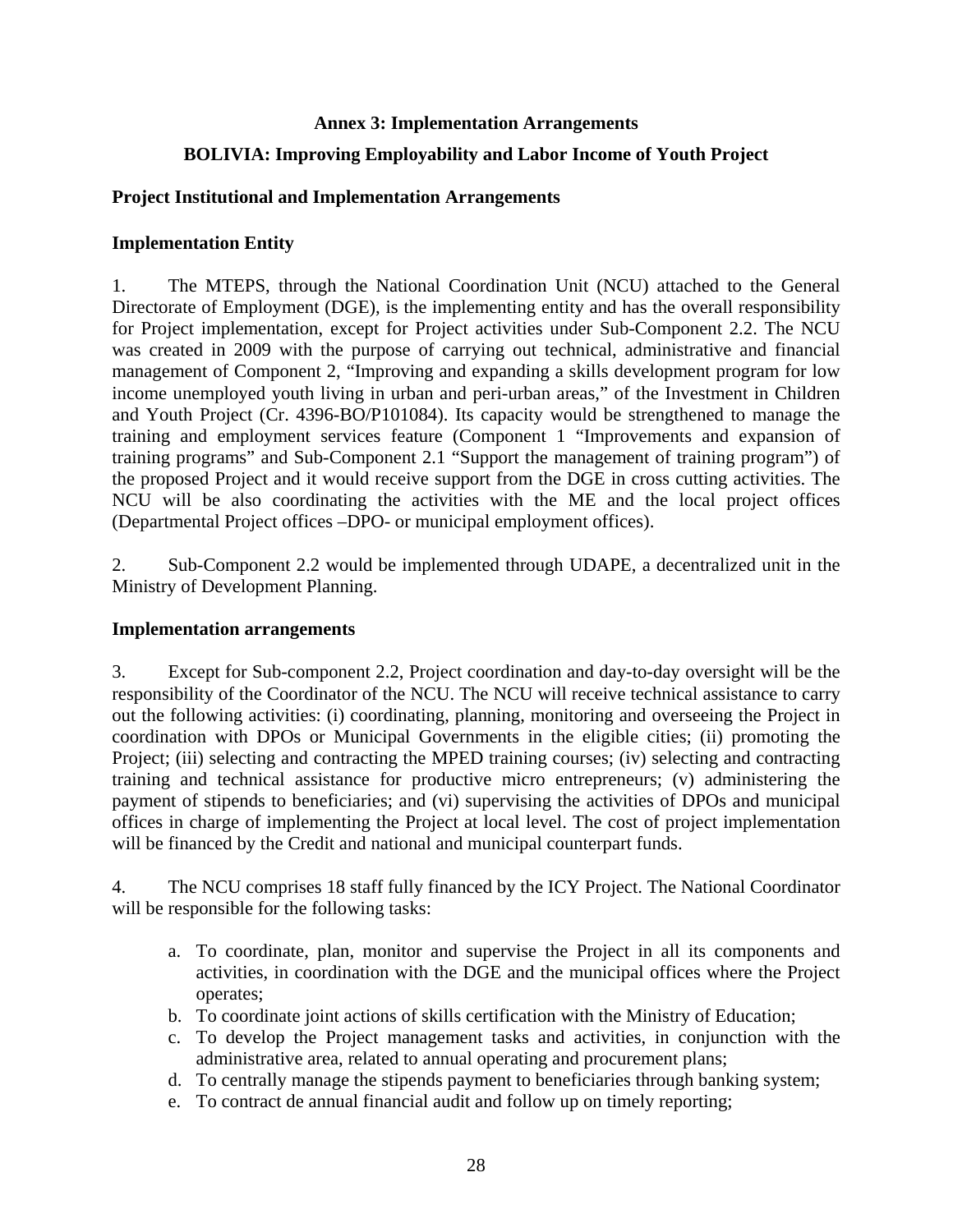- f. To supervise physical and financial execution of the Project, elaborate progress reports that include technical and financial aspects; to monitor the correct and timely implementation of the Project in all its areas;
- g. To ensure compliance with the rules and procedures, requesting no objection and others.
- h. To coordinate the implementation of the communication and information strategy together with one of the strategic areas of the DGE and municipalities at local level.
- i. To contribute to the elaboration terms of reference for the process of selection of the training institutions;
- j. To ensure the maintenance of updated data in the program register of training institutions that may be part of the actions provided by the Project;
- k. To identify the proper areas and contents to strengthen the work of the training institutions;
- l. To promote and disseminate the Program among the productive sector institutions and private and public sector enterprises that may become potential suppliers of services.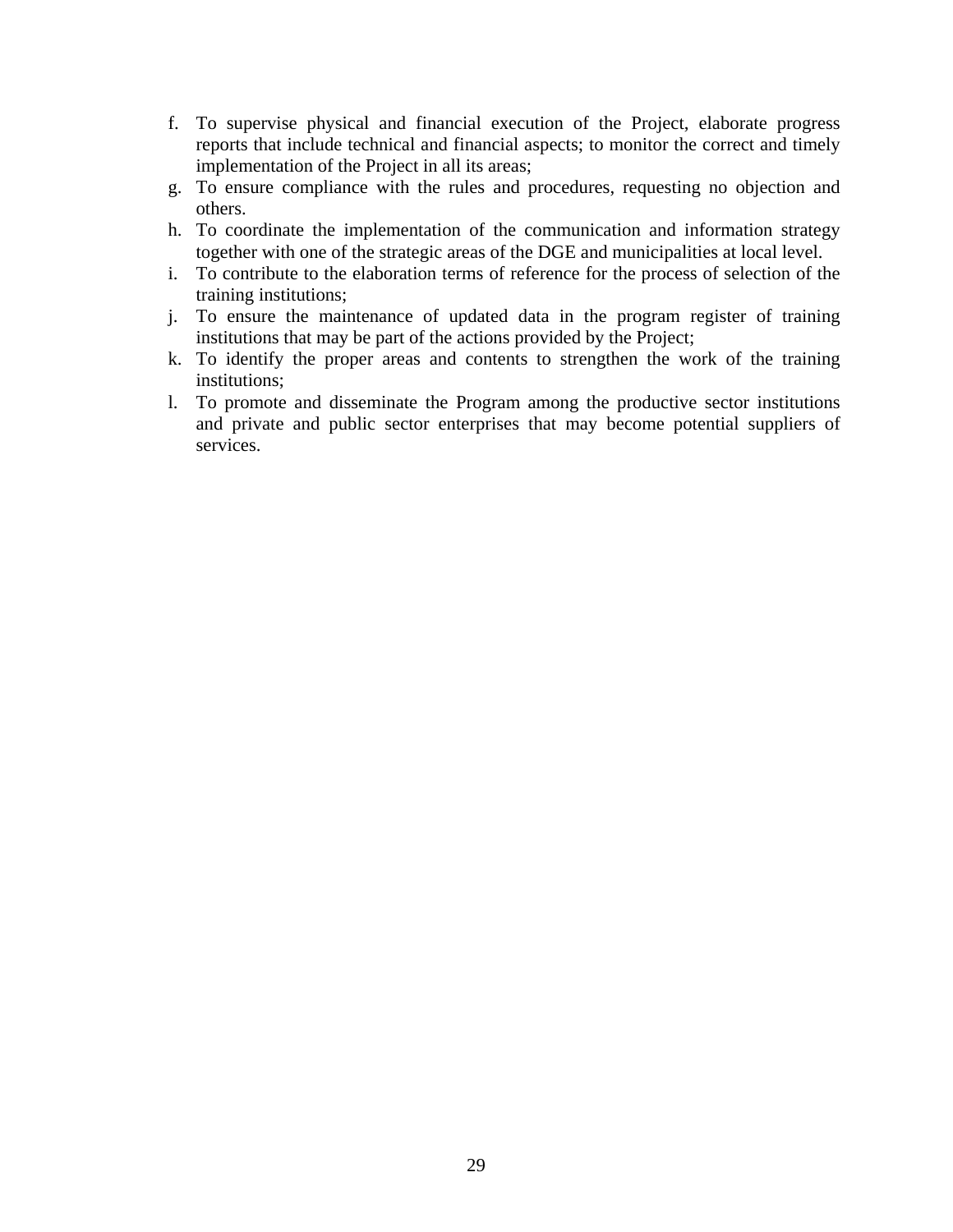

**Figure 3.1. MTEPS Organizational Chart for Project implementation** 

5. The MTEPS developed the competence based training curricula which are recognized for the ME for the certification of the courses. These standard curricula are used for the ICAPs for delivering the courses. The ICAPs are also responsible for jointly supervising, with the staff of the Departmental Project Offices, the training process during the internship. The ICAPs participating as training providers are included in a registry created for Project purpose at the MTPS.

6. MTEPS has an Inter-Institutional Agreement with the ME for the certification of the curricula of training courses of MPED and for the provision of a joint certificate to the Program graduates. For the proposed Project, the MTEPS will extend that agreement, under terms and conditions acceptable to the Association, including the: (i) coordination mechanism between MTEPS and ME to be followed in connection with the implementation of Sub-Components 1.1 and 1.3 of the Project; (ii) certification of the curricula and the provision of certificates for Auxiliary level technicians (Sub-Component 1.1); and (iii) provision of the training course of MPED and the Remedial Secondary Education Program (Sub-Component 1.3), through its network of *Centros de Educación Alternativa* (CEAs).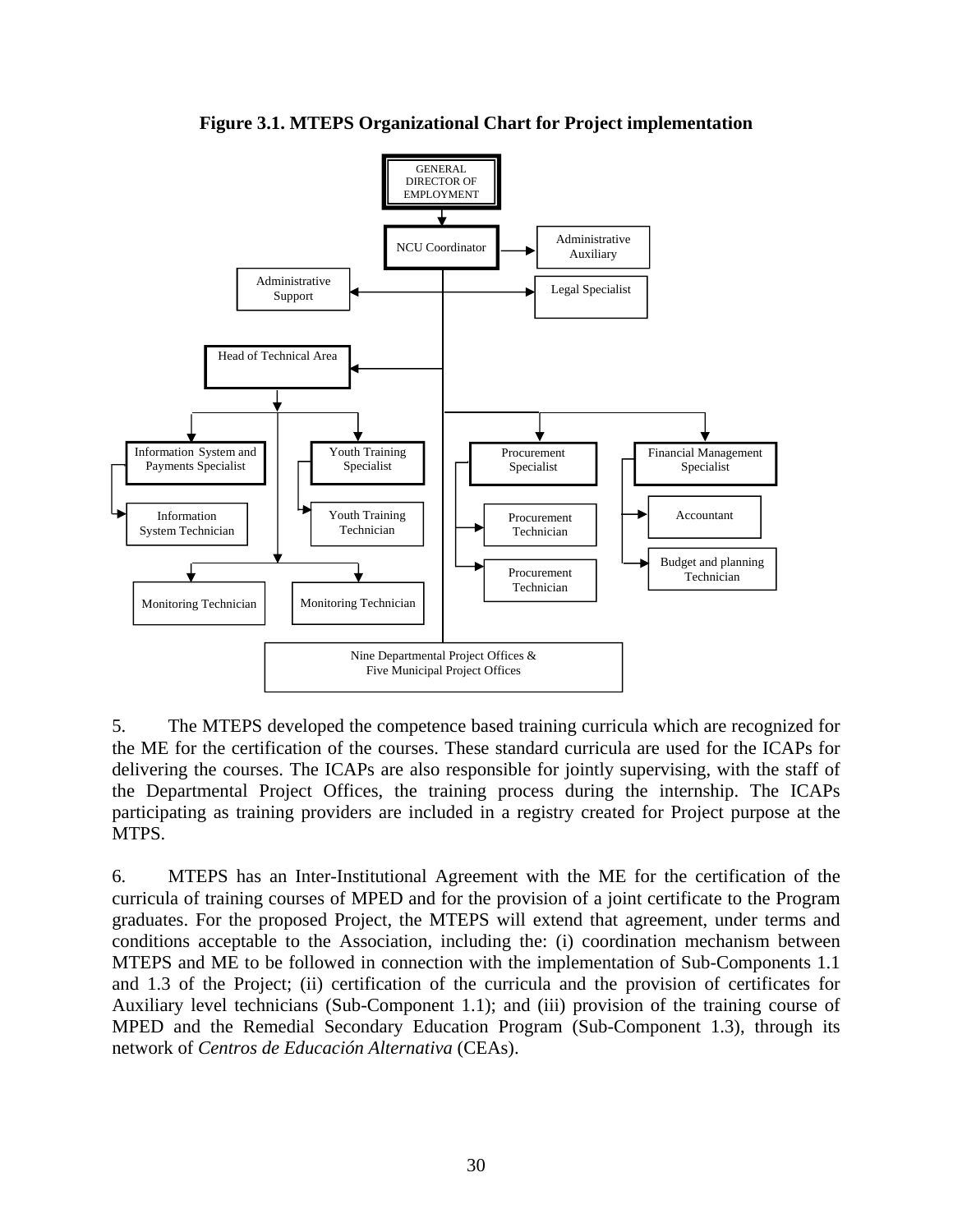7. At the local level, the Project will operate through the DPOs in the nine department capitals, plus the City of El Alto. The Project will support the strengthening of the DPOs to manage the new training and employment services, expanding the number of technical staff and IT-related items, and financing additional operating costs. The main activities of the DPOs, which are integral part of the SPE offices, are: (i) promoting the program in the cities, (ii) registering applications of young participants and firms, (iii) providing information and orientation to beneficiaries and training providers, and (iv) supervising the training courses in their two phases – in-class and the internships. Local staff of DPOs is also responsible for the monthly collection of the information registered by the biometric tool, which is installed in each training institution to monitor the participants' attendance. This information is sent to the NCU through the MIS and supports the stipends payment. In order to implement the Project in the five intermediate cities, the MTEPS will reach agreements with Municipal Governments to operate the Project through the municipal employment offices or related areas. As part of the agreement, those municipal offices or areas would at least implement the same activities that the DPOs. The NCU will be responsible for centrally contracting and paying the training providers in the fifteen eligible cities.

8. In order to implement the Project in the five intermediate cities, the MTEPS will reach agreements with Municipal Governments (Municipal Agreements) to operate the Project through the municipal employment offices or related areas. As part of these agreements, each Municipality would be responsible for the implementation of the Skills Development Programs in their area and for the provision of counterpart funds to finance staff and operating costs. The Project would support the strengthening of the municipal employment offices in the five intermediate cities with IT-related items. The NCU will be responsible for centrally contracting and paying the training providers in the 15 eligible cities.

9. The UDAPE would be responsible for the implementation of Sub-Component 2.2. UDAPE is a decentralized unit in the Ministry of Development Planning created pursuant the Supreme Decree No. 24847, dated September 20, 1997, and is the implementing agency of Component 3 of the ICY Project. It has coordinated the process and the tracking survey analysis of the Programs supported for that Project. Procurement and financial management activities would be managed through UDAPE's regular staff.

### **Implementation timeline**

10. The timeline for implementation of Project activities is as indicated in Table 3.1. Implementation support and Monitoring and evaluation activities for each component are not included as these will be developed during the overall implementation period of the Project.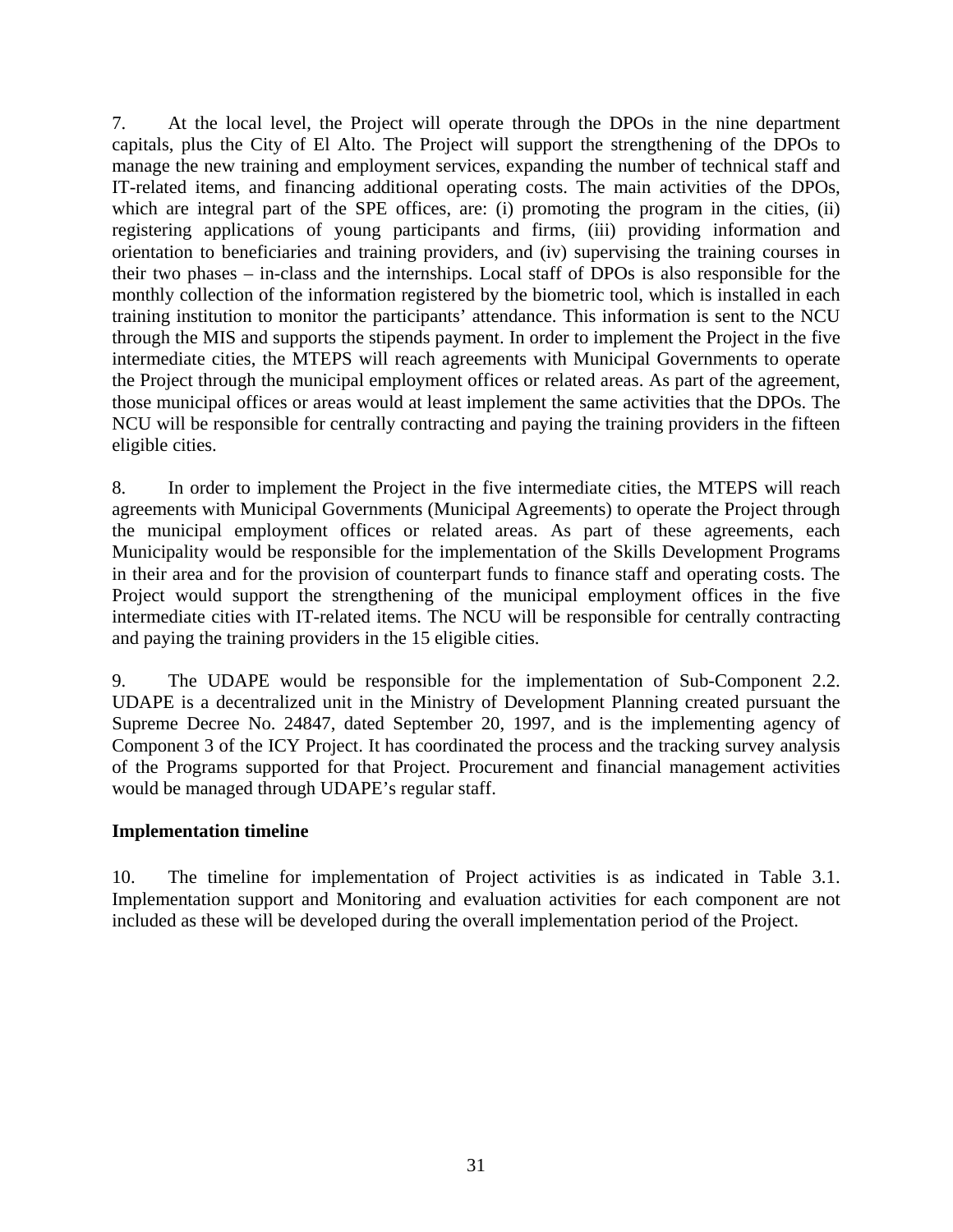| Sub-Component 1.1                                                                                                                                                                                                                                                                                                                                                                                | <b>Sub-Component 1.2</b>                                                                                                                                                                                                                                                                                                                                                                       | <b>Sub-Component 1.3</b>                                                                                                                                                                                                                                                                                                                                                                    | <b>Sub-Component 2.1</b>                                                                                                                                                                                                                                                                                                                      | Sub-Component 2.2.                                                                                                                                            |
|--------------------------------------------------------------------------------------------------------------------------------------------------------------------------------------------------------------------------------------------------------------------------------------------------------------------------------------------------------------------------------------------------|------------------------------------------------------------------------------------------------------------------------------------------------------------------------------------------------------------------------------------------------------------------------------------------------------------------------------------------------------------------------------------------------|---------------------------------------------------------------------------------------------------------------------------------------------------------------------------------------------------------------------------------------------------------------------------------------------------------------------------------------------------------------------------------------------|-----------------------------------------------------------------------------------------------------------------------------------------------------------------------------------------------------------------------------------------------------------------------------------------------------------------------------------------------|---------------------------------------------------------------------------------------------------------------------------------------------------------------|
| Improving and expanding                                                                                                                                                                                                                                                                                                                                                                          | Skills training and                                                                                                                                                                                                                                                                                                                                                                            | Secondary adult education                                                                                                                                                                                                                                                                                                                                                                   | Strengthening the                                                                                                                                                                                                                                                                                                                             | Monitor and evaluation of                                                                                                                                     |
| the Mi Primer Empleo                                                                                                                                                                                                                                                                                                                                                                             | technical assistance                                                                                                                                                                                                                                                                                                                                                                           | for improving labor                                                                                                                                                                                                                                                                                                                                                                         | implementation                                                                                                                                                                                                                                                                                                                                | employment services                                                                                                                                           |
| Digno Program (MPED)                                                                                                                                                                                                                                                                                                                                                                             | Program for micro-                                                                                                                                                                                                                                                                                                                                                                             | market insertion                                                                                                                                                                                                                                                                                                                                                                            | arrangements of the                                                                                                                                                                                                                                                                                                                           |                                                                                                                                                               |
|                                                                                                                                                                                                                                                                                                                                                                                                  | entrepreneurs                                                                                                                                                                                                                                                                                                                                                                                  |                                                                                                                                                                                                                                                                                                                                                                                             | MTEPS to administer                                                                                                                                                                                                                                                                                                                           |                                                                                                                                                               |
|                                                                                                                                                                                                                                                                                                                                                                                                  |                                                                                                                                                                                                                                                                                                                                                                                                |                                                                                                                                                                                                                                                                                                                                                                                             | employment services                                                                                                                                                                                                                                                                                                                           |                                                                                                                                                               |
|                                                                                                                                                                                                                                                                                                                                                                                                  |                                                                                                                                                                                                                                                                                                                                                                                                | <b>Activities Year 1</b>                                                                                                                                                                                                                                                                                                                                                                    |                                                                                                                                                                                                                                                                                                                                               |                                                                                                                                                               |
|                                                                                                                                                                                                                                                                                                                                                                                                  |                                                                                                                                                                                                                                                                                                                                                                                                |                                                                                                                                                                                                                                                                                                                                                                                             |                                                                                                                                                                                                                                                                                                                                               |                                                                                                                                                               |
| • Redefine the<br>communication and<br>information strategy of<br>the MPED.<br>• Execute the promotion<br>of the MPED for youth<br>and firms in the 15<br>selected cities.<br>• Open the registration<br>of youth and firms in<br>coordination with the<br>SPE.<br>• Procure the training<br>courses with private<br>training institutions<br>(estimated 25 training)<br>courses per semester in | • Define the content of<br>the in-class training for<br>entrepreneurs.<br>• Define the content and<br>extension of technical<br>assistance to be<br>provided to<br>entrepreneurs.<br>• Provide orientation and<br>guidelines on the<br>Program to training<br>and technical<br>assistance institutions.<br>• Establish a registry of<br>training providers for<br>the Program.<br>• Define the | • Perform the agreement<br>with the Ministry of<br>Education to use the<br>CEAs network.<br>• Identify the CEAs in<br>each of the 15 selected<br>cities that would be<br>linked with the Project<br>to provide secondary<br>education<br>certification.<br>• Conduct workshops<br>with CEAs and ME<br>authorities to clarify<br>the Program operation<br>and the<br>responsibilities of the | • Contract the additional<br>staff for NCU and local<br>offices.<br>• Perform the<br>implementing<br>agreements with<br>municipalities in the 5<br>selected intermediate<br>cities.<br>• Procure IT related<br>items and office inputs<br>for DGE, NCU, and<br>local units.<br>• Establish the payment<br>system for beneficiary<br>stipends. | • Perform the tracking<br>survey for MPED.<br>• Design and collect the<br>baseline of impact<br>evaluation for the at<br>least one pilot training<br>Program. |
| this first year).<br>• Perform the agreement<br>with the Ministry of<br>Education to use the<br>CEAs network<br>(estimated 5 training)<br>courses per semester in<br>this first year).                                                                                                                                                                                                           | communication and<br>information strategy of<br>the Program.<br>• Execute the promotion<br>of the Program for<br>youth entrepreneurs.<br>• Open the registration<br>of youth entrepreneurs.<br>• Initiate the courses in<br>at least 6 Selected<br>Cities.                                                                                                                                     | CEAs staff in the<br>Program execution.<br>• Define the<br>communication and<br>information strategy<br>of the Program.<br>• Execute the promotion<br>of the Program for<br>youth in those cities<br>with identified CEAs.<br>• Open the registration<br>of youth.<br>• Initiate the courses in<br>at least 6 Selected<br>Cities.                                                           |                                                                                                                                                                                                                                                                                                                                               |                                                                                                                                                               |
|                                                                                                                                                                                                                                                                                                                                                                                                  |                                                                                                                                                                                                                                                                                                                                                                                                | <b>Activities Year 2</b>                                                                                                                                                                                                                                                                                                                                                                    |                                                                                                                                                                                                                                                                                                                                               |                                                                                                                                                               |
|                                                                                                                                                                                                                                                                                                                                                                                                  |                                                                                                                                                                                                                                                                                                                                                                                                |                                                                                                                                                                                                                                                                                                                                                                                             |                                                                                                                                                                                                                                                                                                                                               | • Perform the tracking                                                                                                                                        |
| • Training on-going.<br>• Perform a process<br>evaluation of the<br>Program execution<br>through CEAs.                                                                                                                                                                                                                                                                                           | • Training on-going.<br>Extend the courses in<br>$\bullet$<br>at least 10 Selected<br>Cities.                                                                                                                                                                                                                                                                                                  | • Training on-going.<br>• Extend the courses in<br>at least 10 Selected<br>Cities.                                                                                                                                                                                                                                                                                                          |                                                                                                                                                                                                                                                                                                                                               | survey for MPED.<br>• Impact evaluation on-<br>going.                                                                                                         |
| • Extend the courses in<br>at least 10 Selected<br>Cities.                                                                                                                                                                                                                                                                                                                                       |                                                                                                                                                                                                                                                                                                                                                                                                |                                                                                                                                                                                                                                                                                                                                                                                             |                                                                                                                                                                                                                                                                                                                                               |                                                                                                                                                               |
|                                                                                                                                                                                                                                                                                                                                                                                                  |                                                                                                                                                                                                                                                                                                                                                                                                | <b>Activities Year 3 to 5</b>                                                                                                                                                                                                                                                                                                                                                               |                                                                                                                                                                                                                                                                                                                                               |                                                                                                                                                               |
|                                                                                                                                                                                                                                                                                                                                                                                                  |                                                                                                                                                                                                                                                                                                                                                                                                | (The Project Mid-Term Review (MTR) is expected to take place half way through Year 3<br>and activities will be refined according to the results of the MTR)                                                                                                                                                                                                                                 |                                                                                                                                                                                                                                                                                                                                               |                                                                                                                                                               |
| • Training on-going.                                                                                                                                                                                                                                                                                                                                                                             | • Training on-going.                                                                                                                                                                                                                                                                                                                                                                           | • Training on-going.                                                                                                                                                                                                                                                                                                                                                                        | • Preparation of skills                                                                                                                                                                                                                                                                                                                       | • Perform the tracking                                                                                                                                        |
| • Extend the courses in                                                                                                                                                                                                                                                                                                                                                                          | • Extend the courses in                                                                                                                                                                                                                                                                                                                                                                        | • Extend the courses in                                                                                                                                                                                                                                                                                                                                                                     | development strategy                                                                                                                                                                                                                                                                                                                          | survey for MPED.                                                                                                                                              |
| at least 12 selected                                                                                                                                                                                                                                                                                                                                                                             | at least 12 selected                                                                                                                                                                                                                                                                                                                                                                           | at least 12 selected                                                                                                                                                                                                                                                                                                                                                                        | for youth (Year 4).                                                                                                                                                                                                                                                                                                                           | • Impact evaluation on                                                                                                                                        |
| cities (Year 3) and in                                                                                                                                                                                                                                                                                                                                                                           | cities (Year 3) and in                                                                                                                                                                                                                                                                                                                                                                         | cities (Year 3) and in                                                                                                                                                                                                                                                                                                                                                                      | • Preparation of plan for                                                                                                                                                                                                                                                                                                                     | going. Perform the                                                                                                                                            |

# **Table 3.1: Timeline for Project Activities**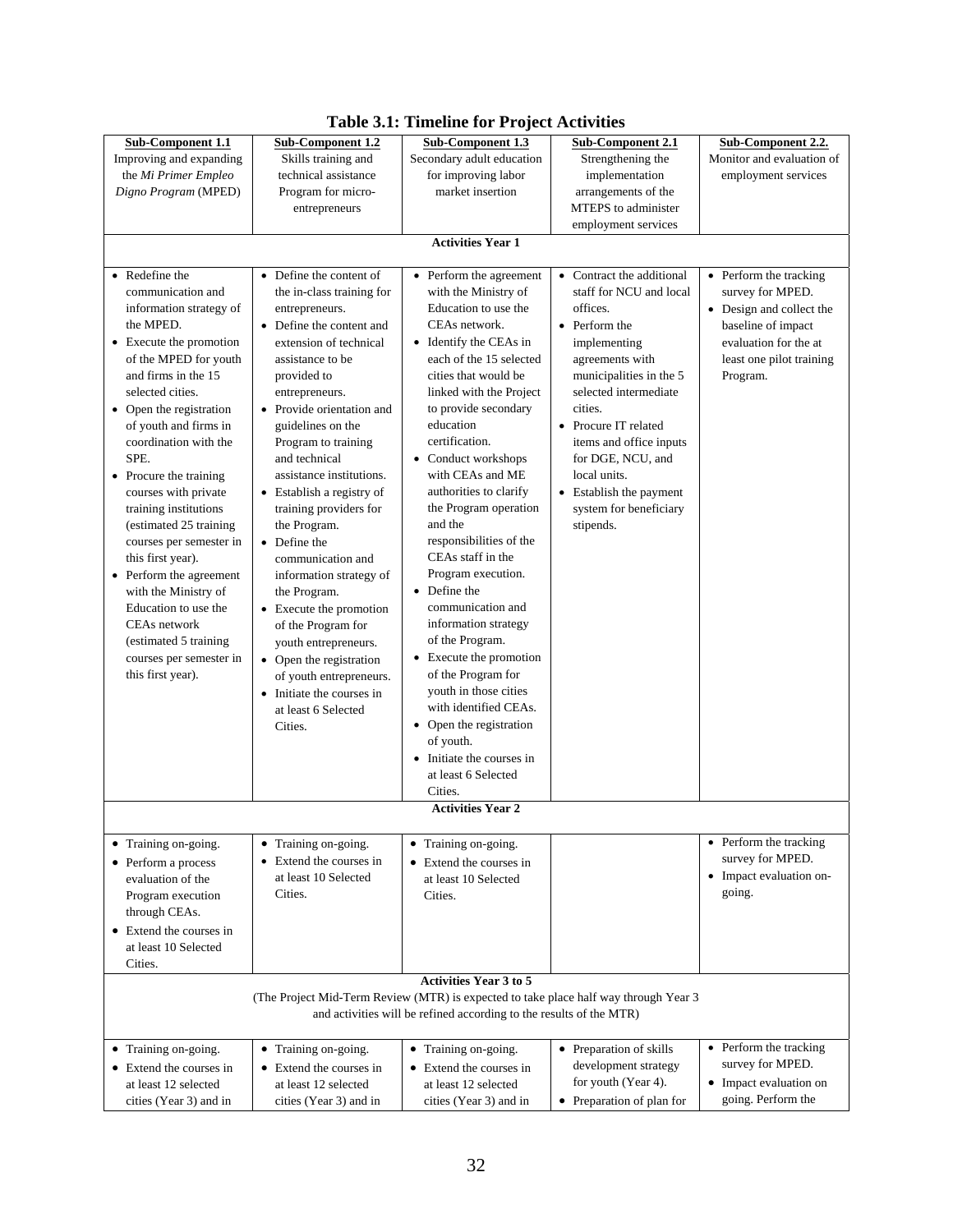| the 15 selected cities<br>from year 4 to 6.                                                                                 | the 15 selected cities<br>from year 4 to 6.                                                                                | the 15 selected cities<br>from year 4 to 6.                                                                                | continuation of training<br>after the closure of the<br>Project (Year 5). | following survey of<br>impact evaluation of at<br>least one pilot training<br>Program.                                                            |
|-----------------------------------------------------------------------------------------------------------------------------|----------------------------------------------------------------------------------------------------------------------------|----------------------------------------------------------------------------------------------------------------------------|---------------------------------------------------------------------------|---------------------------------------------------------------------------------------------------------------------------------------------------|
|                                                                                                                             |                                                                                                                            | <b>Activities Year 6</b>                                                                                                   |                                                                           |                                                                                                                                                   |
| • Training on-going and<br>establishment of the<br>required mechanisms<br>to ensure the<br>continuation of the<br>training. | • Training on-going and<br>establishment of the<br>required mechanisms<br>to ensure the<br>continuation of the<br>Program. | • Training on-going and<br>establishment of the<br>required mechanisms<br>to ensure the<br>continuation of the<br>Program. | $\bullet$ Conclusion of skills<br>development strategy<br>for youth.      | • Conclusion of the<br>impact evaluations for<br>Program adjustment.<br>• Disseminate the results<br>of tracking survey and<br>impact evaluation. |

# **Financial Management and Disbursements Arrangements**

11. A financial management capacity assessment was carried out to review the adequacy of the financial management arrangements, under: i) the Ministry of Labor, Employment and Social Security (MTEPS), through the National Coordination Unit (NCU), established within the General Directorate of Employment, for the implementation of *Mi Primer Empleo Digno – MPED*,<sup>15</sup> which would also undertake responsibility for proposed Project implementation; and ii) UDAPE, a decentralized entity that would undertake responsibility for the implementation of Sub-Component 2.2. It is expected that the proposed Project relies widely on existing financial management arrangements under both implementing entities. The purpose of this Annex is to spell out the main features of said arrangements, which are extensively based on the existing capacity and performance of MTEPS-NCU and UDAPE under the ICY Project.

12. In terms of the MTEPS's Subcomponents, Project design is based on the existing *Mi Primer Empleo Digno Program* (supported by Component 2 of the ICY Project), and includes the expansion from 6 to 15 cities and participation of the Ministry of Education (ME). The MTEPS-NCU has put in place basic financial management arrangements and has developed expertise by implementing Component 2 of the ICY Project in the last five years. However, its effective operation has been affected by lack of qualified staff, long vacancies and weaknesses in internal controls. Based on the lessons learned, the following aspects have been discussed and properly reflected in the MTEPS Operational Manual: (i) streamlined and strengthened process and procedures including internal control; (ii) revised key processes, including controls and reporting mechanisms for the stipends payments through a payment platform service; and (iii) basic arrangements for the financing of incremental operating costs incurred by the Ministry of Education for the use of its Training Education Centers (CEAs), including the definition of the methodology for the determination of the unit cost to be used as basis of payments. The Inter-Institutional Agreement (IIA) that will be signed between the MTEPS and the ME will also include detailed procedures, as required in the Financing Agreement. In terms of UDAPE, it has adequate arrangements in place. Based on the above the Project FM risk is Substantial.

 $\overline{a}$ <sup>15</sup> Component 2 of the Investing in Children and Youth (Cr. 4396-BO).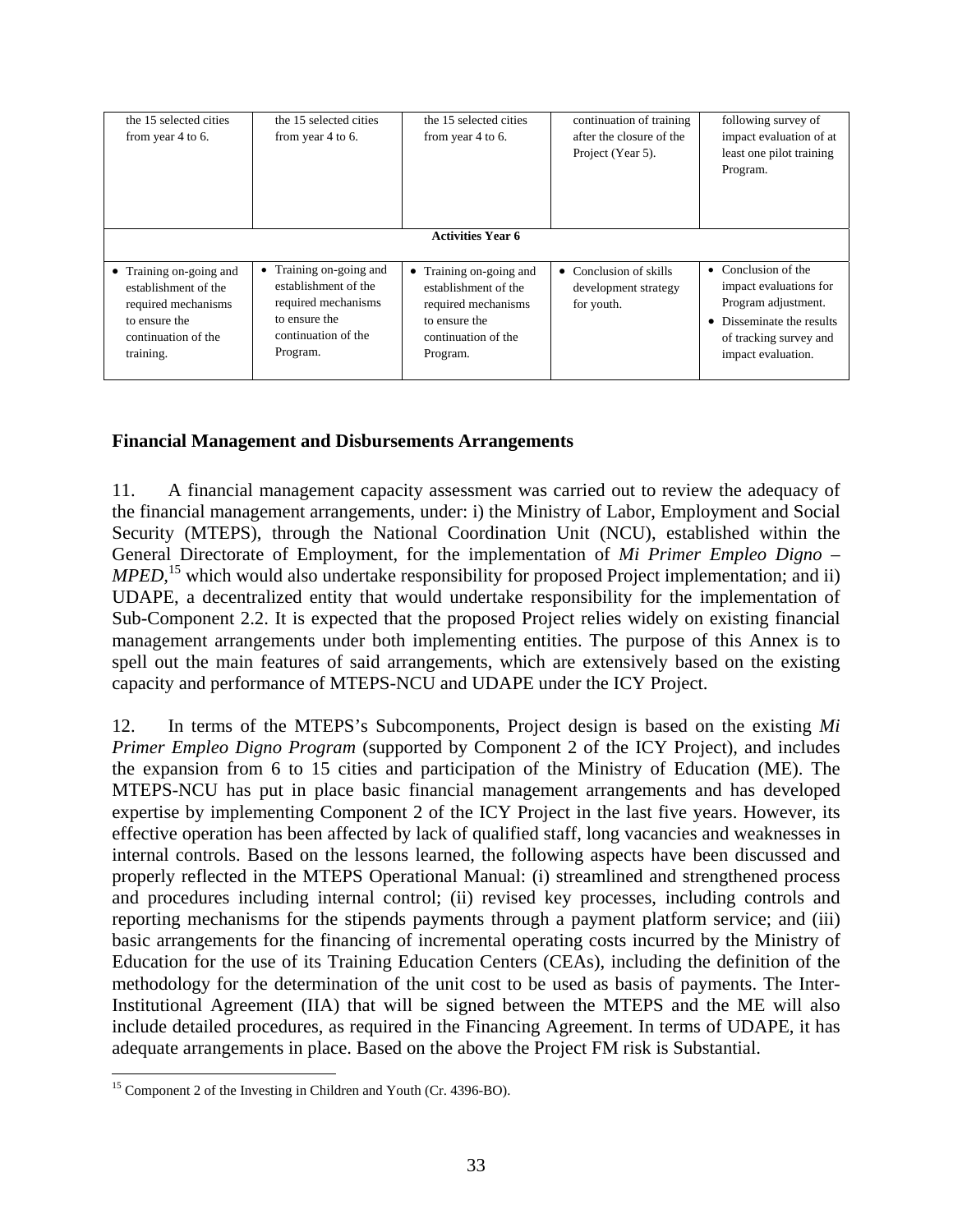13. Effective operation of proposed operational arrangements will depend on MTEPS's ability to attract and maintained qualified professionals. To this end, the MTEPS will contract out an external firm for all staff recruitment of the NCU.

14. Based on the assessment, and provisions taken for remaining actions, the proposed financial management arrangements are considered acceptable to the Bank.

# **Summary of Financial Management Arrangements**

15. **Use of Country Public Financial Management (PFM) Systems.** Similar to other projects in the Bolivia portfolio, the proposed Project budget will be fully integrated and executed through the National Budget, in compliance with local regulations established by the Ministry of Economy and Public Finance  $(MEFP)$ ,<sup>16</sup> as well as instructions issued by the Vice-Ministry of Public Investment and External Finance (VIPFE). Accordingly, project transactions will be accounted for in accordance with Governmental Accounting Standards, and would use the Chart of Accounts established by the Accountant General's Office (*Dirección General de Contabilidad Fiscal*). Project execution will benefit from the use of those well-functioning PFM elements including SIGMA and the Treasury Single Account (CUT). These basic arrangements will be supplemented, where needed, to make sure project needs and risks are adequately addressed, mainly as it relates to internal controls, financial reporting and auditing.

# **i. FM Arrangements - MTEPS – NCU**

16. **Organizational arrangements and staffing.** The NCU is an implementing unit attached to the General Directorate of Employment, which has been created through a Ministerial Resolution as a decentralized unit and as such it has been granted with administrative autonomy. The NCU will undertake overall responsibility for financial management tasks required under Component 1 and Sub-component 2.1. To this end, it has been agreed that current financial management positions would be maintained, including a Financial Management Specialist, an Accountant and a Budget Technician. During project implementation, ten regional offices will be established and they will be in charge of the preparation of payment requests (ICAPs, Alternative Education Centers (CEAs) and stipends) and also of the monitoring of services provided by ICAPs and CEAs. In order to ensure timely selection and contracting of highly qualified and experienced staff, it has been agreed that for the new Project an external firm will be in charge of recruitment process of personnel.

17. **Planning and budgeting**. Similar to current MPED project, the project budget will be registered as a separated "*Dirección Administrativa*" within MTEPS's budget, which would allow that project budget execution is clearly identified. This arrangement will have to be ratified by a Ministerial Resolution. Therefore, its approval and any required budget modification will be subject to MTEPS's internal approval rules. For monitoring purposes, Project budget will be prepared by Project component and sub-component, and local budget catalogue, and it should be consistent with the respective Procurement Plan.

 $\overline{a}$ <sup>16</sup> Law No. 2042, Supreme Decree No. 29881 dated January 7, 2009 – Regulations for Budgetary Modification.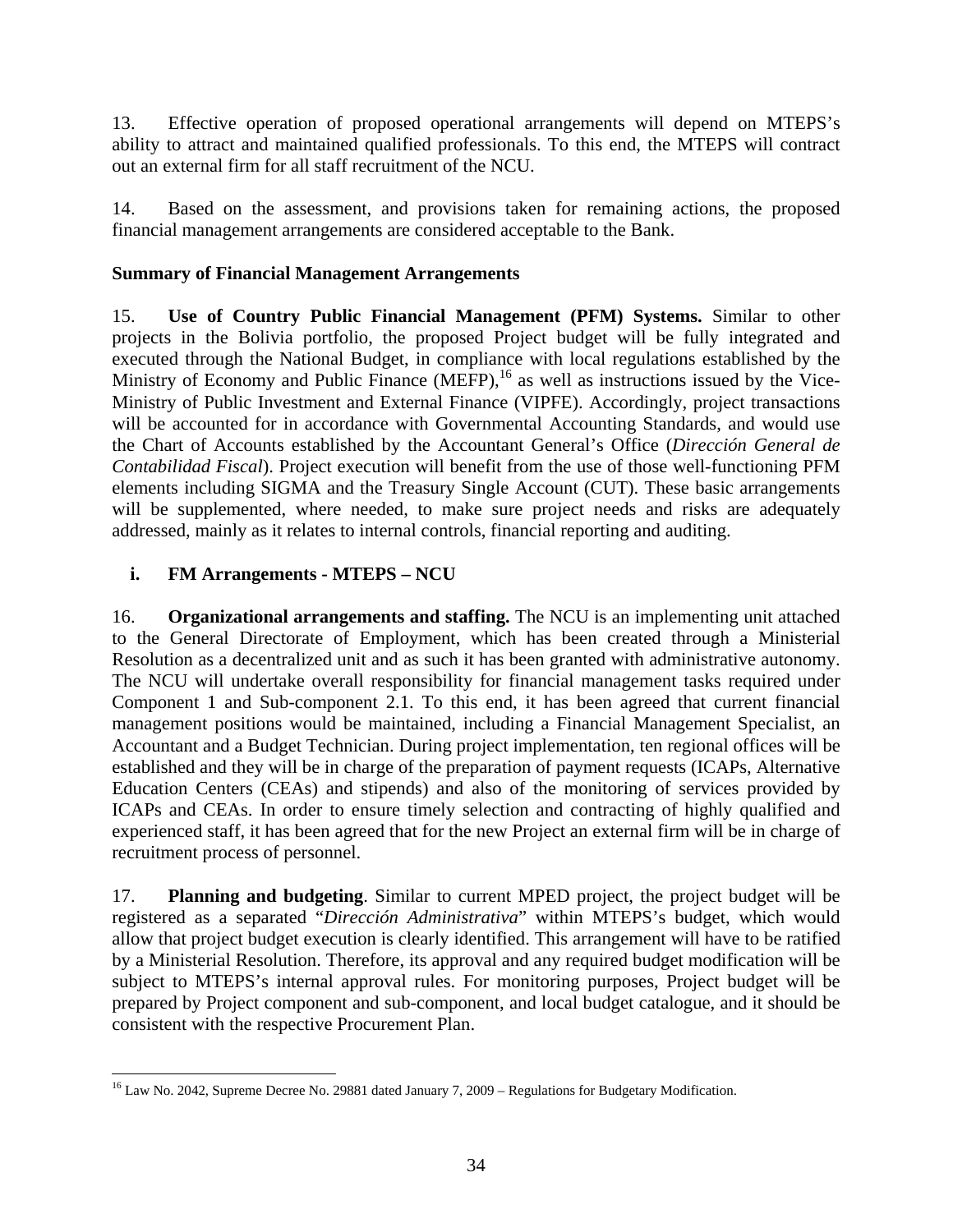18. **Accounting, Information system and financial reporting**. The use of SIGMA will be complemented with a management information system previously implemented under the ICY Project that allows recording project transactions by project component/sub-component, for automatic issuance of financial reports and statement of expenditures. It has been agreed that the same information tool would be used for the new Project. Therefore, MTEPS –through the NCU– needs to make the necessary arrangements for the required adjustments/updates to the information system before project implementation starts. Based on current project, it has been agreed that interim financial reports would provide information on: i) sources and uses of funds, reconciling items (e.g., advances to financial institutions) and cash balances, with expenditures classified by project component/ subcomponent; and ii) a statement of investments, reporting the current semester and the accumulated operations against ongoing plans, as well as notes to the financial statement explaining the most important variances. Interim financial reports (IFRs) described above would be submitted on a semi-annual basis, within 30 days after the end of each calendar semester. Based on the arrangements defined for use of a payment platform; the MTEPS Operational Manual includes the accounting policies for the recording, control and reporting of advances made to financial institutions, as well as documentation of advances and accounting of payments made to beneficiaries.

19. **Processes and procedures (including internal controls).** Overall, the NCU has to comply with local requirements related to administrative and control systems (SAFCO Law), which are partially integrated into the operation of SIGMA, as they relate to budget preparation and execution. Based on performance under the current Project (MPED), overall processes and procedures are being significantly strengthened to adequately support project implementation. The revised procedures provide for: i) clear definition of roles and responsibilities for the NCU, Regional Offices, and MTEPS's line units, including enhanced coordination mechanisms among them; ii) rationalized and streamlined procedures, mainly for payment approval and authorization, iii) strengthened internal controls of the biometric system for the recording, control and reporting on beneficiary attendance for payment of stipends; iv) detailed procedures for the flow of information and funds through payment platform and financial entities (both advances, documentation and evidence of payment); and v) the methodology for the determination of the unit cost, which will serve as basis for the financing and payment of incremental operating costs incurred by the Ministry of Education, related with the use of its Alternative Education Centers (CEAs). Specific procedures for the payments to ME will be reflected in the Inter-Institutional Agreement between the ME and MTEPS; which will be reviewed and approved by the Bank.

# **ii. FM Arrangements -** *Unidad de Análisis de Políticas Sociales y Económicas* **(UDAPE)**

20. **Organizational arrangements and staffing.** UDAPE is a decentralized entity of the Ministry of Planning for Development (MPD). As such it has its own "*personería jurídica*" and it has been granted with legal, technical, economic, administrative and financial autonomy. Within UDAPE, its Financial Management Department will undertake responsibility for financial management tasks through its own personnel which consists of a group of experienced and qualified staff, including an Administrative Chief, one Accountant and one Assistant. If needed, during project implementation, this team would be strengthened with an FM professional.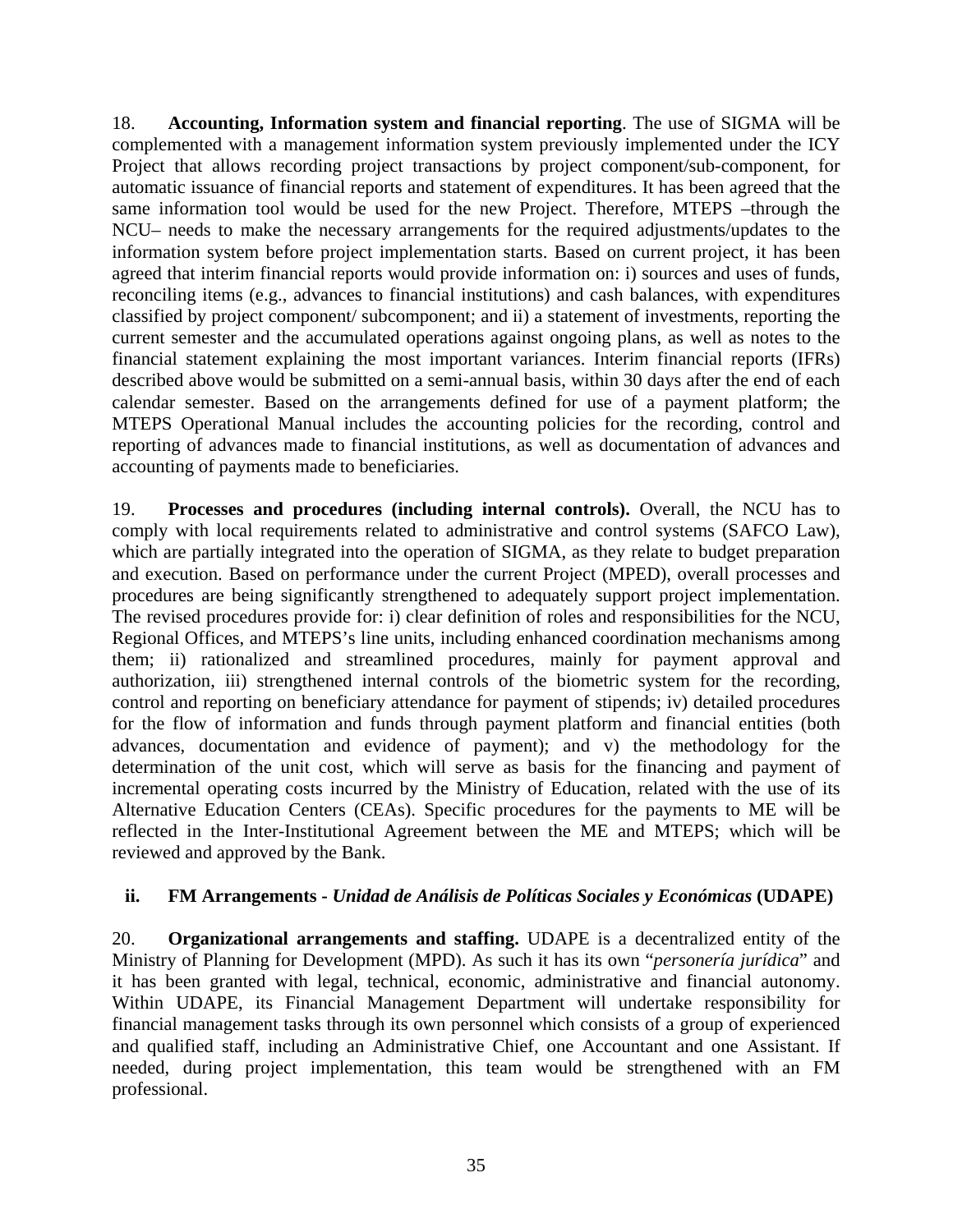21. **Planning and budgeting.** Project budget for Sub-Component 2.2. will be registered as part of UDAPE's budget. The above would allow that project budget execution is clearly identified. For monitoring purposes, project budget will be prepared by subcomponent and activity.

22. **Accounting, Information system and financial reporting**. The use of SIGMA will be complemented with a management information system previously implemented under the ICY Project that allows recording project transactions by Project component/sub-component, for automatic issuance of financial reports and statement of expenditures. It has been agreed that the same information tool would be used for the new project. Therefore, UDAPE needs to make the necessary arrangements for the required adjustments/updates to the information system. Interim financial reports would provide information on: i) sources and uses of funds, reconciling items and cash balances, with expenditures classified by project component/subcomponent; and ii) a statement of investments, reporting the current semester and the accumulated operations against ongoing plans, as well notes to the financial statement explaining the most important variances. Interim financial reports (IFRs) described above would be submitted on a semi-annual basis, within 30 days after the end of each calendar semester.

23. **Processes and procedures (including internal controls).** Overall, UDAPE has to comply with local requirements related to administrative and control systems (SAFCO Law), which are partially integrated into the operation of SIGMA, as they relate to budget preparation and execution. Additionally, specific processes and procedures for external financed projects are in place and these are operating appropriately, therefore, it was agreed that for the new project the current Operational Manual will be adjusted only to reflect the new project's structure.

# **iii. Audit Arrangements (for both implementers)**

24. MTEPS-NCU and UDAPE will provide to the Bank annual audit reports on project financial statements and management letters for its respective part of the Project. The above mentioned reports will be submitted to the Bank, within six months of the end of Borrower's fiscal year<sup>17</sup> (December 31). The audits should be conducted by an independent audit firm acceptable to the Bank and under terms of reference approved by the Bank. Audit cost will be financed out of credit proceeds and selection will follow standard Bank procedures. The scope of audit would be defined MTEPS-NCU and UDAPE in agreement with the Bank, based on Project specific requirements and responding, as appropriate to identified risks, including in the case of MTEPS-NCU the annual revision of the stipend calculation and payments made during the period under audit. Audit requirements will include the following:

 $\overline{a}$ <sup>17</sup> In accordance with Bank's Guidelines, the first and last audits may cover a period of up to 18 months.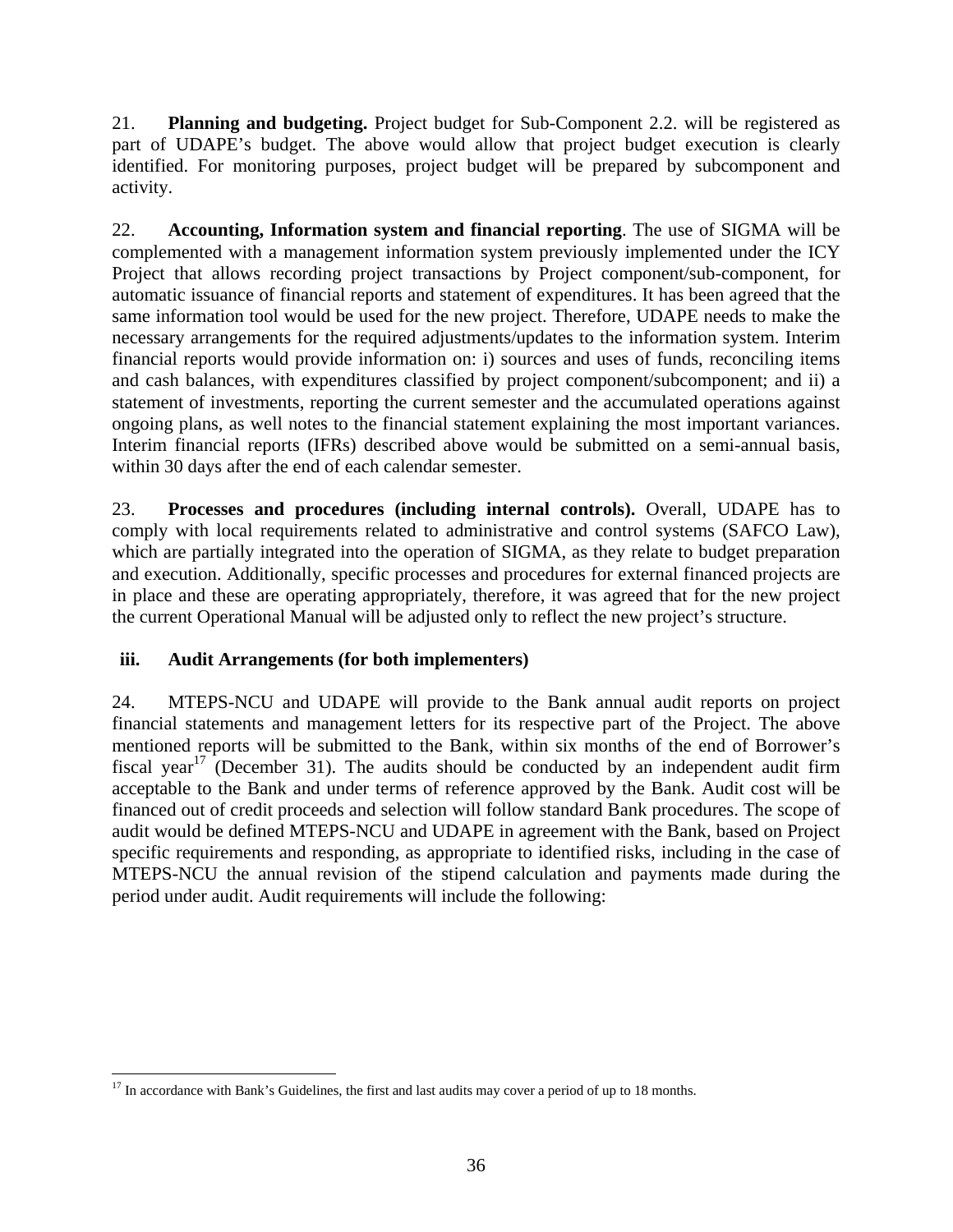### **Table 3.2: Audit requirements**

| <b>Audit Type</b>                       | <b>Due Date</b> |
|-----------------------------------------|-----------------|
| Project financial statements            | $30$ -Jun       |
| Special Opinions – SOE (only MTEPS-NCU) | $30$ -Jun       |
| <b>Management Letter</b>                | $30$ -Jun       |

25. Audited financial statements must be made publicly by each implementer in a manner acceptable to the Bank.

# **iv. Flow of Funds and Disbursement Arrangements (for both implementers)**

26. Following the general practice of the current portfolio, the following disbursement methods may be used to withdraw funds from the credit: (a) reimbursement; (b) advance; and (c) direct payment. Under the advance method and to facilitate project implementation, Designated Accounts (DA) in US Dollars will be opened and maintained: i) by MTEPS's NCU for categories 1, 2 and 3; and ii) by UDAPE for category 4. Funds deposited into each DA as advances will follow Bank's disbursement policies and procedures, to be described in the Financing Agreement and in the Disbursement Letter.

27. In keeping with current arrangements established by the Vice-Ministry of Treasury and Public Credit for the operation, and use of a Single Treasury Account in US Dollars (CUT ME), <sup>18</sup> the DA will be opened and maintained as a separate *Libreta* within the CUT in US Dollars. Following the existing treasury arrangements, funds from CUT-ME will be periodically transferred to CUT in *Bolivianos* into a separate *Libreta* under the project name, from which all payments will be processed through direct transfers into beneficiary's bank account (consultants, suppliers, etc); and for advances to financial institution for further payment to project beneficiaries as described below.

28. The ceiling for advances to be made into the DA as well as the supporting documentation requirements to document project expenditures, and the minimum value for direct payments and reimbursements will be defined in the Disbursement Letter. Documentation of eligible expenditures paid out of the DA is expected to be on a quarterly basis.

29. **Disbursement of funds for the payment of stipends**. Payment of stipends to Project beneficiaries would be made through a payment platform connected to financial entities, provided by a service provider (SINTESIS). The process will be initiated with the issuance of a payroll generated by the biometric system used for the recording of beneficiaries' attendance to respective training, which is verified by the Regional Office and finally approved by NCU. The so approved payroll is uploaded in the payment platform and it becomes the basis for NCU to process the advances to financial institutions, which will process payments to project beneficiaries. Reports on payments made by each financial institution will be available to MTEP-NCU's online. Additionally, on a monthly basis, SINTESIS will submit to MTEPS-NCU a

 $\overline{a}$ <sup>18</sup> Supreme Decree No. 29236 dated on August 22, 2007.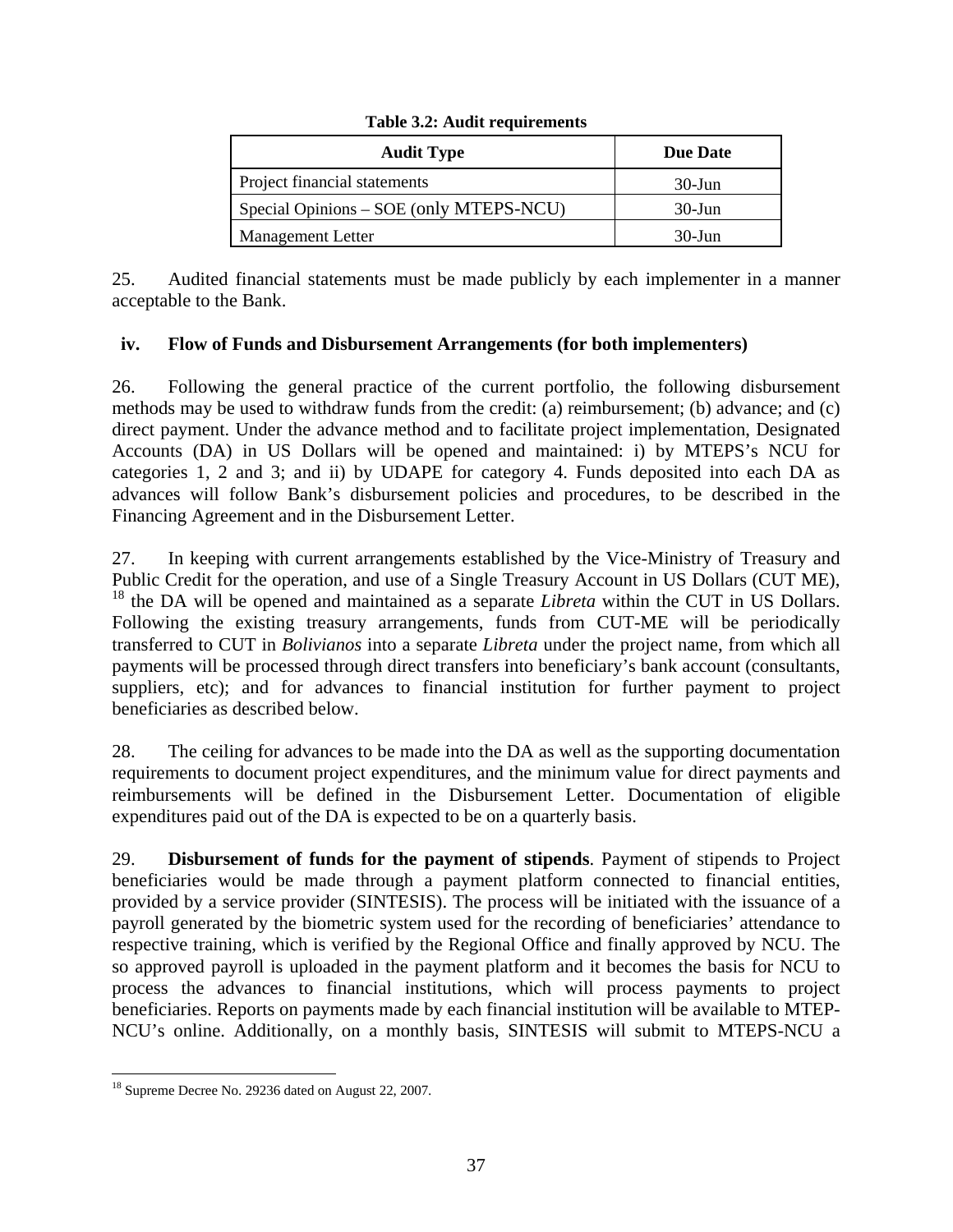detailed report on payments made –broken down by ICAP and training course, as the basis for NCU to record payments made and follow up on advances made. Finally, MTEPS-NCU will perform a reconciliation of the stipend payment request to the stipend payments made before submitting a customized SOE for disbursements under category 2.

30. Credit proceeds will be disbursed against the following expenditure categories:

| Category                            | <b>Amount of the</b><br><b>Credit Allocated</b><br>(expressed in<br>SRD) | Percentage of<br><b>Expenditures to be</b><br><b>Financed</b><br>(inclusive of Taxes) |
|-------------------------------------|--------------------------------------------------------------------------|---------------------------------------------------------------------------------------|
| (1)<br>Non-Consulting               | 4,500,000                                                                | 100%                                                                                  |
| Services and Operating Costs        |                                                                          |                                                                                       |
| under Part 1 of the Project         |                                                                          |                                                                                       |
| Stipends under Part 1<br>(2)        | 5,780,000                                                                | 100%                                                                                  |
| of the Project                      |                                                                          |                                                                                       |
| Goods, Non-Consulting<br>(3)        | 2,430,000                                                                | 100%                                                                                  |
| Services, Consultant's Services     |                                                                          |                                                                                       |
| (including Project audits),         |                                                                          |                                                                                       |
| <b>Training and Operating Costs</b> |                                                                          |                                                                                       |
| under Part 2 (a) of the Project     |                                                                          |                                                                                       |
| Goods, Non-Consulting<br>(4)        | 290,000                                                                  | 100%                                                                                  |
| Services, Consultant's Services     |                                                                          |                                                                                       |
| (including Project audits),         |                                                                          |                                                                                       |
| Training and Operating Costs        |                                                                          |                                                                                       |
| for Part 2 (b) of the Project       |                                                                          |                                                                                       |
| <b>TOTAL AMOUNT</b>                 | 13,000,000                                                               |                                                                                       |

**Table 3.3: Allocation of Proceeds of the Credit** 

# **Procurement**

31. **Applicable guidelines**. Procurement for the proposed Project will be carried out in accordance with the World Bank's "Guidelines: Procurement of Goods, Works, and Non-Consulting Services under IBRD Loans and IDA Credits & Grants by World Bank Borrowers" dated January 2011 (Procurement Guidelines); "Guidelines: Selection and Employment of Consultants under IBRD Loans and IDA Credits & Grants by World Bank Borrowers" dated January 2011 (Consultant Guidelines), and the provisions stipulated in the Financing Agreement. The general description of various items under different expenditure categories is described below. For each contract to be financed by the Credit, the different procurement methods or consultant selection methods, the need for pre-qualification, estimated costs, prior review requirements and time frame, are agreed between the Borrower and the Bank Project team in the Procurement Plan.

32. **Procurement of Works and Goods.** The financing of Works contracts is not foreseen in the Project. Goods procured under this Project would include, among others: IT and office equipment, software and office furniture Goods will be procured using International Competitive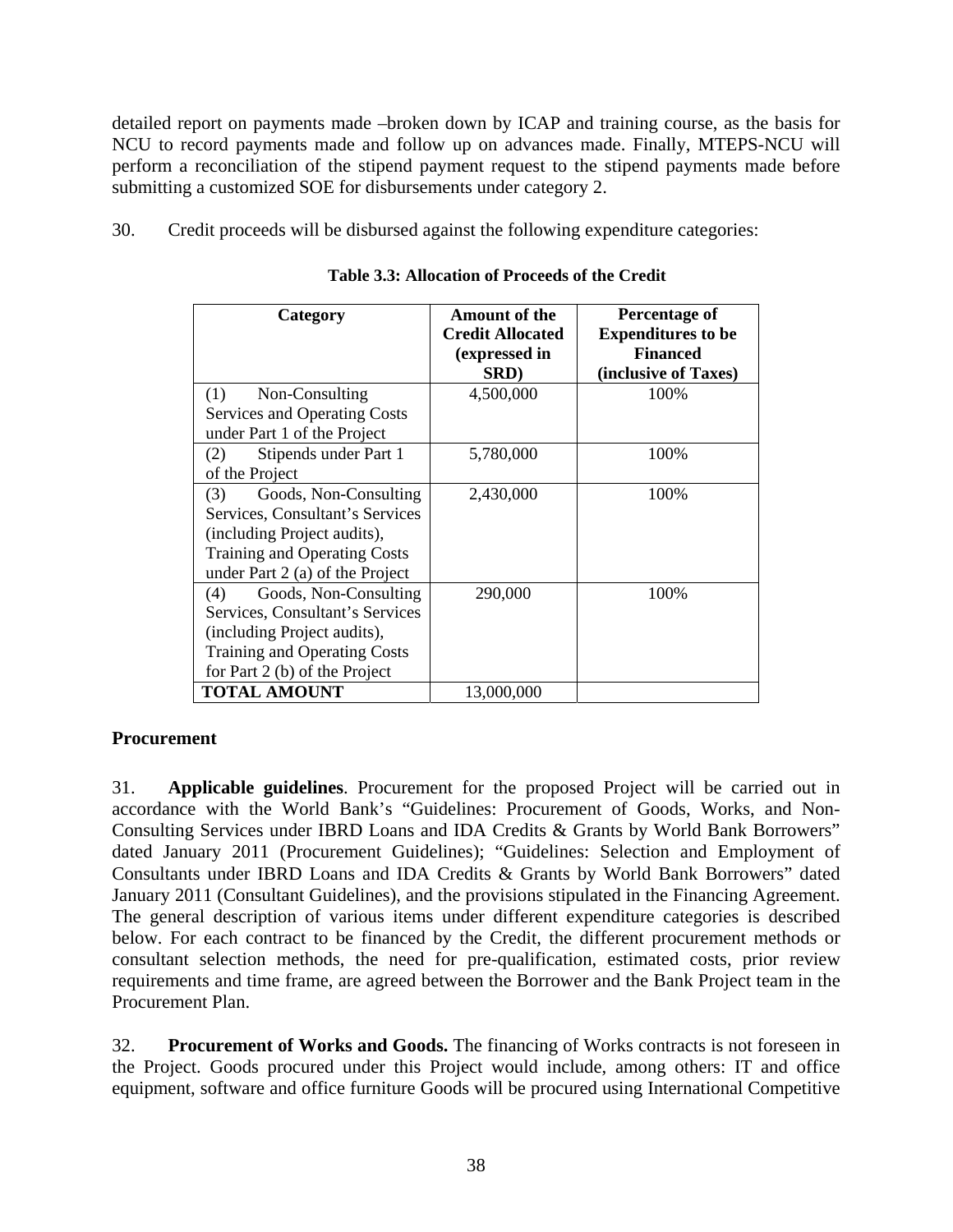Bidding (ICB) procedures unless estimated contract costs are between US\$200,000 and US\$50,000, in which case National Competitive Bidding (NCB) procedures apply, using Standard Bidding Documents (SBDs) agreed with, or satisfactory to, the Bank. Small contracts, estimated to cost less than US\$50,000 equivalent per contract, may be procured following Shopping procedures, on the basis of at least 3 valid quotations. All ICB process, the first two processes under any other procurement method per year and all Direct Contracting processes will be subject to prior review by the Bank. Al other contracts will be subject to Bank's post review.

33. **Procurement of non-consulting services:** The Project will include services of logistics for training activities and workshops, services of public/private institutions and organizations for providing training (ICAPs) to low-income unemployed eligible beneficiaries, financial institutions for cash transfers to beneficiaries, survey services, services for communication campaigns, and printing and publishing. The procurement may follow the provisions of paragraph 3.3, 3.4 and 3.5 of the Procurement Guidelines and will be carried out using NCB or Shopping methods. Bidding documents for contracting of ICAPs agreed with or satisfactory to the Bank will be used. Direct contracting method may be used with previous justification satisfactory to the Bank. The procedures should be detailed in the MTEPS Operational Manual. No other non-consulting services are to be procured under the project. The first two processes under any other procurement method per year and all Direct Contracting processes will be subject to prior review by the Bank.

34. **Selection of Consultants' Services.** Consulting services will be contracted under this Project in the following areas of expertise, among others: Project management and administration, specialized advisory, technical assistance, design of training Programs, technical assistance, statistical services, design of a Managing Information Systems, design of public information campaigns, design and implementation of a certification mechanisms of ICAPs, impact evaluation studies, and financial audits. Consulting firms will be hired through a selection process using Bank's Standard Request for Proposals. Selection processes for hiring consulting firms will follow the method based in quality and cost (QCBS) unless the Bank agrees, after proper justification is submitted, with the use of selection methods based on quality (QBS), fixed budget (FBS), least cost (LCS), consultant qualifications (CQS) or single source (SSS). The use of CQS will be limited to contracts estimated to cost US\$100,000 equivalent. Individual Consultants will be selected in accordance with provisions set on paragraphs 5.1 through 5.6 of the Consultant Guidelines. Processes based on SSS of consultants (firms and individuals), and the first two processes per year for the selection of consultant (firms and individuals) under each competitive selection method, regardless of the estimated contract amount will be subject to Bank's prior review. All other contracts will be subject to Bank's post review. Short lists of consultant firms for services estimated to cost less than US\$200,000 equivalent per contract may be composed entirely of national consultants in accordance with the provisions of paragraph 2.7 of the Consultant Guidelines

35. **Operating Costs.** Means reasonable recurrent expenditures (other than those for Consultants' Services and Non-Consulting Services) incurred by the Recipient or UDAPE for Project administrative costs, including, inter alia, office materials and supplies, operation and maintenance of office equipment, insurance, vehicle and equipment operation, utilities, rental, transportation, media campaigns, travel and per diem for purposes directly related to Project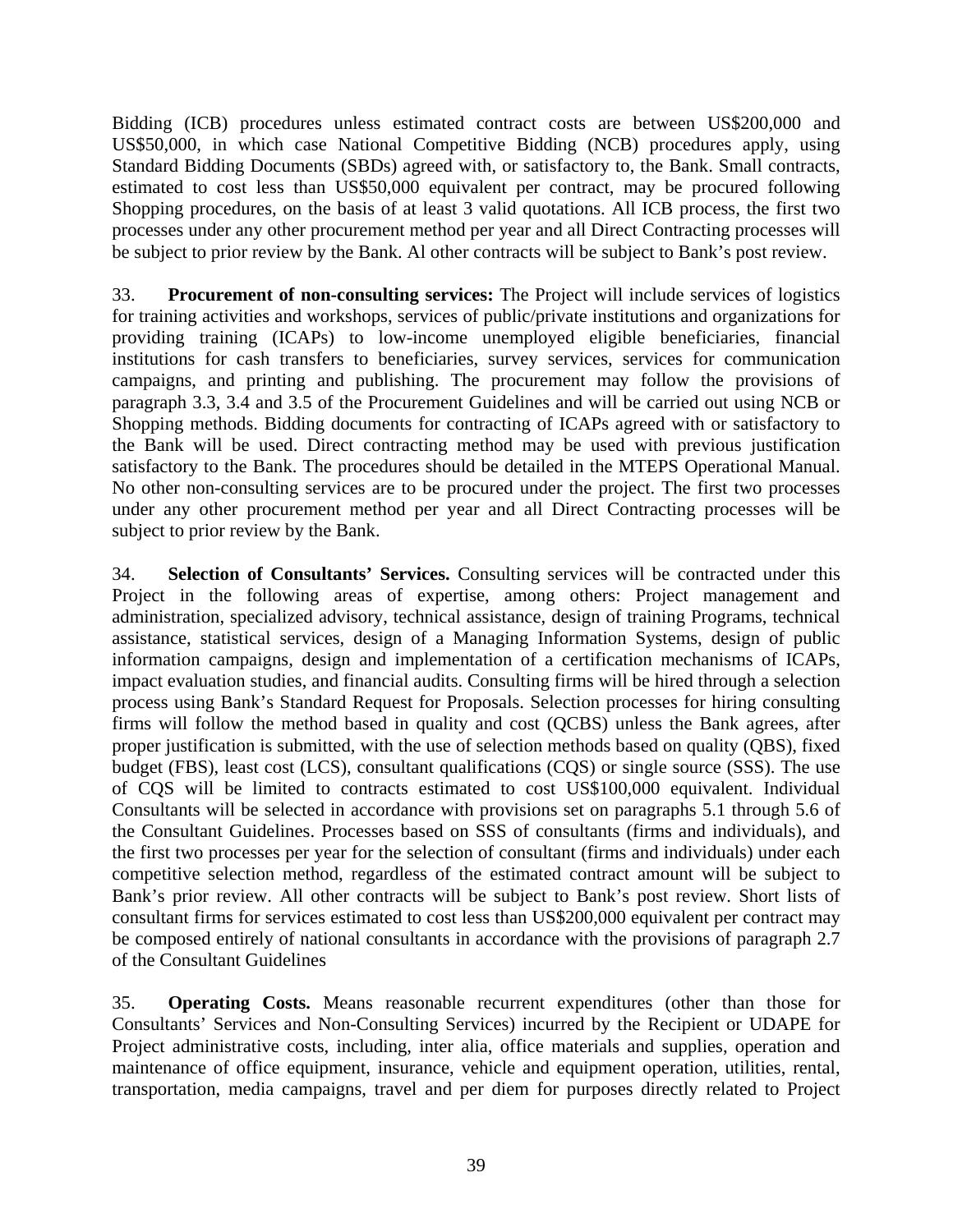supervision, and incremental operating costs paid on basis of unit cost specified in the MTEPS Operational Manual related to training provided by public institutions under Sub-Component 1.1 [Part 1 (a)] and Sub-Component 1.3 [Part 1 (c)] of the Project.

36. **Procurement implementation arrangements**. Procurement activities will be carried out by the two implementing agencies, MTEPS for all components except Sub-Component 2.2 which will be implemented by UDAPE. An assessment of the Borrower's capacity was carried out by the team and a detailed action plan was prepared to address all risks identified. Both administrative units are staffed by Procurement Specialists that has been involved in the implementation of the previous Bank operation (Cr. 4396-BO/P101084 - Investing in Children and Youth Project).

37. The administrative units will maintain procurement specialized staff, and MTEPS will hire an additional Procurement Technician with knowledge and experience in financed Projects. The experience gained by UDAPE in the implementation of previous projects with international financing such as ICY Project (Cr. 4396-BO/P101084), suggests that UDAPE has reasonable institutional capacity to handle all aspects of procurement. During the assessment, the organizational structure for implementing the Project and the interaction between the Project's staff responsible for procurement and other actors was reviewed. Most of the issues/risks concerning the procurement component for implementation of the Project have been identified; concluding that certain administrative processes and the capacity of involved actors in procurement with the Procurement and Consultant Guidelines dated January 2011 could delay the Project implementation. The overall Project risk for procurement is **High**.

38. The corrective measures which have been agreed are: (i) the Procurement Section in the Project Operational Manuals will include, inter alia, a general description of the procurement procedures related with the different applicable procurement/selection methods and the Standard Bidding Documents to be used for each procurement methods other than ICB; (ii) the Implementing Units will maintain Procurement Specialists with solid working experience with financed Projects; (iii) the Financing Agreement will include Special provisions to address certain local procurement procedures that are not fully consistent with the Bank's Procurement and Consultant Guidelines; (iv) the Bank will train the two administrative units in the Procurement and Consultant Guidelines of January, 2011; (v) MTEPS will prepare standard bidding documents for NCB, Shopping and selection of individual consultants, and Standard formats for bid evaluation; (vi) MTEPS will improve the security of procurement files; and (vii) the Bank will conduct an annual assessment of implementation progress to identify any issues that need to be resolved.

39. **Frequency of Procurement Supervision**. In addition to the prior review supervision to be carried out from Bank offices, the capacity assessment of the Implementing Agency has recommended annually supervision missions to visit the field to carry out post review of procurement actions.

40. **Procurement Planning**. The Recipient developed a Procurement Plan for the first 18 months of Project implementation on March 31, 2014, which provides the basis for the procurement methods. This Plan will be available at MTEPS and UDAPE offices. It will also be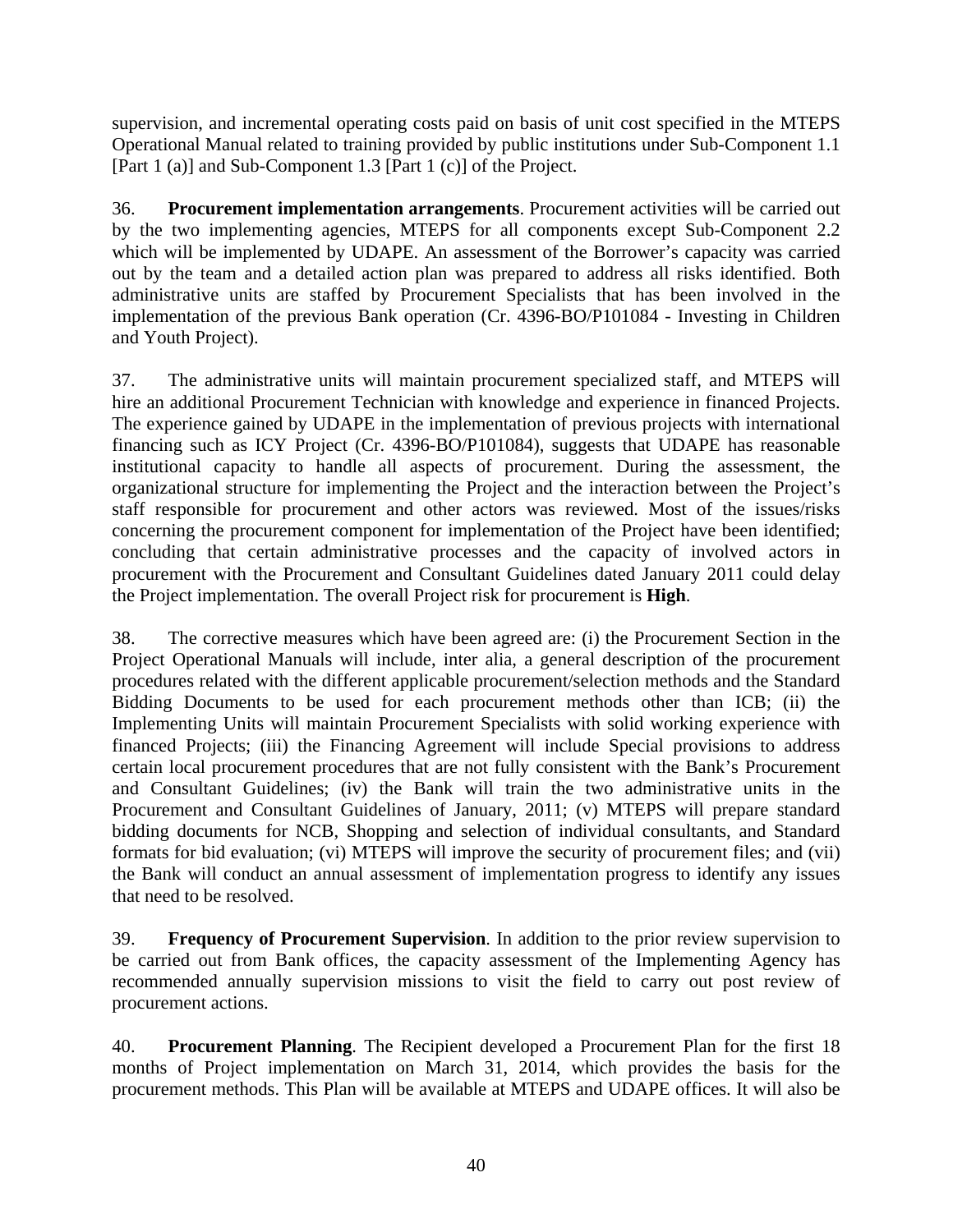available in the Project's database and in the Bank's external website. The Implementing units will upload the agreed Procurement Plan in the Bank's publicly accessible Procurement Plan Execution System (SEPA) no later than 30 days after effectiveness is declared, and updates of such Plan are expected on an annual basis or as required to reflect the Project's needs.

# **Environmental and Social (including safeguards)**

41. This Project seeks to provide benefits to young men and women in urban areas of Bolivia. Special considerations for young women and young mothers have proven successful in supporting and maintaining their participation, including stipends for transport and child care, given the fact that unemployment rates are nearly double amongst this group *vis-a-vis* young men. A screening process was carried out during Project preparation and it was determined that the populations in the proposed Project areas did not meet the four identification criteria for OP/BP 4.10 (Indigenous Peoples), specifically the criteria on attachment to ancestral lands. Likewise, focus groups and other data from the similar component of the ICY Project demonstrated that there were no cultural exclusionary elements to the training. Thus the policy will not be triggered. However, the client has carried out a separate social assessment in order to assure participation of vulnerable youth by capturing lessons learned from the ICY Project, such as the use of promotional strategies in the main indigenous languages in order to assure their inclusion and the stipends mentioned above.

42. The proposed Project is categorized as C and the policy OP/BP 4.01 is not triggered as the nature and scope of the project activities are not expected to generate adverse environmental impacts.

# **Monitoring and Evaluation**

43. The MTEPS will be the primary agency responsible for ensuring that information to follow up Component 1 is readily available. In order to ensure appropriate monitoring of the Project and at the same time to strengthen reporting capacity, the following arrangements are proposed:

- a. Strengthening the Technical Area of the NCU. The head of the Technical Area will be responsible for overall monitoring activity of the skills development training Programs supported by the Project. For the proposed Project, the Area will be strengthening with two monitoring specialists and the inclusion of the Management Information System and Payment specialist in this Area. Training in M&E will be provided by the head of the Technical Area to other members of the NCU involved in Project implementation.
- b. Design and Implement a Managing Information System for Skills Development Programs. Based on the existing MIS of the MPED, the Project will design a full MIS to support the implementation of Skills Development programs. The system will include: (i) selection and registration of eligible youth (the module will include the capability to use the unified beneficiary selection instrument for social Programs managed by UDAPE); (ii) allocation of eligible beneficiaries to training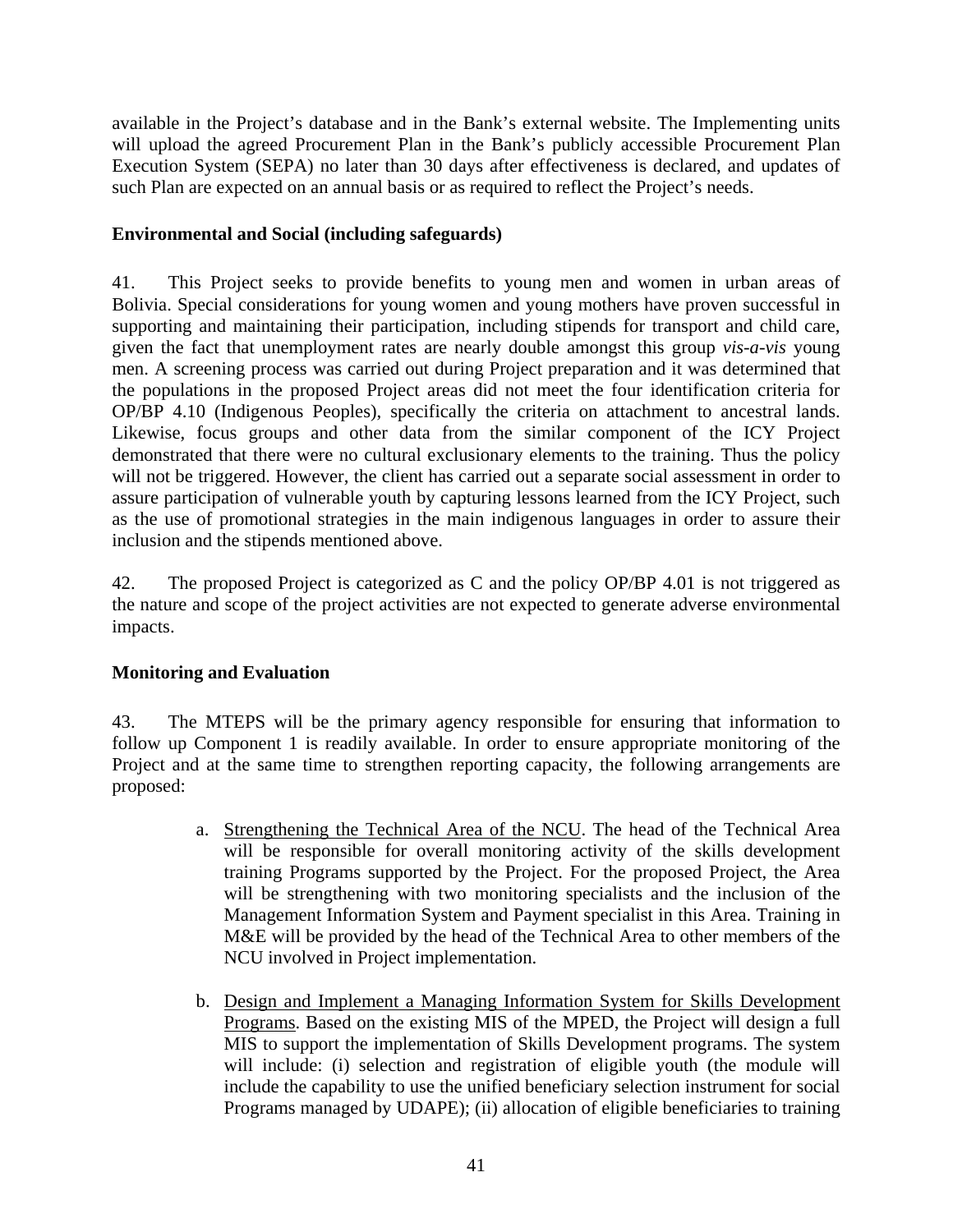providers, (iii) implementation and monitoring of the in-class training phase of each program; (iv) implementation and monitoring of internships, (v) monitoring the skills certification process of beneficiaries; (vi) managing the stipends payment in all training phases; (vii) monitoring the results of former trainees in the labor market, and (viii) the managerial module. Data collected from training supervision and stipend payment processes will be managed by a managerial module of the MIS to produce quarterly monitoring reports, mainly on intermediate results indicators. Two semi-annual progress reports will be published on government official websites and will be accessible to managers and decision makers with updated indicator information.

44. UDAPE will be responsible for process and impact evaluations of Skills Development Programs.

- a. Process evaluation. In order to help the MTEPS management team to improve the Project interventions during implementation, the Project will finance mid-term process evaluations of the three Skills Development Programs supported by the Project. Using quantitative and qualitative instruments, the process evaluation will review the efficiency of Project interventions and the ability to reach the intended outcomes. Specifically, the process evaluation will look at employment service organization, adequacy of funds for administration and monitoring, mechanism of contracting training providers, effectiveness of the payment system, among other aspects. Operational bottlenecks detected by the process evaluations will be corrected for the second part of Project implementation.
- b. Tracking survey analysis and Impact Evaluation. The results and outcomes of the Skills Development Programs supported by the Project will be measured through a tracking survey for beneficiaries conducted by UDAPE. Following the experience of the ICY Project, the project will support UDAPE to conduct tracking surveys to beneficiaries of the Skills Development Programs to assess the placement rate and the income level resulting from Project interventions. Additionally, the Project will also support UDAPE to conduct, in coordination with MTEPS, an impact evaluation analysis of the pilot MESTTA. Impact Evaluation methodology will be developed before the MESTTA launching.

45. **Summary of M&E arrangements.** Table 3.4 summarizes the M&E arrangements for the proposed Project.

| <b>Stakeholder</b>          | <b>Responsibilities</b>                                   |
|-----------------------------|-----------------------------------------------------------|
| NCU (Head of Monitoring and | Data collection and production of Project indicators      |
| Supervision Area)           | Revision of results framework every six months            |
|                             | Support UDAPE with regards to evaluations to be developed |
|                             | under the Project                                         |
| Supervisors at local level  | Collect information from training institutions            |
| <b>UDAPE</b>                | Conduct process and impact evaluations                    |

### **Table 3.4: Summary of M&E Arrangements**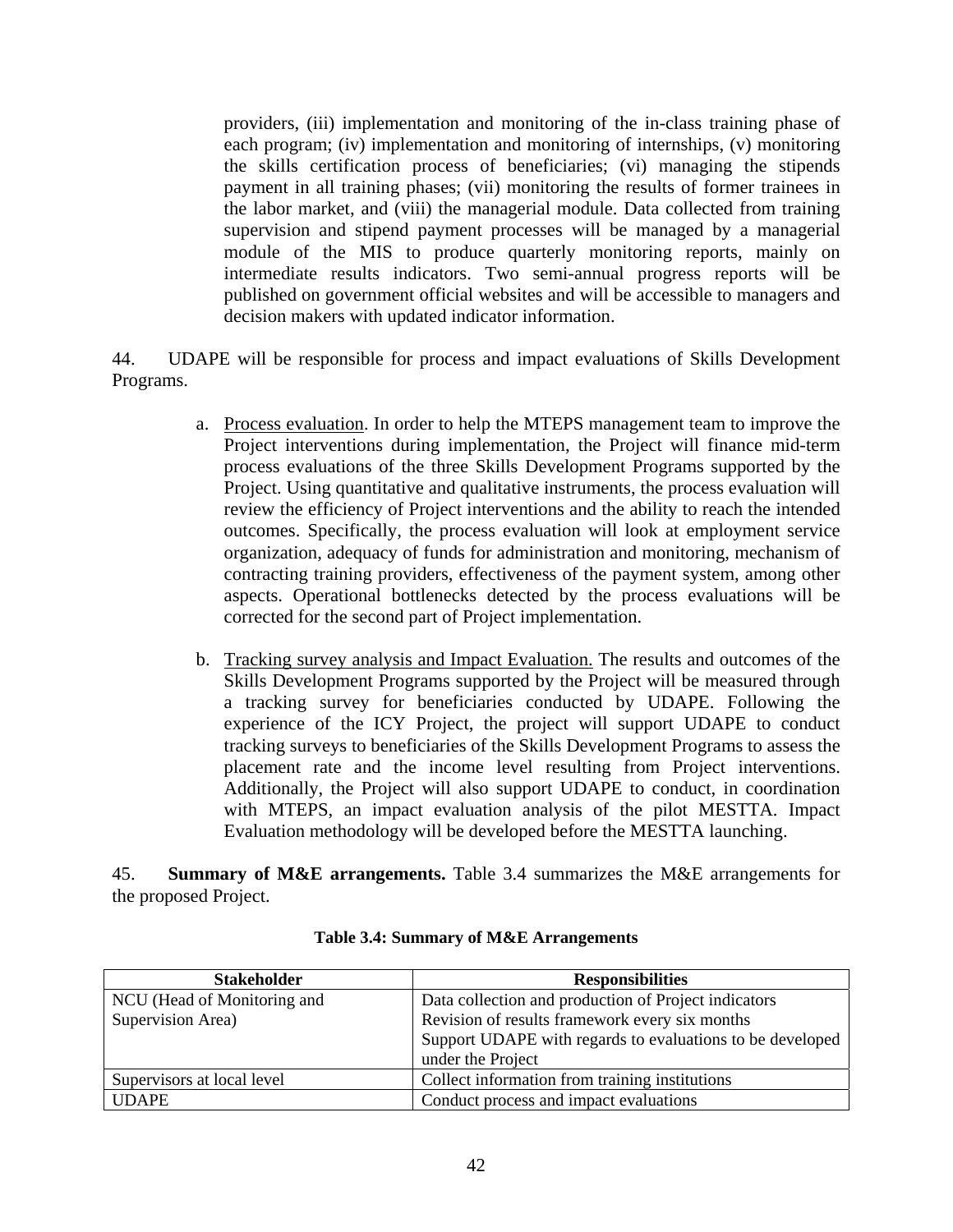# **Annex 4: Operational Risk Assessment Framework (ORAF)**

# **BOLIVIA: Improving Employability and Labor Income of Youth Project (P143995)**

# **Stage: Board**

| Project Stakeholder Risks                                                                                                                                                                                                                                                                                                                                                                                    |                                                                                                                                                                                                                                                                                                                                                                                                                                                                                                                                                                                                                                                                                                                                                                                                                                                                                                                                 |                         |               |                             |                  |                   |
|--------------------------------------------------------------------------------------------------------------------------------------------------------------------------------------------------------------------------------------------------------------------------------------------------------------------------------------------------------------------------------------------------------------|---------------------------------------------------------------------------------------------------------------------------------------------------------------------------------------------------------------------------------------------------------------------------------------------------------------------------------------------------------------------------------------------------------------------------------------------------------------------------------------------------------------------------------------------------------------------------------------------------------------------------------------------------------------------------------------------------------------------------------------------------------------------------------------------------------------------------------------------------------------------------------------------------------------------------------|-------------------------|---------------|-----------------------------|------------------|-------------------|
| <b>Stakeholder Risk</b>                                                                                                                                                                                                                                                                                                                                                                                      | <b>Rating</b>                                                                                                                                                                                                                                                                                                                                                                                                                                                                                                                                                                                                                                                                                                                                                                                                                                                                                                                   | Substantial             |               |                             |                  |                   |
| <b>Risk Description:</b>                                                                                                                                                                                                                                                                                                                                                                                     |                                                                                                                                                                                                                                                                                                                                                                                                                                                                                                                                                                                                                                                                                                                                                                                                                                                                                                                                 | <b>Risk Management:</b> |               |                             |                  |                   |
| Inter-Institutional relations: The introduction of the ME as<br>training provider for Skills Development Programs requires<br>strong coordination during preparation and implementation.<br>Municipal relations: The Project has developed consultation<br>processes with municipalities. However, the requirement to<br>finance the operational costs would delay the signature of<br>Municipal Agreements. | The Directorate of Employment of MTEPS takes the lead in the coordination with the ME. Based<br>on the existent relationship with the ME (certification of curricula for MPED), the Directorate of<br>Employment includes representatives of the ME in all technical meetings for defining keys<br>aspects of the Project during preparation. The Operational Manual will include all procedures to<br>manage the implementation of the Inter-Institutional Agreement and the incremental operating<br>costs to be paid to ME on basis of unit cost related to training provided by public institutions.<br>Based on existence agreement with the municipality of El Alto, the MTEPS will work on detail<br>cost estimation for the implementation of the project at the level of the five intermediate<br>municipalities. That cost estimations will be shared with the Municipal authorities before Project<br>effectiveness. |                         |               |                             |                  |                   |
|                                                                                                                                                                                                                                                                                                                                                                                                              | <b>Resp:</b>                                                                                                                                                                                                                                                                                                                                                                                                                                                                                                                                                                                                                                                                                                                                                                                                                                                                                                                    | <b>Status:</b>          | <b>Stage:</b> | <b>Recurrent:</b>           | <b>Due Date:</b> | <b>Frequency:</b> |
|                                                                                                                                                                                                                                                                                                                                                                                                              | Client                                                                                                                                                                                                                                                                                                                                                                                                                                                                                                                                                                                                                                                                                                                                                                                                                                                                                                                          | In Progress             | <b>Both</b>   | √                           |                  |                   |
| Implementing Agency (IA) Risks (including Fiduciary Risks)                                                                                                                                                                                                                                                                                                                                                   |                                                                                                                                                                                                                                                                                                                                                                                                                                                                                                                                                                                                                                                                                                                                                                                                                                                                                                                                 |                         |               |                             |                  |                   |
| Capacity                                                                                                                                                                                                                                                                                                                                                                                                     | <b>Substantial</b><br><b>Rating</b>                                                                                                                                                                                                                                                                                                                                                                                                                                                                                                                                                                                                                                                                                                                                                                                                                                                                                             |                         |               |                             |                  |                   |
| <b>Risk Description:</b>                                                                                                                                                                                                                                                                                                                                                                                     | <b>Risk Management:</b>                                                                                                                                                                                                                                                                                                                                                                                                                                                                                                                                                                                                                                                                                                                                                                                                                                                                                                         |                         |               |                             |                  |                   |
| Resources: The MTEPS' NCU could suffer from the lack of<br>resources to finance operational costs.<br>Processes and systems: Even though the MTEPS' NCU has<br>considerable experience with Bank operations, the capacity to                                                                                                                                                                                 | The Government agreed to include counterpart funds to finance the operational costs of the<br>Project.<br>Based on the lessons learned during the implementation of the ICY Project, specific measures to<br>ensure selection and contracting of qualified staff, as well as their stability, are to be agreed with<br>MTEPS's authorities.                                                                                                                                                                                                                                                                                                                                                                                                                                                                                                                                                                                     |                         |               |                             |                  |                   |
| manage and maintain adequate Financial Management (FM)<br>function has been affected by high staff rotation, and the lack of                                                                                                                                                                                                                                                                                 | <b>Resp:</b>                                                                                                                                                                                                                                                                                                                                                                                                                                                                                                                                                                                                                                                                                                                                                                                                                                                                                                                    | <b>Status:</b>          | <b>Stage:</b> | <b>Recurrent: Due Date:</b> |                  | <b>Frequency:</b> |
| capacity to timely take corrective actions. Those weaknesses<br>may affect the ability to ensure an orderly execution and<br>recording of Project transactions for the provision of timely and<br>reliable financial information for Project monitoring; as well as                                                                                                                                          | <b>B</b> oth                                                                                                                                                                                                                                                                                                                                                                                                                                                                                                                                                                                                                                                                                                                                                                                                                                                                                                                    | In Progress             | <b>Both</b>   | $\checkmark$                |                  |                   |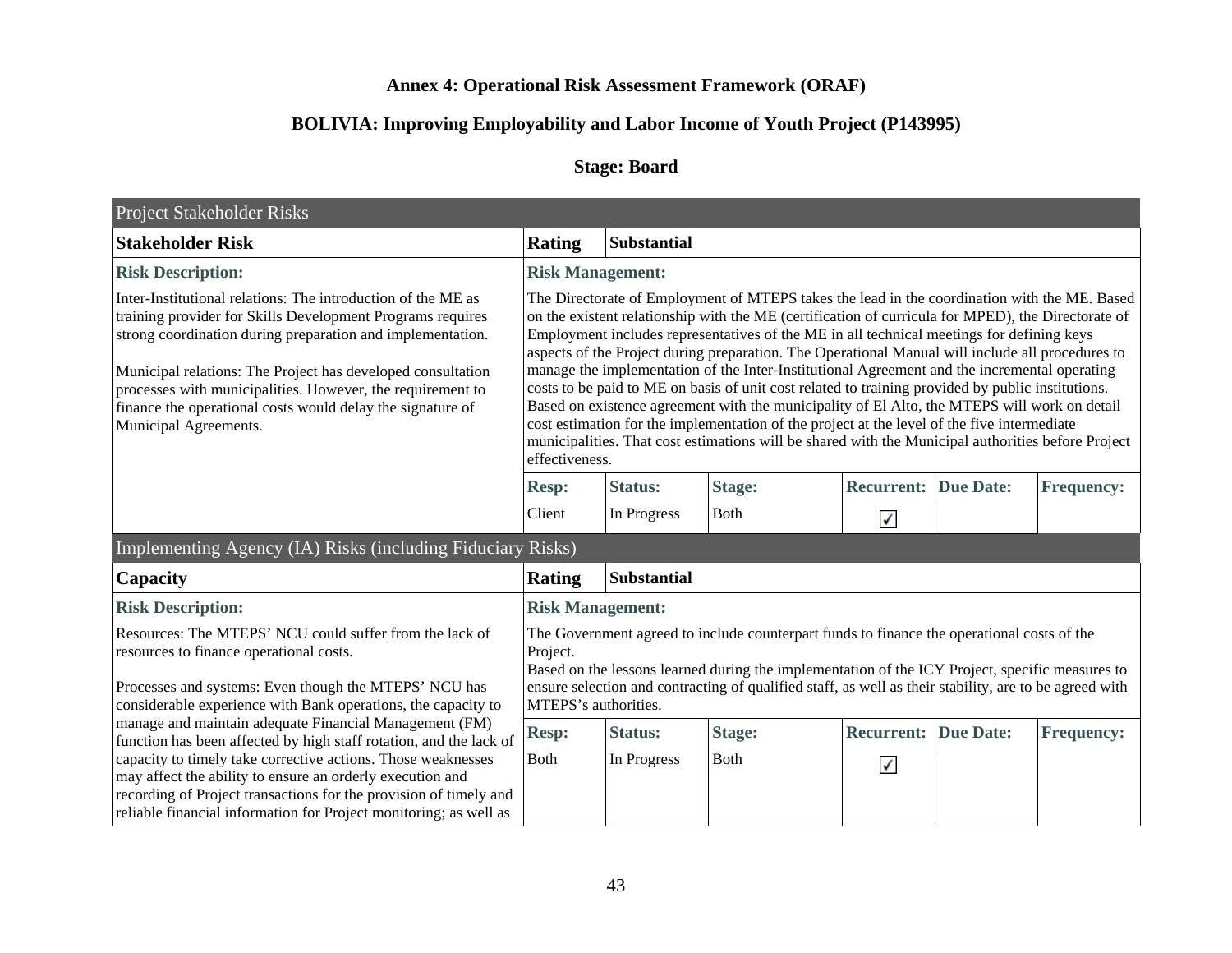| timely provision of cash resources. Frequent personnel turnover<br>of procurement personnel in the NCU pose a substantial risk to<br>implementation.                                                                                                                                                                                                                                                                                                                                                               |                                                                                                                                                                                                                                                                                                                                                                                                                                                                                                                                                                                                                                                                                                      |                            |                                                                                                                                                                                                                                                                                       |                             |  |                   |
|--------------------------------------------------------------------------------------------------------------------------------------------------------------------------------------------------------------------------------------------------------------------------------------------------------------------------------------------------------------------------------------------------------------------------------------------------------------------------------------------------------------------|------------------------------------------------------------------------------------------------------------------------------------------------------------------------------------------------------------------------------------------------------------------------------------------------------------------------------------------------------------------------------------------------------------------------------------------------------------------------------------------------------------------------------------------------------------------------------------------------------------------------------------------------------------------------------------------------------|----------------------------|---------------------------------------------------------------------------------------------------------------------------------------------------------------------------------------------------------------------------------------------------------------------------------------|-----------------------------|--|-------------------|
| Governance                                                                                                                                                                                                                                                                                                                                                                                                                                                                                                         | <b>Rating</b>                                                                                                                                                                                                                                                                                                                                                                                                                                                                                                                                                                                                                                                                                        | Low                        |                                                                                                                                                                                                                                                                                       |                             |  |                   |
| <b>Risk Description:</b>                                                                                                                                                                                                                                                                                                                                                                                                                                                                                           | <b>Risk Management:</b>                                                                                                                                                                                                                                                                                                                                                                                                                                                                                                                                                                                                                                                                              |                            |                                                                                                                                                                                                                                                                                       |                             |  |                   |
| No significant governance risks are foreseen.                                                                                                                                                                                                                                                                                                                                                                                                                                                                      |                                                                                                                                                                                                                                                                                                                                                                                                                                                                                                                                                                                                                                                                                                      |                            |                                                                                                                                                                                                                                                                                       |                             |  |                   |
|                                                                                                                                                                                                                                                                                                                                                                                                                                                                                                                    | <b>Resp:</b>                                                                                                                                                                                                                                                                                                                                                                                                                                                                                                                                                                                                                                                                                         | <b>Status:</b>             | <b>Stage:</b>                                                                                                                                                                                                                                                                         | <b>Recurrent: Due Date:</b> |  | <b>Frequency:</b> |
|                                                                                                                                                                                                                                                                                                                                                                                                                                                                                                                    |                                                                                                                                                                                                                                                                                                                                                                                                                                                                                                                                                                                                                                                                                                      |                            |                                                                                                                                                                                                                                                                                       | Г                           |  |                   |
| <b>Project Risks</b>                                                                                                                                                                                                                                                                                                                                                                                                                                                                                               |                                                                                                                                                                                                                                                                                                                                                                                                                                                                                                                                                                                                                                                                                                      |                            |                                                                                                                                                                                                                                                                                       |                             |  |                   |
| <b>Design</b>                                                                                                                                                                                                                                                                                                                                                                                                                                                                                                      | <b>Rating</b>                                                                                                                                                                                                                                                                                                                                                                                                                                                                                                                                                                                                                                                                                        | Substantial                |                                                                                                                                                                                                                                                                                       |                             |  |                   |
| <b>Risk Description:</b>                                                                                                                                                                                                                                                                                                                                                                                                                                                                                           | <b>Risk Management:</b>                                                                                                                                                                                                                                                                                                                                                                                                                                                                                                                                                                                                                                                                              |                            |                                                                                                                                                                                                                                                                                       |                             |  |                   |
| Technical Complexity: the design that has been used under the<br>ICY Project, the expansion to other Skills Development<br>Programs like training and technical assistance for<br>entrepreneurs, and remedial education pose a substantial risk for<br>implementation. Specifically, risks in the areas of the<br>development training curricula and technical assistance<br>guidelines for entrepreneurs, the contracting of institutions to<br>provide technical assistance to entrepreneurs, and the definition | Based on previous local and international experiences, the team and the Government will work to<br>complete the design of the curricula and technical assistance guidelines for entrepreneurs with<br>resources of the ICY Project before the effectiveness of the Project. The MTEPS will work with<br>ME to identify the secondary courses in the Selected Cities before the launching of the Program<br>supported by Sub-Component 1.3.<br>The Government will use previous experiences with the Municipality of El Alto to create the<br>Municipal Agreements with the 5 selected intermediate cities.<br>Work on readiness before the project launching will reduce the risk of implementation. |                            |                                                                                                                                                                                                                                                                                       |                             |  |                   |
| of secondary education courses to be offered for remedial<br>education.                                                                                                                                                                                                                                                                                                                                                                                                                                            | <b>Resp:</b>                                                                                                                                                                                                                                                                                                                                                                                                                                                                                                                                                                                                                                                                                         | <b>Status:</b>             | <b>Stage:</b>                                                                                                                                                                                                                                                                         | <b>Recurrent: Due Date:</b> |  | <b>Frequency:</b> |
| Scope/Coverage: The Project will be extended intermediate<br>cities which pose risk of coordination with Municipal<br>Governments to implement the Project in their areas.                                                                                                                                                                                                                                                                                                                                         | <b>Both</b>                                                                                                                                                                                                                                                                                                                                                                                                                                                                                                                                                                                                                                                                                          | In Progress                | <b>B</b> oth                                                                                                                                                                                                                                                                          | ✓                           |  | Yearly            |
| <b>Social and Environmental</b>                                                                                                                                                                                                                                                                                                                                                                                                                                                                                    | <b>Rating</b>                                                                                                                                                                                                                                                                                                                                                                                                                                                                                                                                                                                                                                                                                        | Low                        |                                                                                                                                                                                                                                                                                       |                             |  |                   |
| <b>Risk Description:</b>                                                                                                                                                                                                                                                                                                                                                                                                                                                                                           |                                                                                                                                                                                                                                                                                                                                                                                                                                                                                                                                                                                                                                                                                                      | <b>Risk Management:</b>    |                                                                                                                                                                                                                                                                                       |                             |  |                   |
| This Project seeks to provide benefits to young men and women<br>in urban areas of Bolivia. There is a risk that some groups could<br>experience barriers to access and participation in the Program or<br>be excluded based on gender, ethnic origin or other barriers such                                                                                                                                                                                                                                       |                                                                                                                                                                                                                                                                                                                                                                                                                                                                                                                                                                                                                                                                                                      | certain vulnerable groups. | Measures such as preparing promotional information concerning the Program in the predominant<br>indigenous languages and providing stipends for young women and young mothers to cover<br>transport and child care will continue to be implemented to reduce the chances of excluding |                             |  |                   |
| as those that exist for peoples with disabilities.                                                                                                                                                                                                                                                                                                                                                                                                                                                                 | <b>Resp:</b>                                                                                                                                                                                                                                                                                                                                                                                                                                                                                                                                                                                                                                                                                         | <b>Status:</b>             | <b>Stage:</b>                                                                                                                                                                                                                                                                         | <b>Recurrent: Due Date:</b> |  | <b>Frequency:</b> |
|                                                                                                                                                                                                                                                                                                                                                                                                                                                                                                                    | <b>Both</b>                                                                                                                                                                                                                                                                                                                                                                                                                                                                                                                                                                                                                                                                                          | Completed                  | Preparation                                                                                                                                                                                                                                                                           |                             |  |                   |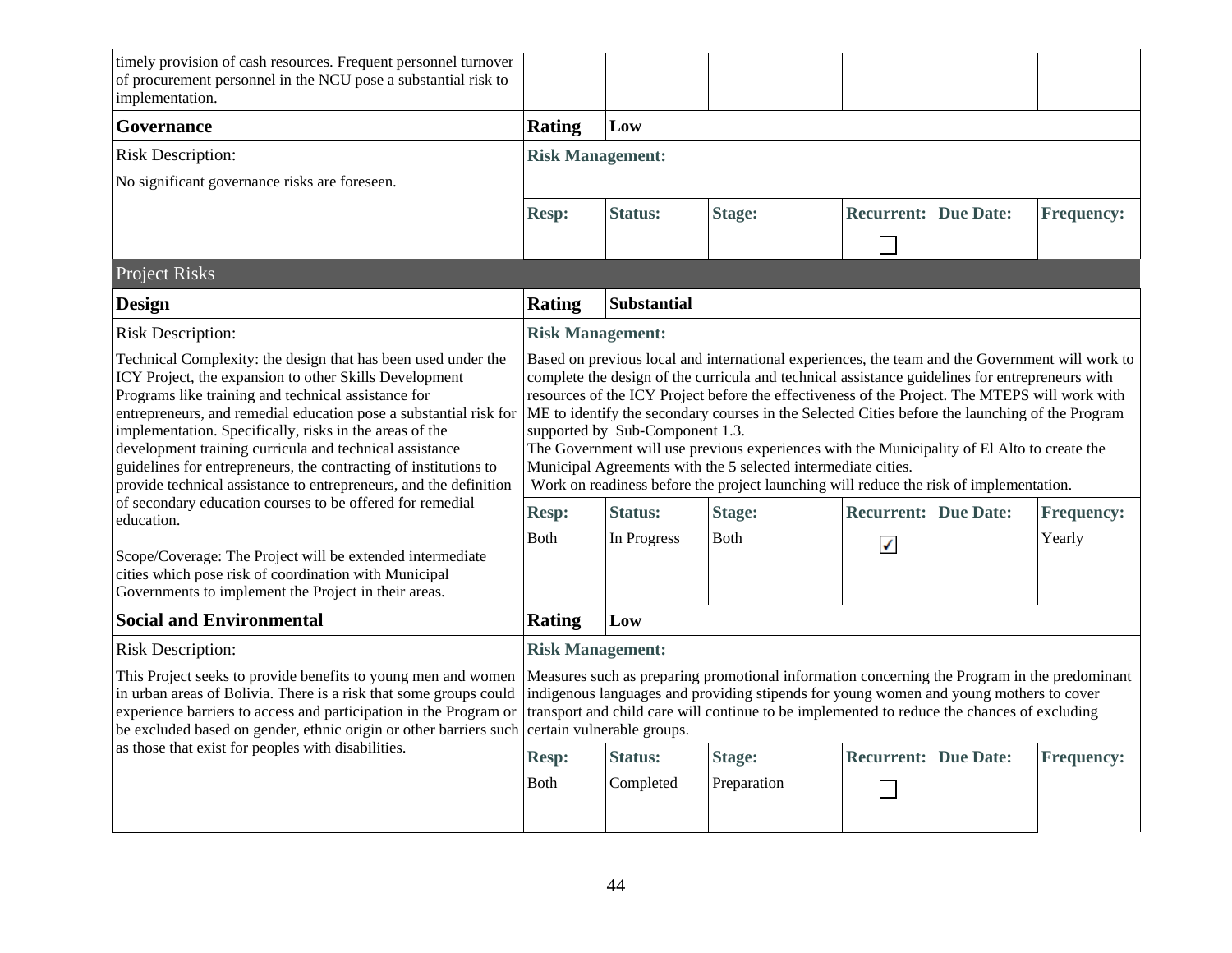| <b>Program and Donor</b>                                                                                                                                                                                                                                                                            | <b>Rating</b>                                                                                                                                                                                                                                                                                                                                             | Low                     |               |                             |  |                   |
|-----------------------------------------------------------------------------------------------------------------------------------------------------------------------------------------------------------------------------------------------------------------------------------------------------|-----------------------------------------------------------------------------------------------------------------------------------------------------------------------------------------------------------------------------------------------------------------------------------------------------------------------------------------------------------|-------------------------|---------------|-----------------------------|--|-------------------|
| <b>Risk Description:</b>                                                                                                                                                                                                                                                                            |                                                                                                                                                                                                                                                                                                                                                           | <b>Risk Management:</b> |               |                             |  |                   |
| No other donors or private sector institutions are involved in the                                                                                                                                                                                                                                  |                                                                                                                                                                                                                                                                                                                                                           |                         |               |                             |  |                   |
| implementation of this Program.                                                                                                                                                                                                                                                                     | <b>Resp:</b>                                                                                                                                                                                                                                                                                                                                              | <b>Status:</b>          | <b>Stage:</b> | <b>Recurrent: Due Date:</b> |  | <b>Frequency:</b> |
|                                                                                                                                                                                                                                                                                                     |                                                                                                                                                                                                                                                                                                                                                           |                         |               |                             |  |                   |
| <b>Delivery Monitoring and Sustainability</b>                                                                                                                                                                                                                                                       | <b>Rating</b>                                                                                                                                                                                                                                                                                                                                             | <b>Substantial</b>      |               |                             |  |                   |
| <b>Risk Description:</b>                                                                                                                                                                                                                                                                            | <b>Risk Management:</b>                                                                                                                                                                                                                                                                                                                                   |                         |               |                             |  |                   |
| Monitoring: Despite the experience of the MTEPS' NCU in<br>implementing the MPED, its capacity to monitor is still weak<br>which could undermine the capacity to monitor results and<br>recollect data at the subnational level.<br>Sustainability: There is a risk of sustainability of the Skills | The Project will strengthen the capacity of the MTEPS' NCU through the design and<br>implementation of MIS for Skills Development Program and the inclusion of a monitoring<br>specialist within the Technical Area.<br>The MTEPS agreed to prepare a plan for continuation of training after the closure of the Project<br>in the Year 5 of the Project. |                         |               |                             |  |                   |
| Development Programs after Project closing.                                                                                                                                                                                                                                                         | <b>Resp:</b>                                                                                                                                                                                                                                                                                                                                              | <b>Status:</b>          | <b>Stage:</b> | <b>Recurrent: Due Date:</b> |  | <b>Frequency:</b> |
|                                                                                                                                                                                                                                                                                                     | <b>Both</b>                                                                                                                                                                                                                                                                                                                                               | In Progress             | <b>Both</b>   | ✔                           |  |                   |
| <b>Overall Risk</b>                                                                                                                                                                                                                                                                                 |                                                                                                                                                                                                                                                                                                                                                           |                         |               |                             |  |                   |
| <b>Overall Implementation Risk:</b>                                                                                                                                                                                                                                                                 | <b>Substantial</b><br><b>Rating</b>                                                                                                                                                                                                                                                                                                                       |                         |               |                             |  |                   |
| <b>Risk Description:</b>                                                                                                                                                                                                                                                                            |                                                                                                                                                                                                                                                                                                                                                           |                         |               |                             |  |                   |
| Rating for Project implementation is Substantial due to the country's operating environment, the piloting of a new Skills Development Programs, the required<br>coordination with the ME for training provision and the weak fiduciary capacity of the MTEPS.                                       |                                                                                                                                                                                                                                                                                                                                                           |                         |               |                             |  |                   |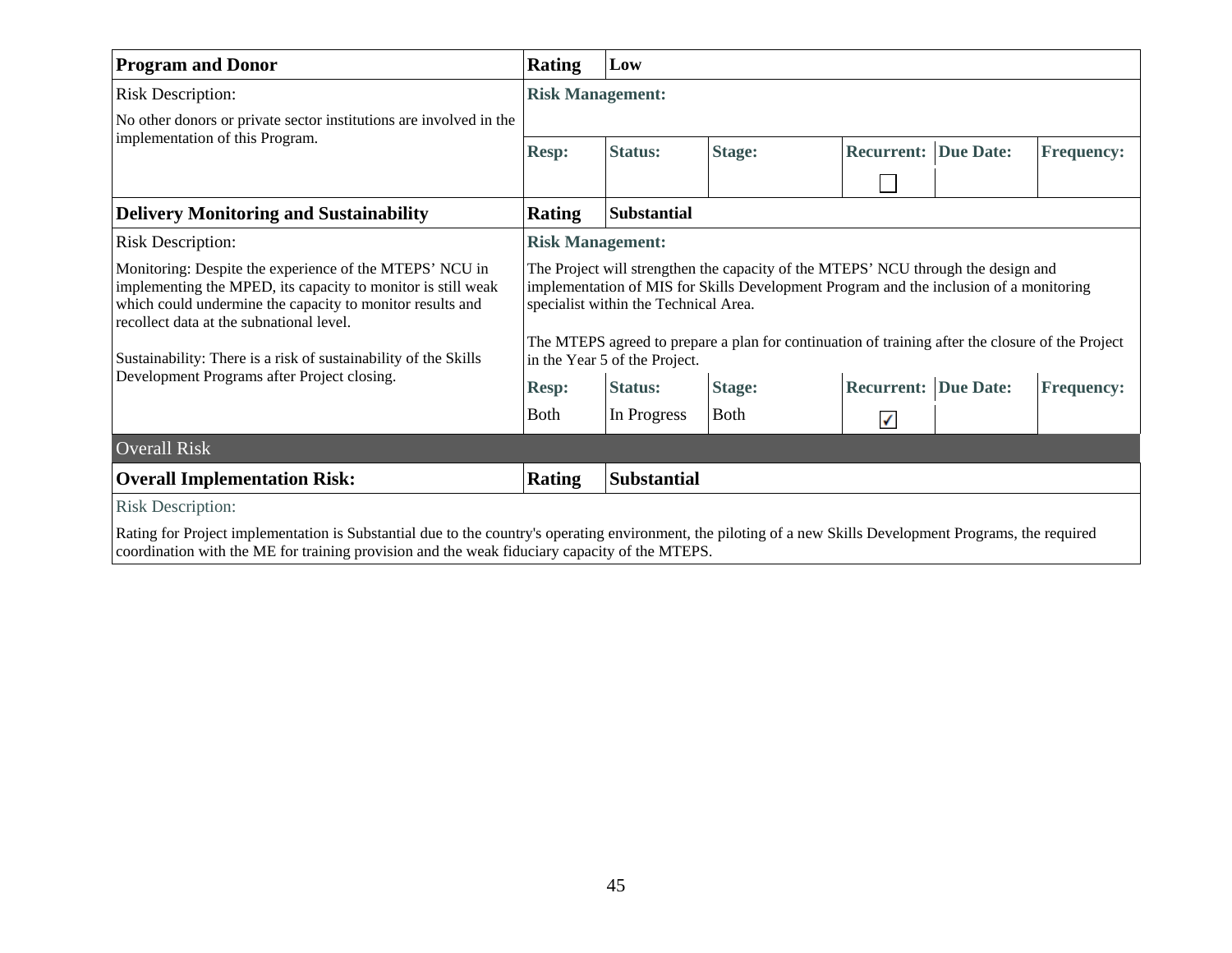## **Annex 5: Implementation Support Plan**

# **BOLIVIA: Improving Employability and Labor Income of Youth Project**

### **Strategy and Approach for Implementation Support**

1. The Strategy for Implementation Support was developed based on the nature of the proposed Project and its risk profile. This Strategy aims to make implementation more efficient so that the Project Development Objective is achieved. Furthermore, it focuses on implementing the risk mitigation measures defined in the Operational Risk Assessment Framework. The following areas and actions have been defined as part of the strategy:

- i. **Financial Management:** During implementation support, the Bank's financial management specialist will routinely review the Project's financial management capacity, including but not limited to accounting, reporting, and internal controls to ensure that they are satisfactory to the Bank.
- ii. **Procurement:** The Bank's procurement specialist will work closely with the NCU and technical specialists to develop a detailed RFP. The Project will also provide resources to strengthen the capacity of NCU to ensure that procurement is transparent, accountable, and timely.

### **Implementation Support Plan**

2. For the execution of the Implementation Support Plan, key Bank team members will be in the World Bank's office in Washington DC, in the Peru Country Office and the Bolivia Country Office to ensure timely, efficient, and effective implementation support for the NCU. Task team leadership and key social and environmental specialists will also conduct semiannual formal implementation support missions and field visits to follow up on the Project implementation. Detailed inputs from the Bank team are outlined below.

- i. **Technical Inputs.** (i) technical experts and professionals to support the elaboration of TORs (consultant and non-consultant services); (ii) field visits to learn about other experiences in Bolivia in the areas of youth training, labor intermediation, and labor counseling; to learn innovative and successful practices; and (iii) technical assistance on service contracts.
- ii. **Fiduciary Requirements**. During preparation, the Bank team identified capacitybuilding needs so as to strengthen financial management capacity and improve procurement management. Support will be provided from the World Bank office in Argentina and Bolivia. Formal implementation support of financial management reports and procurement will be carried out semiannually, while prior review will be carried out for contracts specified in the Procurement Plan (PP) as required.
- 3. The Project will require the following implementation support in the first two years: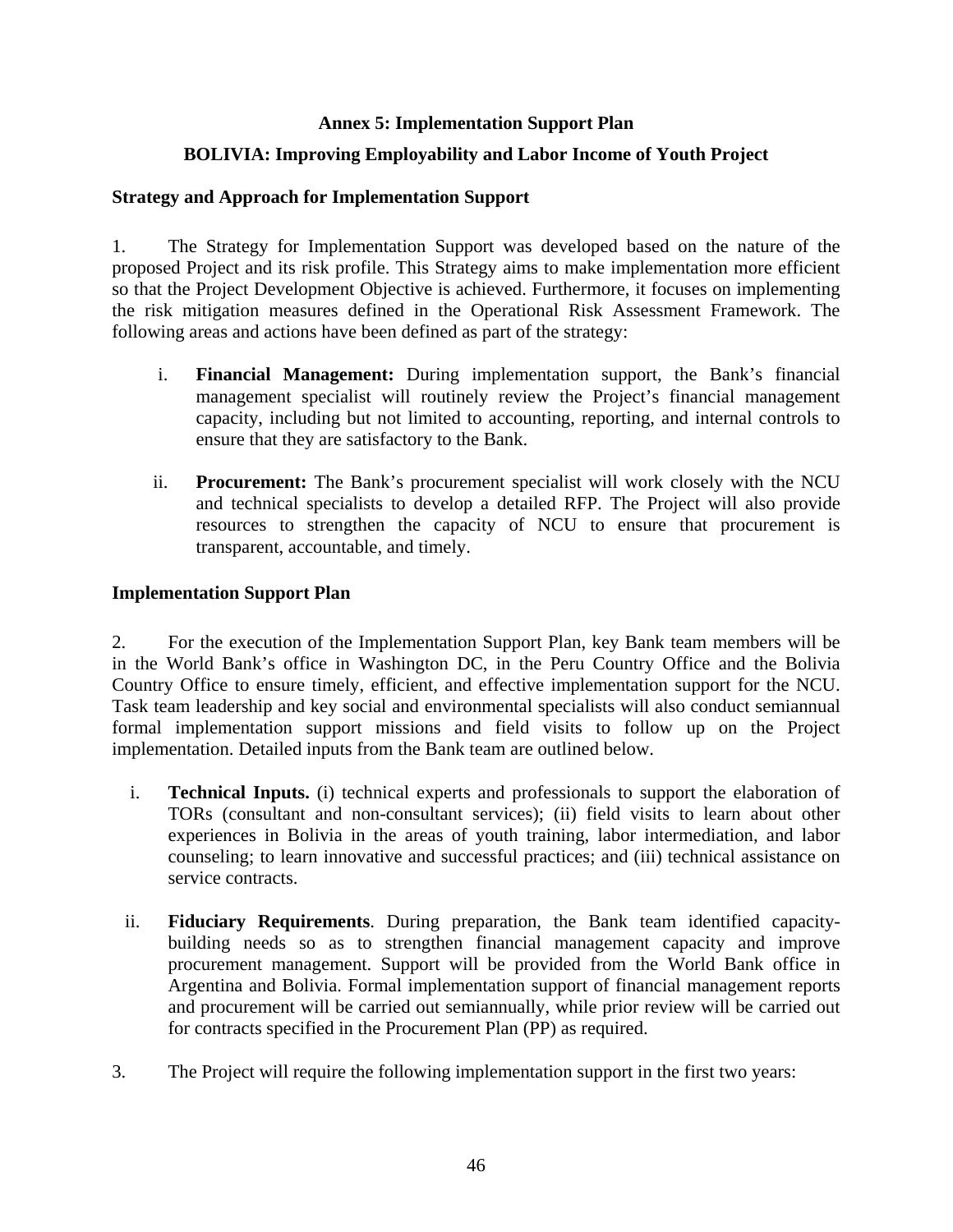| <b>Skills Needed</b>                                   | Number of<br><b>Staff Weeks</b> | <b>Number of Trips</b> | <b>Comments</b>                                                                                                     |
|--------------------------------------------------------|---------------------------------|------------------------|---------------------------------------------------------------------------------------------------------------------|
| <b>Senior Social</b><br>Protection Specialist<br>(TTL) | 6                               | $\overline{4}$         | Sr. Social Protection Specialist will oversee entire<br>operation and supervise technical and fiduciary<br>aspects. |
| Social Protection<br>Specialist                        | 6                               | $\overline{4}$         | SP specialist will support supervision of<br>Component 1 and support NCU in Project<br>implementation.              |
| <b>Senior Operations</b><br>Officer                    | 6                               | $\Omega$               | Support the Project implementation in both<br>implanting agencies (MTEPS and UDAPE)                                 |
| Procurement<br>Specialist                              | 4                               | $\overline{4}$         | Procurement specialist will support the NCU on<br>related issues.                                                   |
| Financial<br>Management<br>Specialist                  | 6                               | $\Omega$               | FM specialist will support the NCU on related<br>issues.                                                            |

# **Table 5.1: Required Project Supervision**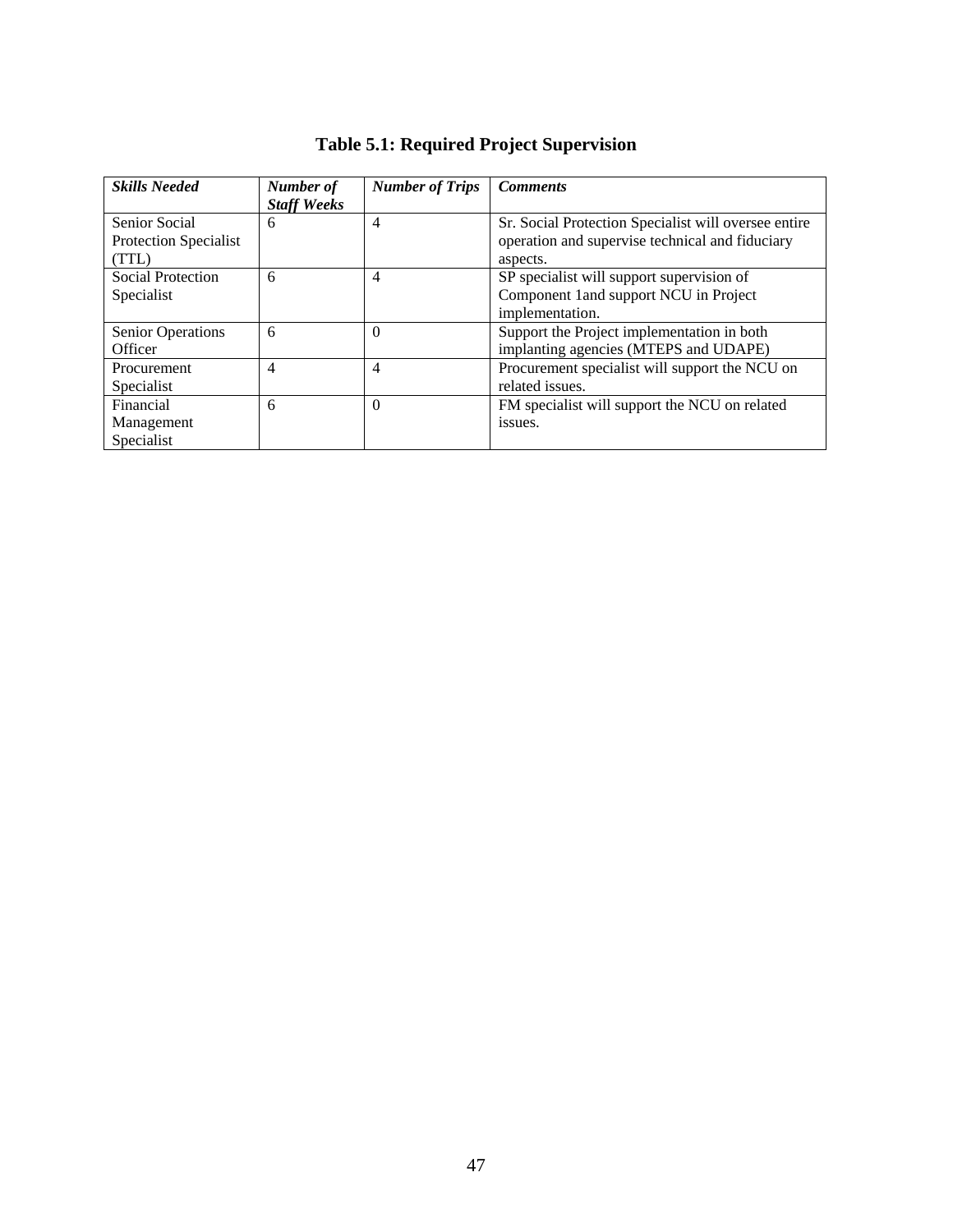# **Annex 6: Economic and Financial Analysis**

# **BOLIVIA: Improving Employability and Labor Income of Youth Project**

# **Overview**

1. Assessing the economic impact of a proposed World Bank Project requires an analysis of three aspects, as defined by OP/BO 10.00. Annex 6 presents a consistent analysis for two out of three Skills Development Programs supported by the Project, MPED, supported by Sub-Component 1.1, and the pilot Remedial Secondary Education Program in Selected Cities, supported by Sub-Component 1.3. Due to constraints of available data and previous results, the analysis does not cover the impact of the pilot Micro Entrepreneurs Skills Training and Technical Assistance Program (MESTTA) in Selected Cities. The analysis responds to three core questions presented below.

# **What is the Project's development impact?**

2. Our estimations indicate that the Project's impact in terms of economic cost and benefits is positive and significant. We calculated an internal rate of return of approximately 13.5 percent for Sub-Component 1.1 and 9.8 percent for Subcomponent 1.3, comparing the cost generated by the Project with the expected flow of additional income to be received by participants over their lifetime. These rates of return were estimated considering (through proxy) what will be the impact on average individual income that the Project could have over the working life time of participants, and compare this with a control group. While the calculations require number of assumptions, including over future labor markets trends, the team believes that these are reasonable, as discussed later in this Annex.

# **Is public sector provision or financing the appropriate vehicle?**

3. The Project will support two skills development training programs for low income youth population, which is unlikely to be offered by private providers. The private sector may fail in internalizing the social and economic externalities typically associated with youth employability improvement, thus underestimating the benefits of offering free or highly subsidized services related to education and training to the most vulnerable group within the working age youth population. The involvement of public sector is then critical at least as financier of the cost of services and stipends. In the case of the Project the involvement of the public sector is limited in the services provision. It is expected that training services will be mainly offered by private training and/or technical assistance institutions.

# **What is the World Bank's value added?**

4. The World Bank (WB) will contribute to the Project' successful implementation through two channels. First, the WB involvement will continue supporting innovations in the skills training Programs for youth population, as what happen in the last couple of years. Finally, the WB participation will also promote the consolidation of a monitoring and evaluation framework, necessary to provide timely and adequate monitoring data for Project management and rigorous results for Program's improvements through impact evaluations.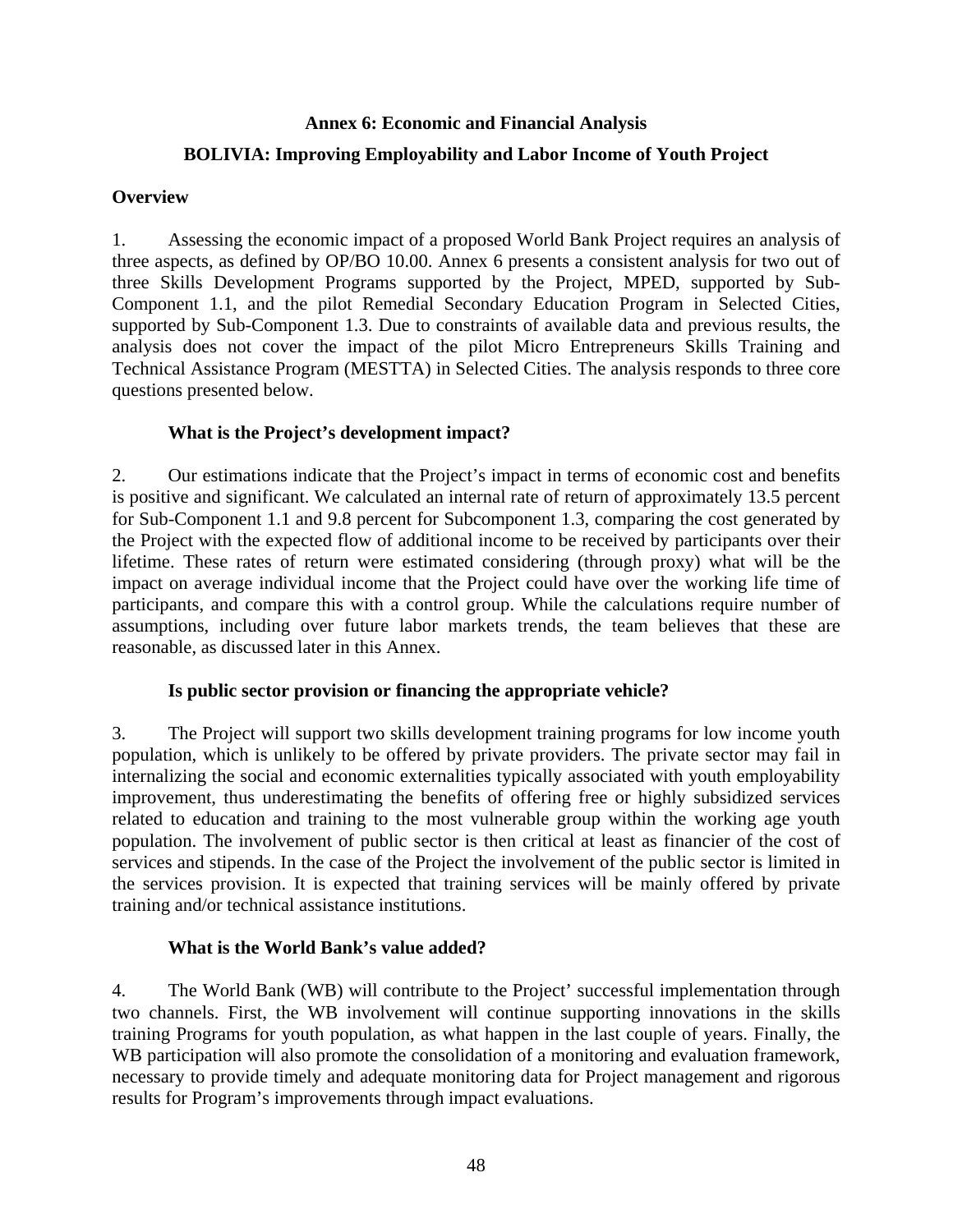5. The next section presents the methodology used to estimate the internal rate of return of two Skills Development Programs supported by the Project.

### **Economic Analysis – Estimation of Internal rate of return (IRR)**

6. **Sub-Component 1.1 - Improving and expanding the** *Mi Primer Empleo Digno* **Program (MPED) in Selected Cities (US\$10.60 million IDA).** Considering the expected gain that can be measured and the costs of the Program, the estimated IRR of the Sub-Component 1.1 is 13.5 percent. For this estimation, we define an average age exit of 20 years old (this assumption was taken from the implementation of MPED in 2012 and 2013). The rate of return is the result of estimating the cash flow of the Sub-Component considering the investment on the MPE Program as costs (includes the financing of training and stipends for beneficiaries), and the benefits measured as the difference between expected salaries of the participants and the expected salaries of a control group of youth with similar characteristics but who did not participate in the Program. Hence, the IRR is calculated as the value of "r" obtained from the following equation, where Gx is the wage gains produced by the Program for participants at age x and Cx is the cost of the Program for participants at age x.

$$
\sum_{x=20}^{65} (G_x - C_x)^{(1-r)^x} = 0 \tag{1}
$$

7. The total cost for each year t (corresponding to age x) is estimated based on the cost Projections of the Project. In this sense, the total cost at each year of implementation of the Program is calculated as shown in the equation (2), where  $B_x$  and  $N_x$  are the average cost per beneficiary of the Program and the total quantity of beneficiaries, respectively, at age x.

$$
C_x = B_x. N_x \tag{2}
$$

8. In order to estimate the salary gains generated by the Program, we start by defining Program participation through a proxy. MPED participants acquire working skills and a technician certification through the Program. Taking into consideration the level of complexity of the training provided by the MPED that allows the Ministry of Education to recognize it with the level of technician which in Bolivia is equivalent to a secondary education certification, the projections of future salaries and employment status of Program participants are based on the conditions of current workers with complete secondary education plus a competitive advantage for participation in the Program (20 percent of the salary of a worker with completed secondary education). Projections for Program participants are compared with projection for a control group of workers with complete secondary education without the training. In both cases, the universe was restricted to those with a household income per capita bellow the official poverty line.

9. In other words, it is assumed that a low income young person who participates in the Program achieves a competitive advantage, through the completion of the training activities, over another young person who does not participate in the Program. Also, it is assumed that this difference, in terms of wage, continues throughout his or her economic active life. Thus, for both groups, the expected wage is defined as the average wage earned at each age.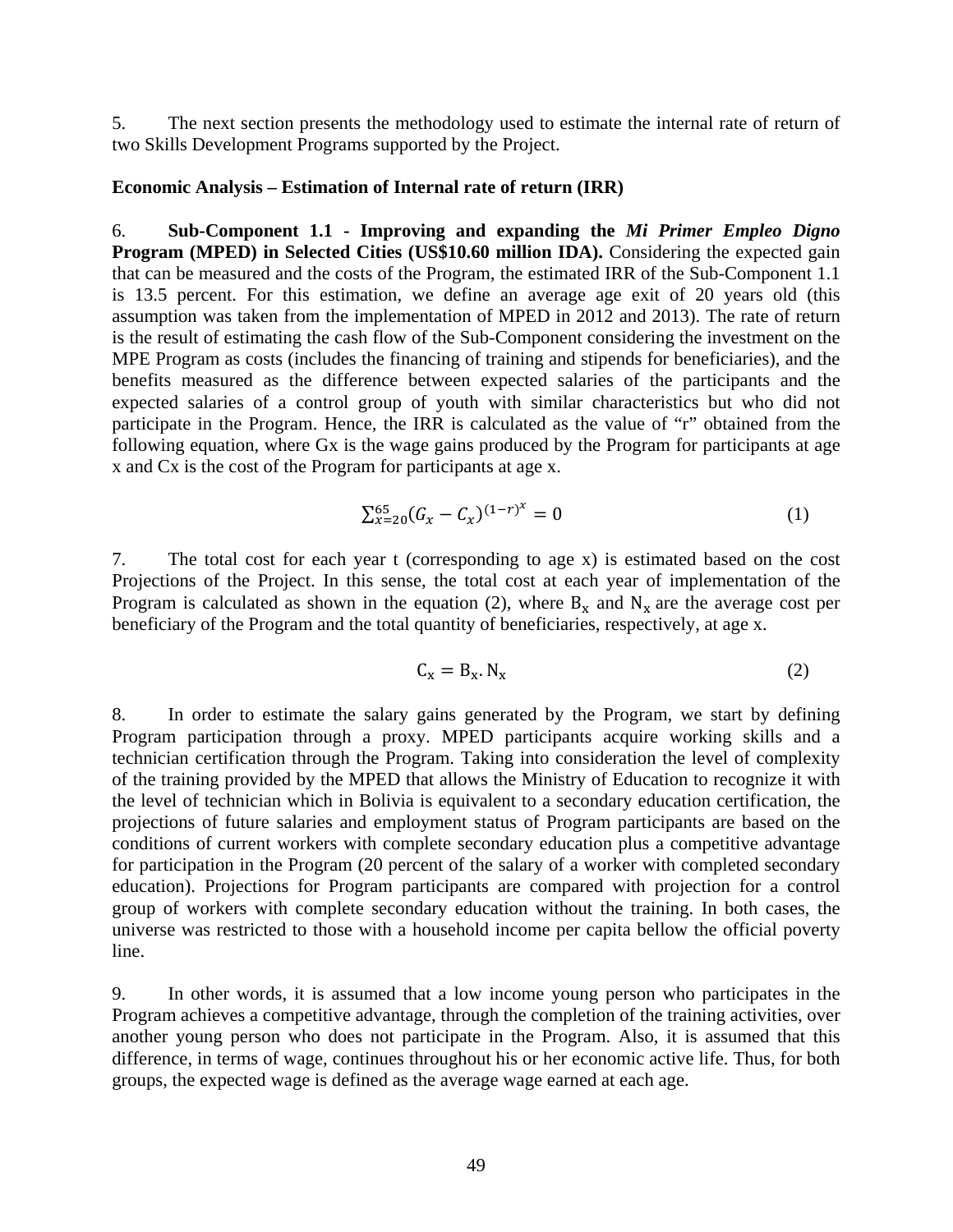10. The expected wage earned by each worker involved in the Program at age x is defined as shown in the equation (3), where  $\alpha_x^p$  represents the probability of being employed at age x and  $w_x^p$ .

$$
w_x^p = \alpha_x^p w_x^p \tag{3}
$$

11. On the other hand, wages of those in the control group is defined as shown in equation (4) where the superscript *p* of the previous equation is replaced by *wp,* indicating that the variables now refer to people that did not participate in the Program (ie, did not finish the training activities).

$$
w_x^{wp} = \alpha_x^{wp} \cdot \beta_x^{wp} \cdot w_x^{wp}
$$
 (4)

12. The wage gain achieved by the Program, in terms of expected wages, is given by the difference between  $w_x^p$  and  $w_y^{\text{wp}}$ . Since not all young beneficiaries of the Program will finish the secondary school, the expected wage generated by the Program is adjusted by  $\varepsilon$ , which represents the percentage of young people that did participate in the Program but did not finish secondary school.

$$
G_x = (w_x^p - w_x^{wp})\epsilon
$$
 (5)

13. In this particular case, we estimate  $\epsilon$  an equal to 70 percent of beneficiaries who complete the Program and we assume the same probability of being employed for both treatment and control group. Table 6.1 presents the basic parameters of the Program, including the expected costs.

| Variable                                                               | Parameter |
|------------------------------------------------------------------------|-----------|
| Project duration                                                       | 6 years   |
| Number of beneficiaries (average, per<br>year)                         | 1,400     |
| Estimated percentage of annual<br>participants completing the training | 70%       |

**Table 6.1: Basic Parameters of MPED** 

14. The estimation of wages for the control group is based on data provide by the Household Survey 2012 (EH, 2012). Figure 6.1 and 6.2 present the different average wage earned by worker at each age with and without Program.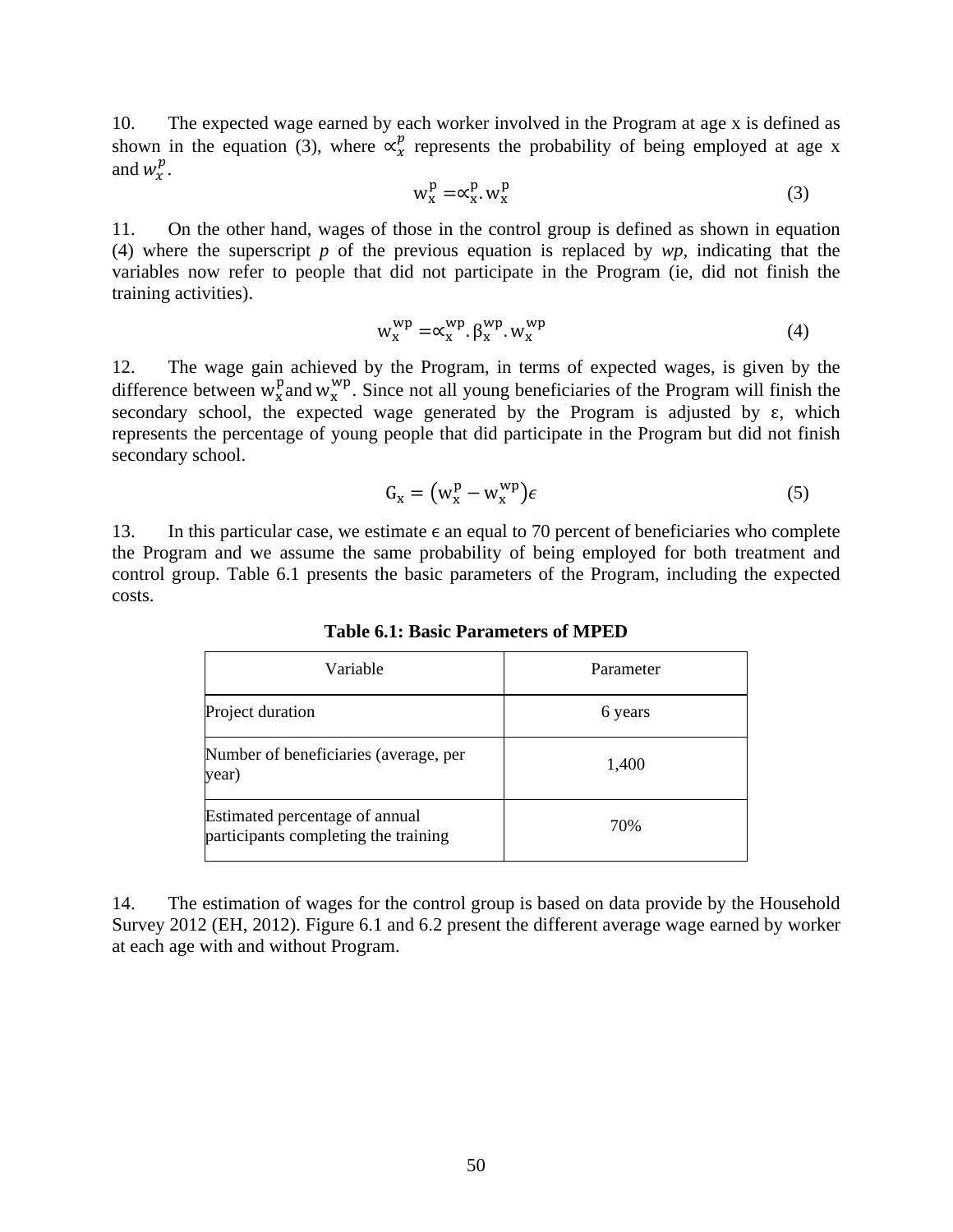

**Figure 6.1: Average monthly wage by age, with and without Program. 2012** 

Source: own elaboration based on Household Survey (2012).



**Figure 6.2: Wage gain by age** 

Source: own elaboration based on Household Survey (2012).

15. Considering all these variables, Figure 6.3 shows the potential gain in annual wages during the lifetime of a representative worker who participates in the Program as compared with one that does not participate, discounted by the estimated IRR. Overall, the gain is estimated at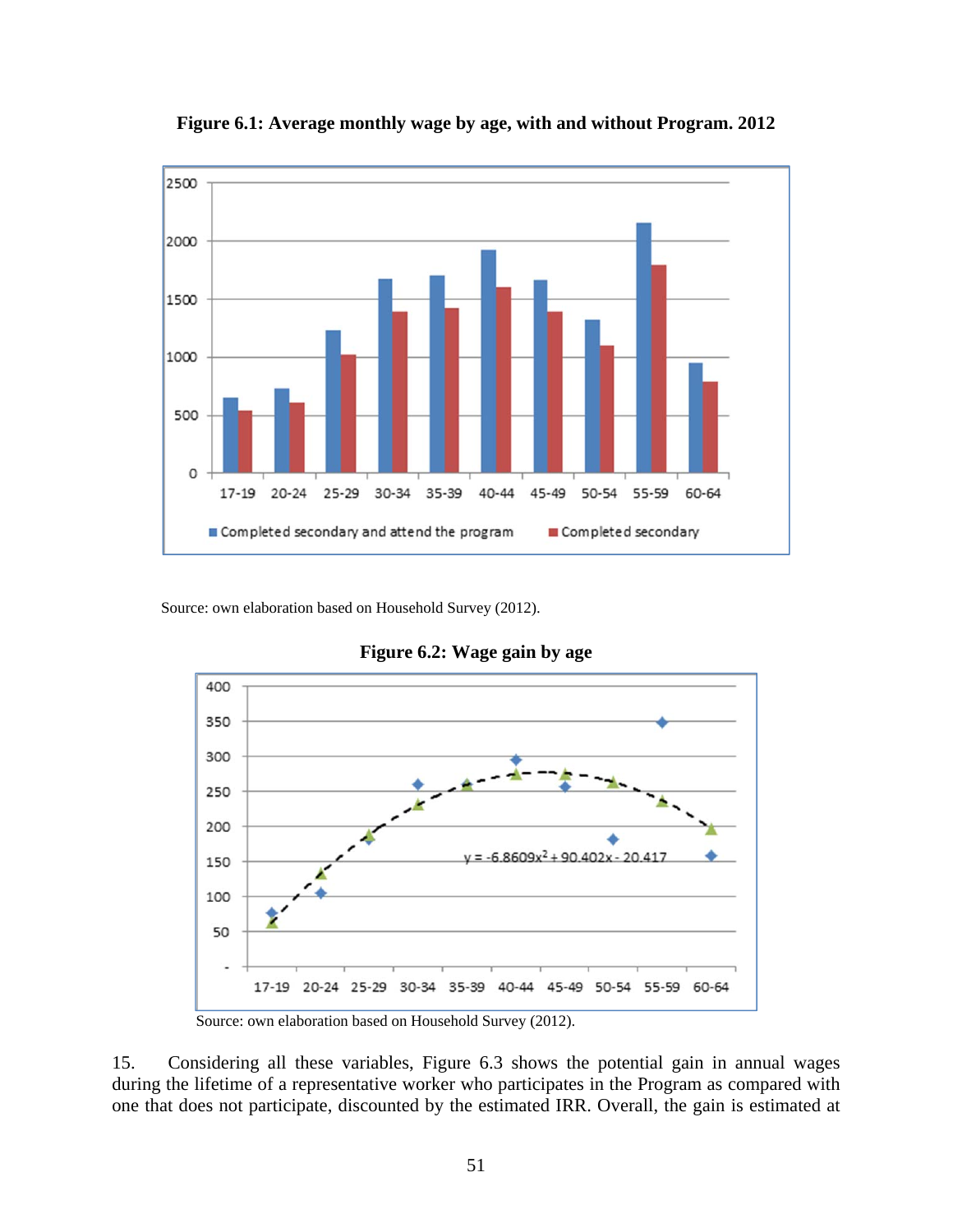approximately Bs/19,659. Using equation (1), the Internal Rate of Return (IRR) implicit in this flow of costs and wage gains is 13.5 percent.



**Figure 6.3: Cumulative wage gain, discounted by the IRR** 

Source: own elaboration.

1

16. **Sub-Component 1.3 – Implementing the pilot Remedial Secondary Education Program in Selected Cities (US\$4.0 million IDA)**. Considering the expected gain that can be measured and the costs of the Program, the estimated internal rate of return of the Component 1 is 9.8 percent, for a cohort of participants exiting the Program at age 20.<sup>19</sup> This rate of return is the result of estimating the cash flow of the Sub-Component considering the investment on the secondary education as costs, and the benefits measured as the difference between expected salaries of the participant population and the expected salaries of a control group of youth with similar characteristics but who did not participate in the Program. Hence, the internal rate of return is calculated as the value of "*r*" obtained from the following equation, where  $G_x$  is the wage gains produced by the Program for participants at age  $x$  and  $C_x$  is the cost of the Program for participants at age *x*

$$
\sum_{x=20}^{65} (G_x - C_x)^{(1-r)^x} = 0 \tag{1}
$$

17. The total cost for each year t is calculated as shown in equation (2) where  $B_x$  and  $N_x$  are the average cost per beneficiary of the Program and the total quantity of beneficiaries, respectively, at age *x*.

$$
C_x = B_x \cdot N_x \tag{2}
$$

18. In order to estimate the salary gains generated by the Program, we start by defining Program participation through a proxy. Participants finish their secondary school thanks to the

**<sup>19</sup>** Participants may enter the Program at any age from 16 to 27, and exit once they complete their work Program**.** For this estimation, we defined an average exit age of 20.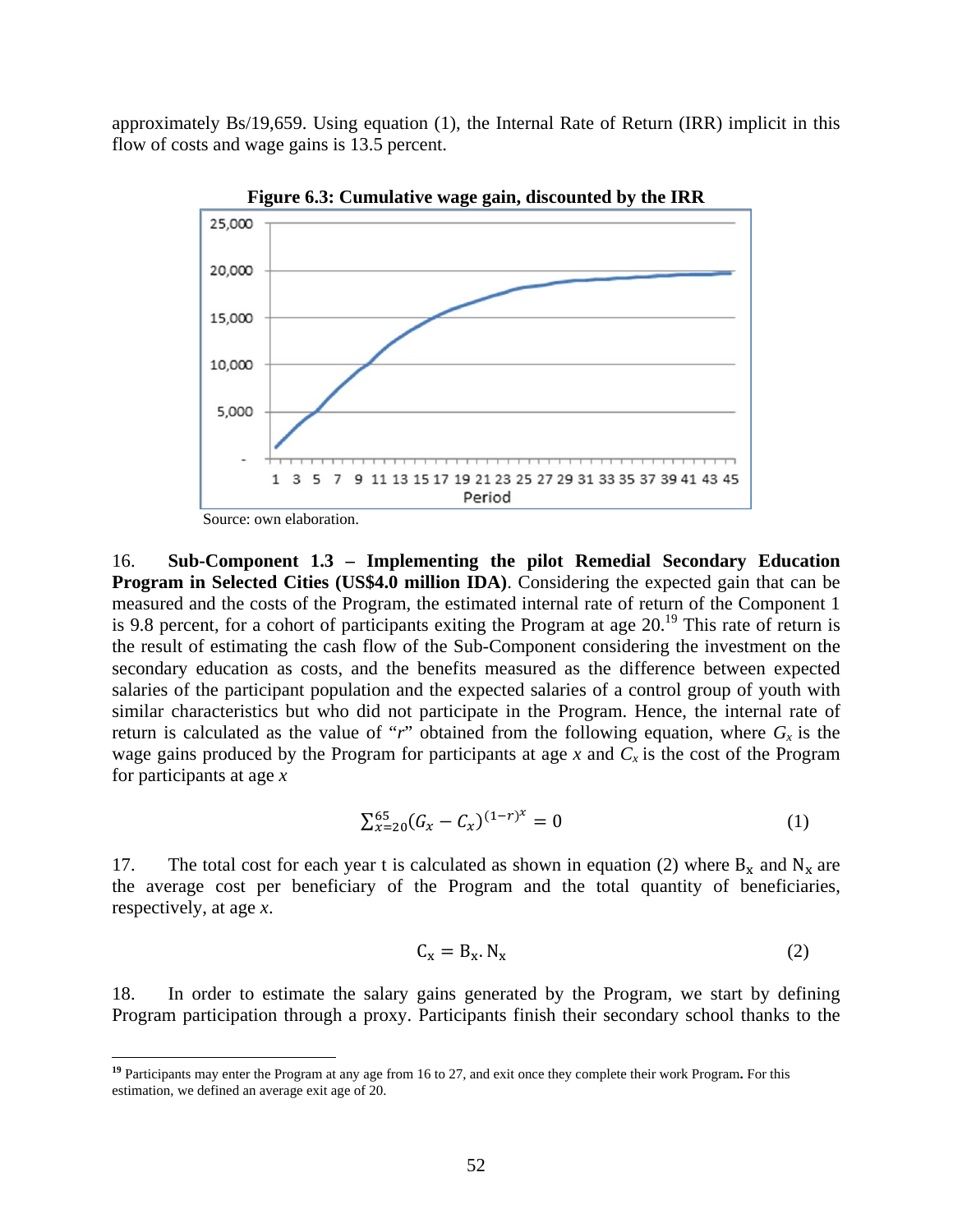Program. By using this characteristic as a proxy for the successful completion of the Program, it is possible to model future salaries and employment status of participants (as those of current workers with complete secondary education) and a control group (workers with incomplete secondary education). In both cases, the universe was restricted to those with a household income per capita below the official poverty line. It is assumed that a young person who participates in the Program achieves a competitive advantage (through the completion of the secondary education) over another young person who does not participate in the Program. Also, it is assumed that this difference, in terms of wage and employability, continues throughout his or her economic active life. Thus, for both groups, the expected wage is defined as the average wage earned, weighted by the probability of being employed at each age.

19. The expected wage earned by each worker involved in the Program at age x is defined as shown in equation (3), where  $\alpha_x^p$  represents the probability of being employed at age x and  $w_x^p$  as follows:

$$
w_x^p = \alpha_x^p w_x^p \tag{3}
$$

20. On the other hand, wages of those in the control group is defined as shown in equation (4), where the superscript *p* of the previous equation is replaced by *wp,* indicating that the variables now refer to people that did not participate in the Program (i.e., did not finish the training activities).

$$
w_x^{wp} = \alpha_x^{wp} \cdot \beta_x^{wp} \cdot w_x^{wp}
$$
 (4)

21. The wage gain achieved by the Program, in terms of expected wages, is given by the difference between  $w_x^p$  and  $w_x^{\text{wp}}$ . Since not all young beneficiaries of the Program will finish the secondary school, the expected wage generated by the Program is adjusted by  $\varepsilon$ , which represents the percentage of young people that did participate in the Program but do not finish secondary school. Based on international experience, we estimate and  $\epsilon$  equals at 70 percent of beneficiaries complete the Program. In this sense, we consider the same probability of being employed for both treatment and control group.

$$
G_x = (w_x^p - w_x^{wp})\epsilon
$$
 (5)

22. Table 6.2 presents the basic parameters of the Program, including the expected costs.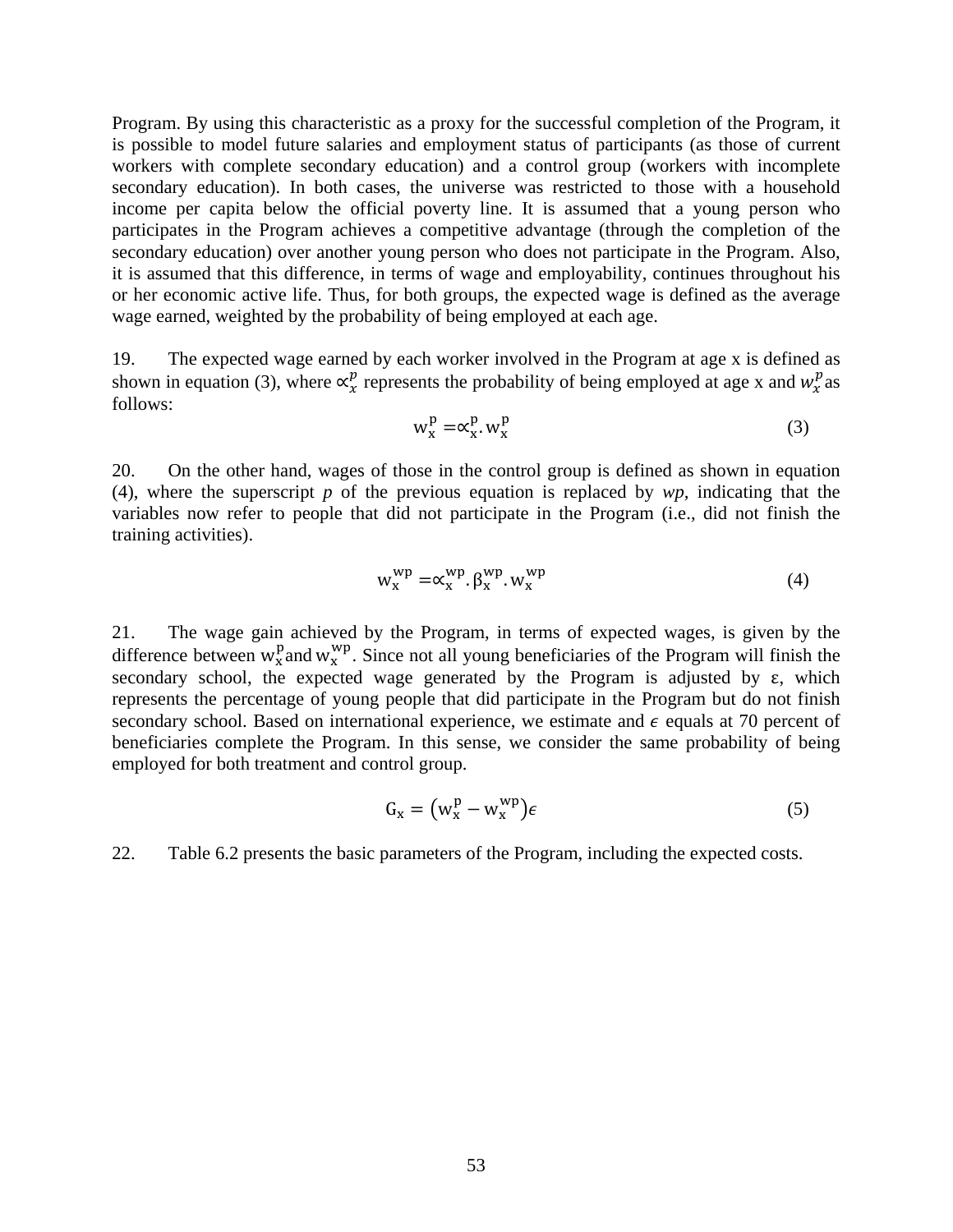| Variable                                                              | Parameter |
|-----------------------------------------------------------------------|-----------|
| Project duration                                                      | 6 years   |
| Number of beneficiaries (average, per<br>year)                        | 450       |
| Minimum number of years to receive<br>secondary education certificate | 3         |

### **Table 6.2: Basic Parameters of Secondary adult education**

23. The estimation of wages for the control group is based on data provided by the Household Survey 2012 (EH, 2012). Figure 6.4 present the different average wage earn by workers at each age with and without Program.



### **Figure 6.4: Wage gain by age.**

Source: own elaboration based on Household Survey (2012)

24. Considering all these variables, Figure 6.5 shows the potential gain in annual wages during the lifetime of a representative worker who participates in the Program as compared with one that does not participate, discounted by the estimated IRR. Overall, the gain is estimated at approximately Bs. 4,168. Using equation (1), the Internal Rate of Return implicit in this flow of costs and wage gains is 9.8 percent.